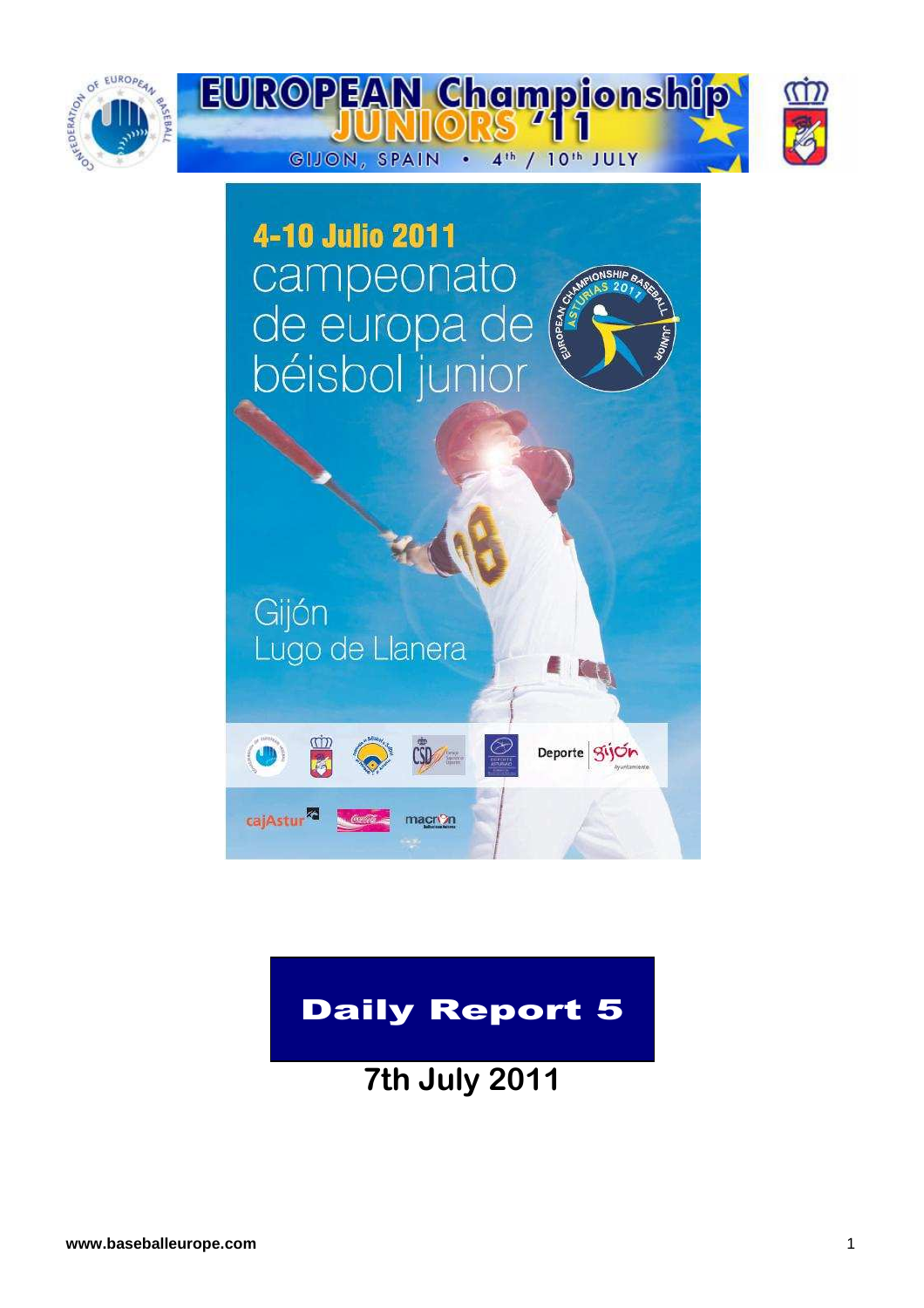



# RESULTS

| Game           | At time | <b>Ballpark</b> | Pool    | Home team                 | Visiting team           | Final<br><b>Score</b> | Inn. |
|----------------|---------|-----------------|---------|---------------------------|-------------------------|-----------------------|------|
|                |         |                 |         | Monday 4th July           |                         |                       |      |
| $\overline{1}$ | 11:00   | La Morgal       | A       | <b>T</b> Italy            | Ukraine                 | $11-1$                |      |
| $\overline{2}$ | 11:00   | Gijon           | B       | Netherlands               | <b>Czech Republic</b>   | $10-0$                |      |
| 3              | 15:00   | La Morgal       | A       | <b>Belgium</b>            | Germany                 | $7 - 17$              |      |
| 4              | 18:30   | Gijon           | B       | Lithuania                 | 0 <sup>1</sup><br>Spain | $5-8$                 |      |
|                |         |                 |         | <b>Tuesday 5th July</b>   |                         |                       |      |
| $\overline{5}$ | 11:00   | La Morgal       | A       | <b>Russia</b>             | Germany                 | $0 - 13$              |      |
| 6              | 11:00   | Gijon           | $\sf B$ | <b>Czech Republic</b>     | Lithuania               | $7-2$                 |      |
| 7              | 16:00   | La Morgal       | A       | Ukraine                   | Belgium                 | $3 - 1$               |      |
| 8              | 18:00   | Gijon           | B       | France                    | <b>Company</b> Spain    | $6-5$                 |      |
|                |         |                 |         |                           |                         |                       |      |
|                |         |                 |         | <b>Wednesday 6th July</b> |                         |                       |      |
| 9              | 11:00   | La Morgal       | A       | Germany                   | Ukraine                 | $6-9$                 |      |
| 10             | 11:00   | Gijon           | B       | Netherlands               | $\blacksquare$ France   | $7 - 1$               |      |
| 11             | 16:00   | La Morgal       | A       | $\blacksquare$ Italy      | Russia                  | $1 - 3$               |      |
| 12             | 18:00   | Gijon           | B       | <b>E</b> Spain            | <b>Czech Republic</b>   | $8-6$                 |      |
|                |         |                 |         | Thursday 7th July         |                         |                       |      |
| 13             | 11:00   | La Morgal       | A       | <b>NATION</b> Russia      | Belgium                 | $8 - 7$               |      |
| 14             | 11:00   | Gijon           | B       | $F$ France                | Lithuania               | $7-6$                 |      |
| 15             | 16:00   | La Morgal       | A       | Germany                   | Italy                   | $4 - 1$               |      |
| 16             | 18:00   | Gijon           | B       | <b>Company</b> Spain      | Netherlands             | $0 - 1$               |      |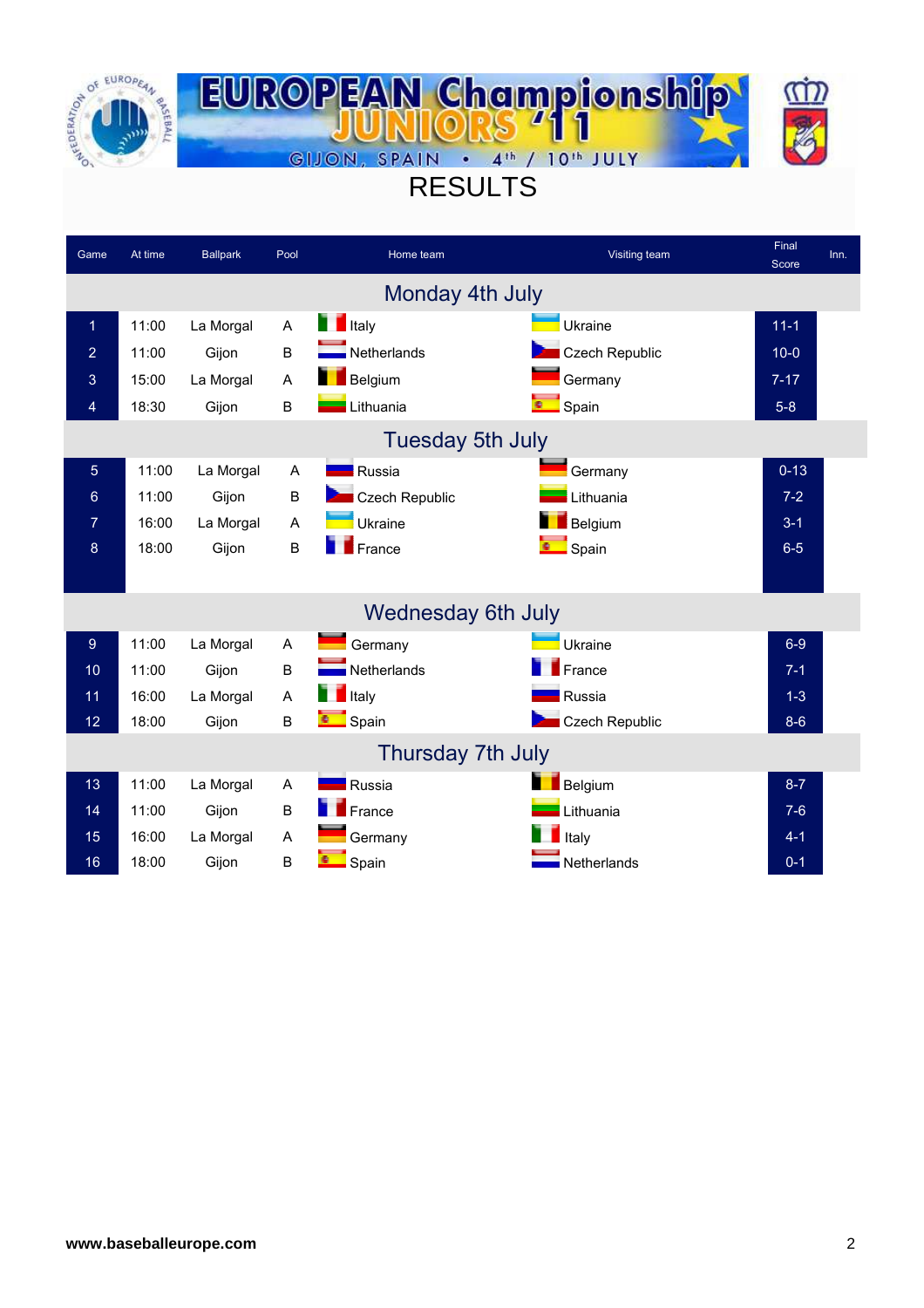

|                 |                           | <b>Standing Pool A</b> |           |     |            |           |
|-----------------|---------------------------|------------------------|-----------|-----|------------|-----------|
| Pos             | <b>Team</b>               | <b>GP</b>              | <b>WO</b> | LO. | <b>AVG</b> | <b>GB</b> |
| 1               | Ø<br>Germany              | 4                      | 3         |     | 750        | 0         |
| $\overline{2}$  | $\blacksquare$ Italy      | 3                      | 2         |     | 667        | 0.5       |
| 3               | $\blacksquare$<br>Ukraine | 3                      | 2         |     | 667        | 0.5       |
| $\overline{4}$  | Russia                    | 3                      |           | 2   | 333        | 1.5       |
| $5\phantom{.0}$ | <b>Belgium</b>            | 3                      | 0         | 3   | 0          | 2.5       |

|                |                      | <b>Standing Pool B</b> |           |               |            |                |
|----------------|----------------------|------------------------|-----------|---------------|------------|----------------|
| Pos            | Team                 | <b>GP</b>              | <b>WO</b> | LO            | <b>AVG</b> | <b>GB</b>      |
| 4              | Netherlands          | 3                      | 3         | 0             | 1000       | 0              |
| $\overline{2}$ | <b>T</b> France      | 3                      | 2         |               | 667        |                |
| 3              | <b>Compact Spain</b> | 4                      | 2         | 2             | 500        | 1.5            |
| 4              | Czech Republic       | 3                      |           | $\mathcal{P}$ | 333        | $\overline{2}$ |
| 5              | Lithuania            | 3                      | 0         | 3             | 0          | 3              |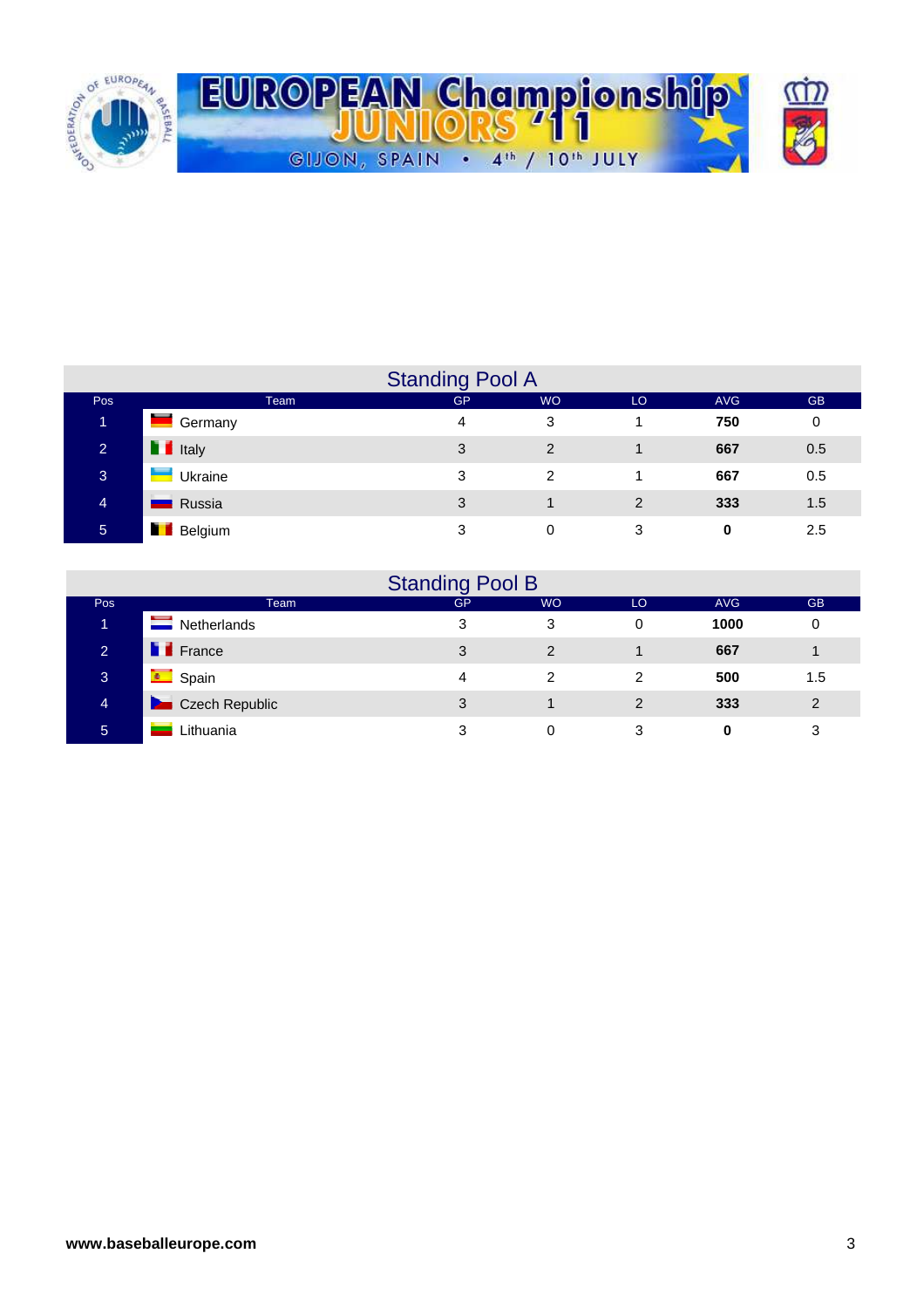

#### **SCHEDULE**

|                 |          |           |              | Friday 8th July                     |                              |  |
|-----------------|----------|-----------|--------------|-------------------------------------|------------------------------|--|
| 17 <sub>2</sub> | 11:00    | La Morgal | $\mathsf{A}$ | Ukraine                             | Russia                       |  |
| 18              | 11:00    | Gijon     | B            | Lithuania                           | Netherlands                  |  |
| 19              | 16:00    | La Morgal | A            | <b>Belgium</b>                      | $\blacksquare$ Italy         |  |
| 20              | 18:00    | Gijon     | $\sf B$      | Czech Republic                      | <b>France</b>                |  |
|                 |          |           |              | Saturday 9th July                   |                              |  |
| 21              | 11:00    | Gijon     | $\mathsf{C}$ | $\bullet$ :: A4 ::                  | $\bullet$ :: B5 ::           |  |
| 22              | $11:00*$ | La Morgal | Fi.          | $\bullet$ : A3 ::                   | $\bigcirc$ :: B3 ::          |  |
| 25              | 15:00    | Gijon     | Se           | $\Theta$ :: B1 ::                   | $\bigcirc$ :: A2 ::          |  |
| 23              | 18:00    | La Morgal | C            | $\bigcirc$ :: B4 ::                 | $\bigcirc$ :: A5 ::          |  |
|                 |          |           |              |                                     |                              |  |
| 26              | 10:00*   | La Morgal | $\mathsf{C}$ | $\bullet$ :: A4 ::                  | $\bigcirc$ : B4 ::           |  |
| 28              | $11:00*$ | Gijon     | Fi           | $\bullet$ :: Loser game 24 ::       | <b>D</b> :: Loser game 25 :: |  |
| 27              | 14:00*   | La Morgal | C            | $\bullet$ :: A5 ::                  | $\bullet$ :: B5 ::           |  |
| 29              | 17:00*   | Gijon     | Fi           | $\blacksquare$ :: Winner game 24 :: | $\cdot$ : Winner game 25 ::  |  |

\* home team will be decided by draw of lot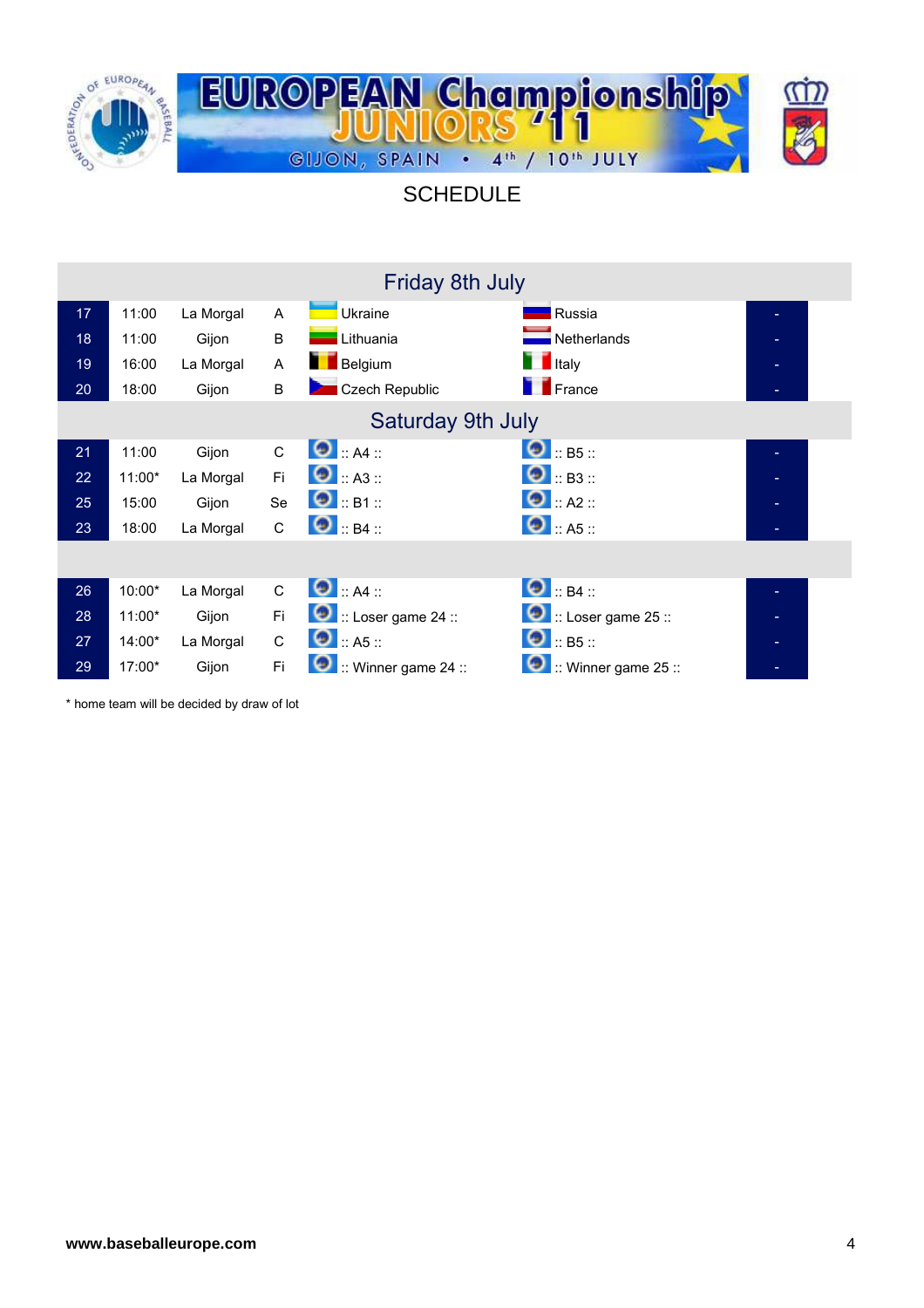

Russia - Belgium

#### BELGIUM 7 (0-3)

| Player          | AВ       | R              | Н        | ВI             | 2B       | 3B           | HR       | BB       |          | SB CS    | HP           | SH SF         |          | SO.          | IBB          |              | KL GDP       | PΟ           | A             | E        |
|-----------------|----------|----------------|----------|----------------|----------|--------------|----------|----------|----------|----------|--------------|---------------|----------|--------------|--------------|--------------|--------------|--------------|---------------|----------|
| VANDENABEELE 1b | .5       | $\Omega$       | 2        |                | 0        | $\Omega$     | $\Omega$ | $\Omega$ | $\Omega$ | $\Omega$ | $\Omega$     | 0             | $\Omega$ | <sup>0</sup> | <sup>0</sup> | $\Omega$     | $\Omega$     | 8            | $\mathbf{1}$  | $\Omega$ |
| JANSSENS W 2b   |          | 1              | $\Omega$ | $\Omega$       | $\Omega$ | $\Omega$     | $\Omega$ |          | $\Omega$ | $\Omega$ | $\Omega$     |               | $\Omega$ | <sup>0</sup> | $\Omega$     | $\Omega$     | $\Omega$     | 2            | 2             | $\Omega$ |
| BOERMANS S rf   | Б.       | <sup>0</sup>   | $\Omega$ | $\Omega$       | $\Omega$ | $\Omega$     | $\Omega$ | $\Omega$ | $\Omega$ | $\Omega$ | $\Omega$     | 0             | $\Omega$ |              | $\Omega$     |              | $\Omega$     |              | $\Omega$      | $\Omega$ |
| ROEVENS R ss    | 4        |                |          | $\Omega$       |          | $\cap$       | $\Omega$ | 1        | $\Omega$ | $\Omega$ | $\Omega$     | $\Omega$      | $\Omega$ | 0            | $\Omega$     | <sup>0</sup> | $\Omega$     | 3            | $\Omega$      |          |
| SIPS K cf       | 4        | <sup>0</sup>   |          | $\Omega$       | $\Omega$ | $\Omega$     | $\Omega$ | $\Omega$ | $\Omega$ | $\Omega$ | $\Omega$     |               | $\Omega$ | 2            | $\Omega$     | $\Omega$     | $\Omega$     | 4            | $\Omega$      |          |
| D OLIVEIRA R C  | 3        | $\Omega$       | $\Omega$ | $\Omega$       | $\Omega$ | $\Omega$     | $\Omega$ | 1        | $\Omega$ |          | <sup>0</sup> | $\Omega$      | $\Omega$ | <sup>0</sup> | $\Omega$     | $\Omega$     | $\Omega$     | 6            | ς             |          |
| VERAGHERT T 3b  | 3        | 1              |          | $\Omega$       | $\Omega$ | $\Omega$     | $\Omega$ | 1        | $\Omega$ | $\Omega$ | $\Omega$     | $\Omega$      | $\Omega$ | <sup>0</sup> | $\Omega$     | <sup>0</sup> | $\Omega$     | <sup>0</sup> | २             |          |
| VAN D HEUVEL p  | 0        |                | $\Omega$ | $\Omega$       | $\Omega$ | $\Omega$     | $\Omega$ |          | $\Omega$ | $\Omega$ | $\Omega$     | $\Omega$      | $\Omega$ | <sup>0</sup> | $\Omega$     | <sup>0</sup> | $\Omega$     | $\Omega$     | $\mathcal{L}$ | $\cap$   |
| VAN D BRANDE p  | 2        | $\mathfrak{D}$ |          | $\Omega$       | $\Omega$ | $\cap$       | $\Omega$ | 1        | $\Omega$ | $\cap$   | <sup>0</sup> | $\Omega$      | $\Omega$ | <sup>n</sup> | $\Omega$     | U            | $\Omega$     | <sup>0</sup> | $\cap$        | $\cap$   |
| VAN NUFFEL B p  | $\Omega$ | $\Omega$       | $\Omega$ | $\Omega$       | $\Omega$ | $\Omega$     | $\Omega$ | $\Omega$ | $\Omega$ | $\Omega$ | <sup>0</sup> | $\Omega$      | $\Omega$ | <sup>0</sup> | $\Omega$     | <sup>0</sup> | $\Omega$     | $\Omega$     | $\Omega$      | $\Omega$ |
| VAN EXTERGEM 1f | 4        |                |          | $\mathfrak{D}$ | $\Omega$ | $\Omega$     | $\Omega$ | $\Omega$ | $\Omega$ | $\Omega$ | $\Omega$     | $\Omega$      | $\Omega$ | $\Omega$     | $\Omega$     | $\Omega$     | $\Omega$     | $\Omega$     | $\Omega$      | $\cap$   |
| $Totals$        | 33       |                |          | २              |          | <sup>n</sup> | $\cap$   | 6        | $\cap$   |          | U            | $\mathcal{L}$ | ∩        | ς            | U            |              | <sup>0</sup> | 24           | 12            | 4        |

RUSSIA 8 (1-2)

| Player                | AВ           | R            |                | H BI         |          |              | 2B 3B HR BB |          |                |                |          |          |              | SB CS HP SH SF SO IBB KL GDP |              |              |              |              |          |              | PO.            | A            | E            |          |    |
|-----------------------|--------------|--------------|----------------|--------------|----------|--------------|-------------|----------|----------------|----------------|----------|----------|--------------|------------------------------|--------------|--------------|--------------|--------------|----------|--------------|----------------|--------------|--------------|----------|----|
| SHEVCHENKO A cf       | 4            | 2            | 2              | 0            |          | $\Omega$     |             | 0        | -1             |                | 0        | $\Omega$ | $\Omega$     | $\Omega$                     | $\Omega$     |              | $\Omega$     | $\Omega$     |          | $\Omega$     | 3              | 0            | 0            |          |    |
| ELKIN V ss/3b         | 5            | 1            | $\overline{a}$ | 1            |          | $\Omega$     | $\Omega$    | 0        | $\Omega$       | $\Omega$       | 0        | $\Omega$ | $\Omega$     | $\Omega$                     | $\Omega$     |              | $\Omega$     | $\Omega$     |          | $\Omega$     | 1              | 7            | 1            |          |    |
| LEONOV D 1f           | 3            | 1            | $\overline{2}$ | $\mathbf{2}$ |          | $\Omega$     | $\Omega$    | 0        | $\Omega$       | $\overline{a}$ | 0        | $\Omega$ | $\Omega$     | 1                            | $\Omega$     |              | 0            | $\Omega$     |          | $\Omega$     | 0              | 1            | $\Omega$     |          |    |
| ATADZHANOV N 3b/ss 3  |              | $\Omega$     | $\Omega$       | 0            |          | $\Omega$     | $\Omega$    | $\Omega$ | -1.            | $\Omega$       | 0        | $\Omega$ | $\Omega$     | $\Omega$                     |              | 2            | $\Omega$     | $\Omega$     |          | $\Omega$     | $\mathbf{1}$   | 3            | 3            |          |    |
| PLOTNIKOV A rf        | 3            | 1            | $\Omega$       | 0            |          | <sup>0</sup> | $\Omega$    | 0        | 1              | $\Omega$       | 1        | $\Omega$ | 0            | $\Omega$                     |              | 1            | <sup>0</sup> | $\Omega$     |          | $\Omega$     | 3              | 0            | $\Omega$     |          |    |
| NOVOZHILOV M 1b       | 3            | $\Omega$     | $\overline{2}$ | 2            |          | 1            | 1.          | 0        | $\Omega$       | $\Omega$       |          | 1.       | <sup>0</sup> | $\Omega$                     |              | <sup>0</sup> | $\Omega$     | $\Omega$     |          | $\Omega$     | 13             |              | 0            |          |    |
| KHOMYAKOV D C         | 3            | $\Omega$     | $\Omega$       | 0            |          | $\Omega$     | $\Omega$    | 0        |                | $\Omega$       |          | $\Omega$ | $\Omega$     | $\Omega$                     | 1            |              | 0            | 1            |          | $\Omega$     | $\mathbf{2}$   | 2            | $\Omega$     |          |    |
| TOLMACHEV V 2b        | 3            | $\mathbf{1}$ | 1              | 0            |          | $\Omega$     | $\Omega$    | $\Omega$ | 1              | $\Omega$       | 1.       | $\Omega$ | $\Omega$     | $\Omega$                     | -1           |              | $\Omega$     | $\Omega$     |          | $\Omega$     | $\overline{a}$ | <sup>0</sup> | $\Omega$     |          |    |
| VESENEV A p           | $\mathbf{1}$ | 2            | $\Omega$       | 0            |          | $\Omega$     | $\Omega$    | 0        | 2              | $\Omega$       | 0        | $\Omega$ | $\Omega$     | $\Omega$                     | 1            |              | $\Omega$     | $\Omega$     |          | $\Omega$     | 2              | 1            | 1            |          |    |
| GOVORADLO V p         | 1            | $\Omega$     | 1              | 0            |          | $\Omega$     | $\Omega$    | 0        | $\Omega$       | $\Omega$       | $\Omega$ | $\Omega$ | $\Omega$     | $\Omega$                     | $\Omega$     |              | $\Omega$     | $\Omega$     |          | $\Omega$     | <sup>0</sup>   |              | $\Omega$     |          |    |
| $Totals$              | 29           | 8            | 10             | 5            |          | 1            | 2           | $\Omega$ | 7              | ζ              | 4        | 1        | <sup>0</sup> | 1                            | 6            |              | 0            | 1            |          | <sup>0</sup> | 27             | 16           | 5            |          |    |
| <b>BELGIUM</b>        |              |              | ΙP             | H            |          |              | R ER BB SO  |          | WP             | HB             |          |          |              | BK IBB SH SF CI              |              |              |              | $2B$ $3B$    |          | HR           |                | AB BF        | FO.          | GO       | NP |
| VAN D HEUVEL<br>L,0-1 |              | 2.2          |                | 4            | 6        | 5            | 4           | 2        | 1              | $\mathbf{1}$   | $\Omega$ |          | $\Omega$     | $\Omega$                     | $\Omega$     | $\Omega$     |              | <sup>0</sup> | $\Omega$ | $\Omega$     | 9              | 14           | $\mathbf{1}$ | 2        | 70 |
| VAN D BRANDE          |              | 4.2          |                | -6           | 2        | 2            | 2           | 4        | $\Omega$       | $\Omega$       | $\Omega$ |          | $\Omega$     | $\Omega$                     | $\mathbf{1}$ | $\Omega$     |              | $\mathbf{1}$ | 2        | $\Omega$     | 19             | 2.2          | 4            | 4        | 55 |
| VAN NUFFEL B          |              | 0.2          |                | $\Omega$     | $\Omega$ | 0            | 1           | $\Omega$ | $\Omega$       | $\Omega$       | $\Omega$ | $\Omega$ |              | $\Omega$                     | $\Omega$     | $\Omega$     |              | $\Omega$     | 0        | $\Omega$     | 1.             | 2            | 1            | $\Omega$ | 9  |
| RUSSIA                |              |              | ΙP             | H            | R        |              | ER BB SO    |          | WP             | HB             |          | BK IBB   |              | SH SF CI                     |              |              |              | 2B           | 3B       | HR           | AB.            | BF           | FO.          | GO       | NP |
| W,1-0<br>VESENEV A    |              | 5.0          |                | 4            | 6        | 1            | 5           | 2        | 2              | $\Omega$       | $\Omega$ |          |              | 1                            | $\Omega$     | $\Omega$     |              | 1            | $\Omega$ | $\Omega$     | 20             | 26           | 2            | 9        | 80 |
| GOVORADLO V S, 1      |              | 4.0          |                | 3            | 1        |              |             |          | $\mathfrak{D}$ | 0              | $\Omega$ | $\Omega$ |              | 1                            | $\Omega$     | $\Omega$     |              | $\Omega$     | 0        | $\Omega$     | 13             | 15           | 5            | .5       | 55 |

 Umpires - HP: MORENO J (ESP) 1B: URKIJO G (ESP) 2B: BIRBALAS A (LTU) Start: 11:00 Time: 3h 1 min Attendance: 84

```
 Weather: Partly Cloudy 
Game notes: 
SCORERS: ESTEBAN R (ESP), RODRIGUEZ R (ESP); 
DATA ENTRY: MARTIN JJ (ESP); 
T.C.: BUNTA F (SVK); 
Game: 13
```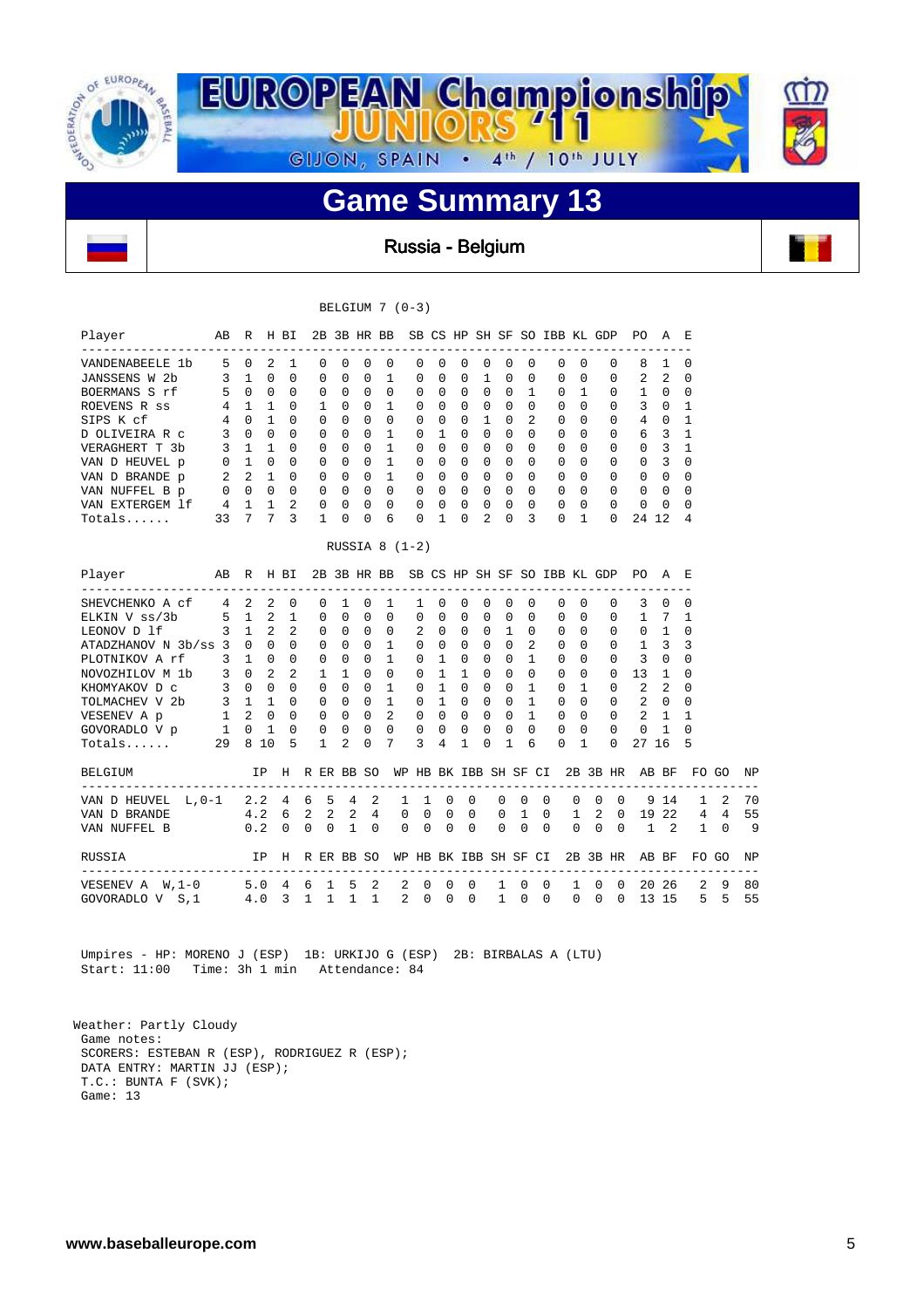

# **Game Summary 14**

France - Lithuania

|                                                                                                                      |              |                          |              |                               |      |              | LITHUANIA $6(0-3)$ |             |              |                |              |                |                                          |                |                |                |                 |                |                |                |                |                  |    |          |             |       |
|----------------------------------------------------------------------------------------------------------------------|--------------|--------------------------|--------------|-------------------------------|------|--------------|--------------------|-------------|--------------|----------------|--------------|----------------|------------------------------------------|----------------|----------------|----------------|-----------------|----------------|----------------|----------------|----------------|------------------|----|----------|-------------|-------|
| Player<br>--------                                                                                                   | AB R H BI    |                          |              |                               |      |              |                    |             |              |                |              |                | 2B 3B HR BB SB CS HP SH SF SO IBB KL GDP |                |                |                |                 |                |                |                | PO.            | A                |    | Е        |             |       |
| KOLDUBA V 2b/rf                                                                                                      | 6            | 0                        | 0            | 0                             |      | 0            | 0                  | 0           | 0            | 1              | 0            |                | 0                                        | 0              | 0              | 4              | 0               |                | 1              | 0              | 0              | 0                |    | 0        |             |       |
| VILIMAS R ss                                                                                                         | 3            | 2                        | $\mathbf 0$  | 0                             |      | 0            | 0                  | 0           | 3            | 1              | 0            |                | 0                                        | 0              | $\mathbf 0$    | 0              | 0               |                | $\mathbf 0$    | 0              | 2              | 2                |    | 0        |             |       |
| NEVERAUSKAS cf/p                                                                                                     | 5            | 0                        | 2            | 1                             |      | 0            | 0                  | 0           | 1            | 0              | $\mathbf 0$  |                | 0                                        | 0              | $\mathbf 0$    | 0              | 0               |                | 0              | 0              | 3              | 1                |    | 0        |             |       |
| MARTUNAS G c                                                                                                         | 2            | 1                        | $\mathbf 0$  | 0                             |      | 0            | 0                  | 0           | 4            | 0              | 0            |                | 0                                        | 0              | $\mathbf 0$    | 2              | 0               |                | 1              | 0              | 7              | 1                |    | 0        |             |       |
| BUKAUSKAS M 1f                                                                                                       | 4            | $\mathbf{1}$             | 1            | 2                             |      | 1            | 0                  | $\mathbf 0$ | 1            | 0              | $\mathbf 0$  |                | 0                                        | 0              | $\mathbf 0$    | 3              | 0               |                | 1              | 0              | 3              | $\mathbf 0$      |    | 0        |             |       |
| GRINYS M ph/lf                                                                                                       | 1            | 0                        | $\mathbf 0$  | 0                             |      | $\mathbf 0$  | 0                  | 0           | $\mathbf 0$  | 0              | 0            |                | 0                                        | 0              | $\mathbf 0$    | 1              | 0               |                | 1              | 0              | 0              | 0                |    | 0        |             |       |
|                                                                                                                      |              | 1                        | 2            | 1                             |      | $\mathbf 0$  | 0                  | 0           | $\mathbf 0$  | 1              | 0            |                | 0                                        | 0              | $\mathbf 0$    | 2              | 0               |                | 1              | 0              | 7              | 0                |    | 0        |             |       |
| BRADAUSKAS L 1b/cf 5                                                                                                 | 2            | 0                        | $\mathbf 0$  | 0                             |      | 0            | 0                  | 0           | 1            | 1              | 0            |                | 0                                        | 0              | $\mathbf 0$    | 1              | 0               |                | 1              | 0              | 1              | 0                |    | 0        |             |       |
| SEREICIKAS T rf                                                                                                      | 2            | $\mathbf 0$              | 1            | $\Omega$                      |      |              | 0                  | 0           | $\mathbf 0$  | 0              | 0            |                | 0                                        | 0              | $\Omega$       | $\Omega$       | 0               |                | $\Omega$       | 0              | 0              | 2                |    | 0        |             |       |
| AUGULIS R 2b                                                                                                         |              |                          |              |                               |      | 0            |                    |             |              |                |              |                |                                          |                |                |                |                 |                |                |                |                |                  |    |          |             |       |
| SIRGEDAS L 3b                                                                                                        | 2            | 1                        | 2            | $\Omega$                      |      | 1            | $\Omega$           | 0           | 2            | 0              | 0            |                | 0                                        | 1              | $\Omega$       | $\Omega$       | 0               |                | $\Omega$       | 0              | 1              | 4                |    | 1        |             |       |
| STADALNIKAS p                                                                                                        | 4            | $\mathbf 0$              | $\mathbf 0$  | $\Omega$                      |      | 0            | 0                  | $\mathbf 0$ | $\mathbf 0$  | 0              | $\Omega$     |                | 0                                        | 0              | $\Omega$       | $\mathbf{1}$   | 0               |                | $\Omega$       | 0              | 1              | 1                |    | 0        |             |       |
| BAREIKA K 1b                                                                                                         | 1            | 0                        | $\mathbf 0$  | 0                             |      | 0            | 0                  | 0           | $\mathbf 0$  | 0              | 0            |                | 0                                        | 0              | 0              | $\mathbf 0$    | 0               |                | $\mathbf 0$    | 0              | $\overline{2}$ | $\mathbf 0$      |    | 0        |             |       |
| Totals                                                                                                               | 37           | 6                        | 8            | 4                             |      | 2            | 0                  |             | 012          | 4              | 0            |                | 0                                        | 1              | 0              | 14             | 0               |                | 6              | 0              | 27 11          |                  |    | 1        |             |       |
|                                                                                                                      |              |                          |              |                               |      |              | FRANCE $7(2-1)$    |             |              |                |              |                |                                          |                |                |                |                 |                |                |                |                |                  |    |          |             |       |
| Player                                                                                                               | AB           | R H BI<br>$---$          |              |                               | ---- |              |                    |             |              |                |              |                | 2B 3B HR BB SB CS HP SH SF SO IBB KL GDP |                |                |                |                 |                |                |                | PO.            | A                |    | Е        |             |       |
| COMBES 0 2b/3b                                                                                                       | 4            | 2                        | 1            | 0                             |      | 1            | $\Omega$           | $\Omega$    | 1            | $\mathbf{1}$   | 0            |                | $\Omega$                                 | $\Omega$       | $\Omega$       | 0              | 0               |                | $\Omega$       | 0              | 0              | $\Omega$         |    | 1        |             |       |
| NEUMANN S cf                                                                                                         | 4            | $\Omega$                 | $\mathbf{1}$ | $\mathbf{1}$                  |      | 1            | $\Omega$           | 0           | $\mathbf{1}$ | $\Omega$       | $\Omega$     |                | 0                                        | $\Omega$       | $\Omega$       | $\mathbf{1}$   | $\Omega$        |                | 1              | $\Omega$       | $\Omega$       | $\Omega$         |    | 0        |             |       |
| VILLANUEVA Y ss                                                                                                      | 3            | 1                        | $\mathbf{1}$ | $\mathbf{1}$                  |      | $\Omega$     | $\mathbf{1}$       | 0           | 1            | 0              | $\Omega$     |                | $\mathbf{1}$                             | $\Omega$       | $\Omega$       | $\Omega$       | 0               |                | $\Omega$       | 0              | 4              | 1                |    | 1        |             |       |
| PAZ A $3b/c$                                                                                                         | 4            | $\mathbf 0$              | 1            | 2                             |      | 0            | $\Omega$           | 0           | $\mathbf 0$  | 1              | $\Omega$     |                | 0                                        | 0              | 1              | 1              | 0               |                | 1              | $\Omega$       | 9              | 1                |    | 0        |             |       |
| LAKMECHE T c/lf                                                                                                      | 4            | 2                        | 1            | 0                             |      | 1            | $\Omega$           | $\Omega$    | 0            | 0              | $\mathbf 0$  |                | 1                                        | 0              | $\Omega$       | $\Omega$       | 0               |                | $\Omega$       | 0              | 7              | 2                |    | 0        |             |       |
| DAGNEAU B 1b                                                                                                         | 4            | 0                        | 2            | 1                             |      | $\Omega$     | $\Omega$           | 0           | 0            | 0              | 1            |                | 0                                        | 0              | $\Omega$       | 1              | 0               |                | $\Omega$       | 0              | 6              | 0                |    | 0        |             |       |
| RODRIGUEZ B rf/2b                                                                                                    | 3            | 0                        | 1            | $\Omega$                      |      | $\Omega$     | $\Omega$           | 0           | 1            | 0              | $\Omega$     |                | 0                                        | 0              | $\Omega$       | $\Omega$       | 0               |                | $\Omega$       | 0              | 2              | 1                |    | 0        |             |       |
| BERNARD C 1f                                                                                                         | 1            | $\Omega$                 | $\Omega$     | 1                             |      | $\Omega$     | $\Omega$           | 0           | $\mathbf 0$  | 0              | $\Omega$     |                | 0                                        | 0              | $\Omega$       | 0              | 0               |                | $\Omega$       | 0              | 0              | 0                |    | 0        |             |       |
| POURCEL B 2b                                                                                                         | 2            | $\mathbf 0$              | $\mathbf 0$  | $\Omega$                      |      | 0            | 0                  | 0           | 0            | 0              | $\mathbf 0$  |                | 0                                        | 0              | $\mathbf 0$    | 2              | 0               |                | 0              | 0              | 1              | 1                |    | 0        |             |       |
| BLONDIN T ph/rf                                                                                                      | 1            | 0                        | 0            | 0                             |      | 0            | 0                  | 0           | $\mathbf 0$  | 0              | 0            |                | 0                                        | 0              | $\mathbf 0$    | 1              | 0               |                | 1              | 0              | 0              | $\mathbf 0$      |    | 0        |             |       |
| MONBEIG M p                                                                                                          | $\mathbf{0}$ | $\circ$                  | $\mathbf 0$  | 0                             |      | 0            | 0                  | $\mathbf 0$ | 0            | 0              | $\mathbf 0$  |                | 0                                        | 0              | $\mathbf 0$    | 0              | 0               |                | 0              | 0              | 0              | $\mathbf 0$      |    | 0        |             |       |
| DAVID E p                                                                                                            | $1 \quad 0$  |                          | 0            | 0                             |      | 0            | 0                  | 0           | $\mathbf 0$  | 0              | 0            |                | 0                                        | 0              | $\mathbf 0$    | 0              | 0               |                | 0              | 0              | 0              | 0                |    | 0        |             |       |
| VAN HEYNINGE p                                                                                                       | 2            | $\overline{\phantom{0}}$ | $\mathbf 0$  | 0                             |      | 0            | 0                  | $\mathbf 0$ | 0            | 0              | $\mathbf 0$  |                | 0                                        | 0              | 0              | 1              | 0               |                | 0              | 0              | 0              | 4                |    | 0        |             |       |
| MOTTAY J p                                                                                                           | 0            | $\circ$                  | 0            | 0                             |      | 0            | 0                  | 0           | 1            | 0              | 0            |                | 0                                        | 0              | 0              | $\mathbf 0$    | 0               |                | 0              | 0              | 0              | 0                |    | 0        |             |       |
| FACCENDI D pr                                                                                                        | 0            | 1                        | 0            | $\mathbf 0$                   |      | 0            | 0                  | $\mathbf 0$ | 0            | 0              | $\mathbf 0$  |                | 0                                        | 0              | 0              | 0              | 0               |                | 0              | 0              | 0              | 0                |    | 0        |             |       |
| BRELLE T 1f                                                                                                          | 0            | $\mathbf{1}$             | 0            | 0                             |      | 0            | 0                  | 0           | $\mathbf 0$  | 0              | 0            |                | 0                                        | 0              | 0              | $\mathbf 0$    | 0               |                | 0              | 0              | 1              | 0                |    | 0        |             |       |
| Totals                                                                                                               | 33           | 7                        | 8            | 6                             |      | 3            | 1                  | 0           | 5            | 2              | 1            |                | 2                                        | 0              | 1              | 7              | 0               |                | 3              | 0              | 30             | 10               |    | 2        |             |       |
|                                                                                                                      |              |                          |              |                               |      |              |                    |             |              |                |              |                |                                          |                |                |                |                 |                |                |                |                |                  |    |          |             |       |
| LITHUANIA<br>--------------------------------                                                                        |              | IP.                      |              |                               |      |              | H R ER BB SO       |             |              |                |              |                | WP HB BK IBB SH SF CI                    |                |                |                | $=$ $=$ $=$ $=$ |                |                | $- - - - -$    | 2B 3B HR AB BF |                  |    | -------- | FO GO       | ΝP    |
| STADALNIKAS                                                                                                          |              | 7.0                      |              | 7                             | 5    | 4            | 3                  | 4           |              | 0              | 1            | 0              | 0                                        | 0              |                | 1              | 0               | 2              | 1              | 0              | 27             |                  | 32 | 9        |             | 7 115 |
| NEVERAUSKAS L, 0-1                                                                                                   |              | 2.0                      |              | $\mathbf{1}$                  | 2    | $\mathbf{1}$ | 2                  | 3           |              | 2              | $\mathbf 1$  | 0              | $\mathbf 0$                              | 0              |                | 0              | $\mathbf 0$     | $\mathbf{1}$   | 0              | 0              | 6              |                  | 9  | 1        | 1           | 42    |
| FRANCE                                                                                                               |              |                          | IP           |                               |      |              | H R ER BB SO       |             |              |                |              |                | WP HB BK IBB SH SF CI                    |                |                |                |                 |                |                | 2B 3B HR       |                | AB BF            |    |          | FO GO       | ΝP    |
| ------------------------<br>MONBEIG M                                                                                |              | $1.2 \quad 4$            |              |                               | 4    | 4            | 3                  | 2           |              | 0              | 0            | 0              | 0                                        | 0              |                | 0              | 0               | 2              | 0              | 0              |                | 9 1 2            |    | 3        | 0           | 44    |
| DAVID E                                                                                                              |              | 0.2                      |              | 1                             | 1    | $\mathbf{1}$ | 2                  | 1           |              | 0              | 0            | 1              | 0                                        | 0              |                | 0              | 0               | 0              | 0              | 0              | 3              |                  | 5  | 0        | 1           | 17    |
| VAN HEYNINGE                                                                                                         |              |                          |              | $5.0$ 2 1 0                   |      |              | 7                  |             | 8            | 0              | 0            |                | $0\quad 0$                               | $\overline{1}$ |                | $\overline{0}$ | 0               | $\overline{0}$ |                | $\overline{0}$ | $0$ 15 23      |                  |    |          | 1 4         | 99    |
| MOTTAY J                                                                                                             |              |                          |              | $1.2 \quad 1 \quad 0 \quad 0$ |      |              |                    | $0\quad 1$  |              | $\overline{0}$ | $0\quad 0$   |                | 0                                        |                | $\mathbf{0}$   | $\mathbf{0}$   | 0               | $\overline{0}$ | $\overline{0}$ | 0              |                | 7 7              |    |          | $1 \quad 3$ | 23    |
| PAZ A $W, 1-0$                                                                                                       |              |                          |              | $1.0 \t 0$                    |      | $0\quad 0$   | $\overline{0}$     | 2           |              | $\overline{0}$ | $\mathbf{0}$ | $\overline{0}$ | $\overline{0}$                           |                | $\overline{0}$ | $\mathbf{0}$   | 0               |                | $0\quad 0$     | 0              |                | $3 \overline{3}$ |    |          | $1 \quad 0$ | 12    |
|                                                                                                                      |              |                          |              |                               |      |              |                    |             |              |                |              |                |                                          |                |                |                |                 |                |                |                |                |                  |    |          |             |       |
| Umpires - HP: MALINOVSKIY A (UKR) 1B: VILLEGAS J M (ESP) 3B: CERNY T (SVK)<br>Start: 11:00 Time: 3:43 Attendance: 78 |              |                          |              |                               |      |              |                    |             |              |                |              |                |                                          |                |                |                |                 |                |                |                |                |                  |    |          |             |       |
|                                                                                                                      |              |                          |              |                               |      |              |                    |             |              |                |              |                |                                          |                |                |                |                 |                |                |                |                |                  |    |          |             |       |
| Weather: Windy                                                                                                       |              |                          |              |                               |      |              |                    |             |              |                |              |                |                                          |                |                |                |                 |                |                |                |                |                  |    |          |             |       |
| Game notes:                                                                                                          |              |                          |              |                               |      |              |                    |             |              |                |              |                |                                          |                |                |                |                 |                |                |                |                |                  |    |          |             |       |
| SCORERS: TUYA C (ESP) TUYA J (ESP)                                                                                   |              |                          |              |                               |      |              |                    |             |              |                |              |                |                                          |                |                |                |                 |                |                |                |                |                  |    |          |             |       |
| DATA ENTRY: SANTOS S (ESP)                                                                                           |              |                          |              |                               |      |              |                    |             |              |                |              |                |                                          |                |                |                |                 |                |                |                |                |                  |    |          |             |       |
| C.T.: MENENDEZ J (ESP) FANARA A (ITA)                                                                                |              |                          |              |                               |      |              |                    |             |              |                |              |                |                                          |                |                |                |                 |                |                |                |                |                  |    |          |             |       |
| Game: $14$                                                                                                           |              |                          |              |                               |      |              |                    |             |              |                |              |                |                                          |                |                |                |                 |                |                |                |                |                  |    |          |             |       |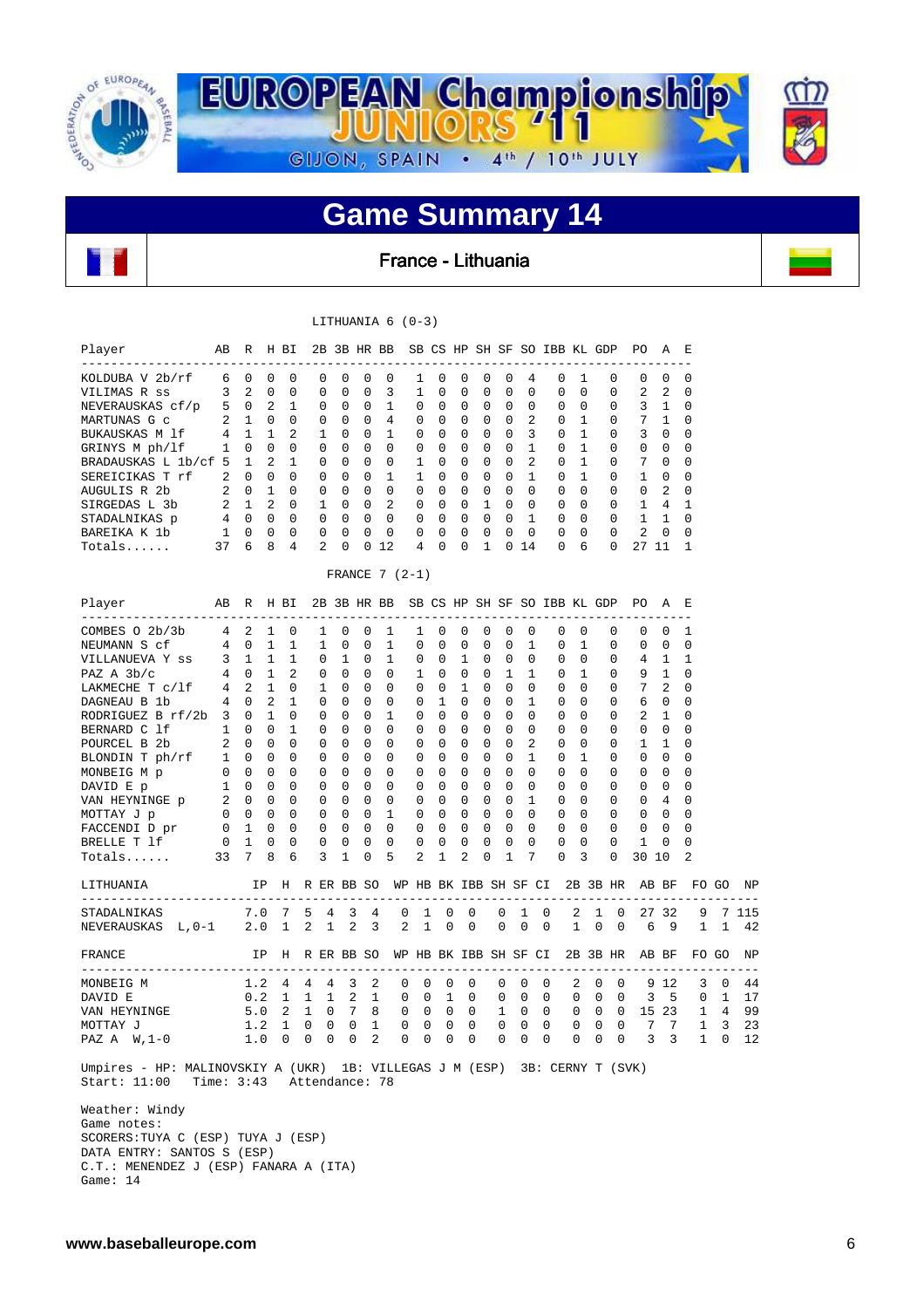

### **Game Summary 15**

Germany - Italy

#### ITALY 1 (2-1)

| Player<br>-------------------                                             | AВ           | R            |                                   | H BI           |               |               | 2B 3B HR BB   |               |                                          |                       |               |                |               |                         |               |               | SB CS HP SH SF SO IBB KL GDP |                   |               |                | PO.            | A                       | Е                      |       |               |
|---------------------------------------------------------------------------|--------------|--------------|-----------------------------------|----------------|---------------|---------------|---------------|---------------|------------------------------------------|-----------------------|---------------|----------------|---------------|-------------------------|---------------|---------------|------------------------------|-------------------|---------------|----------------|----------------|-------------------------|------------------------|-------|---------------|
| BENETTI D ss                                                              | 5            | $\Omega$     | 3                                 | $\Omega$       | 1             |               | $\Omega$      | $\Omega$      | $\mathbf 0$                              | $\Omega$              | $\Omega$      | $\Omega$       | $\Omega$      | $\Omega$                | $\Omega$      |               | 0                            | $\Omega$          |               | 0              | $\Omega$       | 8                       | 0                      |       |               |
| MANCIOPPI N 1f                                                            | 4            | $\mathbf 0$  | $\mathbf{1}$                      | $\Omega$       | 0             |               | 0             | $\Omega$      | 0                                        | 0                     | $\Omega$      | 0              | 0             | $\Omega$                | $\Omega$      |               | 0                            | $\Omega$          |               | 0              | 0              | $\Omega$                | 0                      |       |               |
| PULZETTI L ph                                                             | 1            | $\Omega$     | $\mathbf 0$                       | 0              | $\Omega$      |               | 0             | 0             | 0                                        | 0                     | $\Omega$      | $\Omega$       | 0             | $\Omega$                | $\Omega$      |               | 0                            | $\Omega$          |               | $\Omega$       | 0              | 0                       | 0                      |       |               |
| GRIMAUDO A 1b                                                             | 4            | $\Omega$     | $\overline{2}$                    | $\mathbf{1}$   | $\Omega$      |               | $\Omega$      | $\Omega$      | $\Omega$                                 | $\Omega$              | $\Omega$      | $\Omega$       | $\Omega$      | $\Omega$                | $\Omega$      |               | $\Omega$                     | $\Omega$          |               | $\Omega$       | 10             | $\Omega$                | $\Omega$               |       |               |
| RUSSO A cf                                                                | 4            | $\Omega$     | $\Omega$                          | $\Omega$       | $\Omega$      |               | $\Omega$      | $\Omega$      | $\mathbf 0$                              | $\Omega$              | $\Omega$      | $\Omega$       | $\Omega$      | $\Omega$                | 3             |               | $\Omega$                     | $\Omega$          |               | $\Omega$       | $\Omega$       | $\Omega$                | $\Omega$               |       |               |
| MINEO A c                                                                 | 3            | $\Omega$     | $\Omega$                          | $\Omega$       | $\Omega$      |               | $\Omega$      | $\Omega$      | $\mathbf{1}$                             | $\Omega$              | $\Omega$      | $\Omega$       | $\Omega$      | $\Omega$                | $\mathbf{1}$  |               | $\Omega$                     | $\Omega$          |               | $\Omega$       | 6              | $\Omega$                | $\Omega$               |       |               |
| COLAIANNI R rf                                                            | 3            | $\Omega$     | $\mathbf{1}$                      | $\Omega$       | $\Omega$      |               | $\Omega$      | 0             | 1                                        | 0                     | $\Omega$      | $\Omega$       | 0             | $\Omega$                | $\Omega$      |               | 0                            | $\Omega$          |               | 0              | 1              | $\mathbf 0$             | 0                      |       |               |
| MERCURI M 2b                                                              | 4            | $\Omega$     | $\Omega$                          | $\Omega$       | 0             |               | $\Omega$      | $\Omega$      | $\Omega$                                 | $\Omega$              | $\Omega$      | $\Omega$       | $\Omega$      | $\Omega$                | $\mathbf{1}$  |               | $\Omega$                     | $\Omega$          |               | 1              | 5              | 3                       | 1                      |       |               |
| MORELLINI Y p                                                             | $\mathbf{1}$ | $\Omega$     | $\Omega$                          | $\Omega$       | 0             |               | $\Omega$      | $\Omega$      | $\mathbf 0$                              | 0                     | $\Omega$      | $\Omega$       | $\Omega$      | $\Omega$                | $\Omega$      |               | 0                            | $\Omega$          |               | 0              | 0              | $\Omega$                | $\Omega$               |       |               |
| GRADALI L p                                                               | $\Omega$     | $\bigcap$    | $\Omega$                          | $\Omega$       | $\Omega$      |               | $\Omega$      | $\Omega$      | 2                                        | $\Omega$              | $\Omega$      | $\Omega$       | $\Omega$      | $\Omega$                | $\Omega$      |               | $\Omega$                     | $\Omega$          |               | $\Omega$       | $\Omega$       | $\mathbf{1}$            | $\Omega$               |       |               |
| SERVIDEI L p                                                              | $\mathbf{1}$ | $\Omega$     | $\Omega$                          | $\Omega$       | $\Omega$      |               | $\Omega$      | $\Omega$      | $\Omega$                                 | $\Omega$              | $\Omega$      | $\Omega$       | $\Omega$      | $\Omega$                | $\Omega$      |               | $\Omega$                     | $\Omega$          |               | $\Omega$       | $\Omega$       | $\Omega$                | $\Omega$               |       |               |
| TRINCI M 3b                                                               | 2            | $\mathbf{1}$ | $\mathbf 0$                       | 0              | 0             |               | 0             | 0             | 2                                        | 0                     | 0             | 0              | 0             | $\mathbf 0$             | $\Omega$      |               | 0                            | $\Omega$          |               | 0              | 2              | 2                       | 0                      |       |               |
| $Totals$                                                                  | 32           | 1            | 7                                 | $\mathbf{1}$   | 1             |               | 0             | 0             | 6                                        | $\Omega$              | $\Omega$      | $\Omega$       | $\Omega$      | $\Omega$                | 5             |               | $\Omega$                     | $\Omega$          |               | 1              | 24 14          |                         | 1                      |       |               |
|                                                                           |              |              |                                   |                |               |               |               |               | GERMANY 4 (3-1)                          |                       |               |                |               |                         |               |               |                              |                   |               |                |                |                         |                        |       |               |
| Player<br>---------------------                                           | AB           | R            |                                   | H BI           |               |               |               |               | 2B 3B HR BB SB CS HP SH SF SO IBB KL GDP |                       |               |                |               |                         |               |               |                              |                   |               |                | PO.            | AE                      |                        |       |               |
| ELLENBOGEN J 1f                                                           | 4            | $\mathbf 0$  | 0                                 | $\mathbf 0$    | 0             |               | 0             | 0             | 1                                        | 0                     | $\Omega$      | 0              | 0             | $\Omega$                | 0             |               | 0                            | 0                 |               | 1              | 5              | $\Omega$                | 0                      |       |               |
| HARMS E cf                                                                | 4            | $\mathbf{1}$ | 3                                 | $\mathbf{1}$   | $\Omega$      |               | $\Omega$      | $\Omega$      | $\mathbf 0$                              | 1                     | $\Omega$      | $\Omega$       | $\Omega$      | $\Omega$                | $\mathbf{1}$  |               | $\Omega$                     | $\Omega$          |               | $\Omega$       | 1              | $\Omega$                | $\Omega$               |       |               |
| EHMCKE M rf                                                               | 3            | $\mathbf{1}$ | $\mathbf{1}$                      | $\Omega$       | $\Omega$      |               | $\Omega$      | $\Omega$      | $\mathbf{1}$                             | $\Omega$              | $\Omega$      | $\Omega$       | $\Omega$      | $\Omega$                | $\Omega$      |               | $\Omega$                     | $\Omega$          |               | $\Omega$       | 2              | $\Omega$                | $\Omega$               |       |               |
| JELLONNECK M p/1b                                                         | 4            | 0            | $\overline{1}$                    | $\Omega$       | 1             |               | $\Omega$      | $\Omega$      | $\mathbf 0$                              | 0                     | $\Omega$      | 0              | 0             | $\Omega$                | $\mathbf{1}$  |               | 0                            | $\Omega$          |               | 0              | 5              | $\mathbf 1$             | $\mathbf{1}$           |       |               |
| BOLZ M 1b                                                                 | 3            | $\Omega$     | $\Omega$                          | $\Omega$       | $\Omega$      |               | $\Omega$      | 0             | $\mathbf 0$                              | 0                     | $\Omega$      | 0              | 0             | $\Omega$                | $\mathbf{1}$  |               | $\Omega$                     | $\Omega$          |               | 0              | 4              | $\mathbf 0$             | 0                      |       |               |
| EWART L p                                                                 | 1            | $\mathbf 0$  | $\Omega$                          | $\Omega$       | $\Omega$      |               | $\Omega$      | $\Omega$      | $\mathbf 0$                              | $\Omega$              | $\Omega$      | $\Omega$       | $\Omega$      | $\Omega$                | $\mathbf{1}$  |               | 0                            | $\mathbf{1}$      |               | 0              | 0              | $\mathbf 0$             | 0                      |       |               |
| STOCKLIN L ss                                                             | 4            | $\mathbf{1}$ | $\mathbf{1}$                      | $\Omega$       | $\Omega$      |               | $\Omega$      | $\Omega$      | $\mathbf 0$                              | 0                     | $\Omega$      | $\Omega$       | $\Omega$      | $\Omega$                | $\mathbf{1}$  |               | 0                            | $\Omega$          |               | 0              | 1              | $\mathbf{1}$            | 0                      |       |               |
| SCHNEIDER J 3b                                                            | 3            | $\mathbf{1}$ | $\mathbf{1}$                      | $\Omega$       | $\Omega$      |               | $\Omega$      | $\Omega$      | $\mathbf{1}$                             | $\mathbf{1}$          | $\Omega$      | $\Omega$       | $\Omega$      | $\Omega$                | $\Omega$      |               | $\Omega$                     | $\Omega$          |               | $\Omega$       | $\mathbf{1}$   | 3                       | $\Omega$               |       |               |
| AURNHAMMER B 2b                                                           | $\mathbf{1}$ | $\Omega$     | 0                                 | $\mathbf 0$    | $\Omega$      |               | 0             | $\mathbf 0$   | 1                                        | 0                     | $\mathbf 0$   | 2              | $\mathbf 0$   | $\Omega$                | 0             |               | 0                            | $\Omega$          |               | 0              | 1              | 0                       | 0                      |       |               |
| AHRENS V c                                                                | 3            | 0            | 1                                 | 1              | 0             |               | 0             | 0             | $\mathbf 0$                              | 0                     | 0             | 0              | 1             | $\mathbf 0$             | $\Omega$      |               | 0                            | $\mathbf 0$       |               | $\mathbf{1}$   | 7              | $\mathbf 0$             | 0                      |       |               |
| $Totals$                                                                  | 30           | 4            | 8                                 | $\overline{a}$ | $\mathbf{1}$  |               | $\Omega$      | $\Omega$      | 4                                        | 2                     | $\Omega$      | $\overline{a}$ | $\mathbf{1}$  | $\Omega$                | 5             |               | $\Omega$                     | $\mathbf{1}$      |               | $\overline{a}$ | 27             | 5                       | $\mathbf{1}$           |       |               |
| <b>ITALY</b>                                                              |              |              | ΙP                                | Н              | R ER BB SO    |               |               |               |                                          | WP HB BK IBB SH SF CI |               |                |               |                         |               |               |                              |                   |               | 2B 3B HR       |                | AB BF                   |                        | FO GO | ΝP            |
| ____________________________________                                      |              | 2.1          |                                   | $\overline{4}$ | 4             | 2             | 4             | 0             | $\mathbf 0$                              | 1                     | 1             |                | 0             | 1                       | 0             | $\mathbf 0$   |                              | $\mathbf 0$       | 0             | 0              |                | 11 17                   | 5                      | 2     | $- - -$<br>68 |
| MORELLINI Y L, 0-1<br>GRADALI L                                           |              | 4.2          |                                   | $\overline{4}$ | $\mathbf 0$   | $\mathbf 0$   | 0             | 5             | 1                                        | $\mathbf{1}$          | $\mathbf 0$   |                | $\mathbf 0$   | 0                       | $\mathbf 0$   | $\mathbf 0$   |                              | 1                 | $\mathbf 0$   | 0              |                | 16 17                   | 0                      | 7     | 62            |
| SERVIDEI L                                                                |              | 1.0          |                                   | 0              | 0             | $\mathbf 0$   | $\Omega$      | $\Omega$      | $\Omega$                                 | 0                     | $\Omega$      |                | $\Omega$      | $\Omega$                | $\Omega$      | $\Omega$      |                              | $\Omega$          | $\Omega$      | $\Omega$       | 3              | $\overline{\mathbf{3}}$ | $\Omega$               | 3     | 17            |
| GERMANY                                                                   |              |              | ΙP                                |                | H R ER BB SO  |               |               |               |                                          | WP HB BK IBB SH SF CI |               |                |               |                         |               |               |                              |                   |               |                | 2B 3B HR AB BF |                         |                        | FO GO | ΝP            |
| __________________________________<br>JELLONNECK M W, 1-0<br>EWART L S, 1 |              |              | 5.2 <sub>5</sub><br>$3.1 \quad 2$ |                | 1<br>$\Omega$ | 1<br>$\Omega$ | 6<br>$\Omega$ | 5<br>$\Omega$ | 1<br>$\Omega$                            | 0<br>$\Omega$         | 0<br>$\Omega$ |                | 0<br>$\Omega$ | $   -$<br>0<br>$\Omega$ | 0<br>$\Omega$ | 0<br>$\Omega$ |                              | 0<br>$\mathbf{1}$ | 0<br>$\Omega$ | 0<br>$\Omega$  |                | 21 27<br>11 11          | $- - - - -$<br>10<br>5 | 4     | 1 109<br>29   |

 Umpires - HP: HAMELEERS W (BEL) 1B: BERKEVENS W (NED) 2B: BIRBALAS A (LTU) Start: 16:00 Time: 2h 35min Attendance: 150

 Weather: Partly Cloudy Game notes: SCORERS: MARTIN JJ (ESP), RODRIGUEZ R (ESP); DATA ENTRY: ESTEBAN R (ESP); T.C.: MEURANT J M (FRA); Game: 15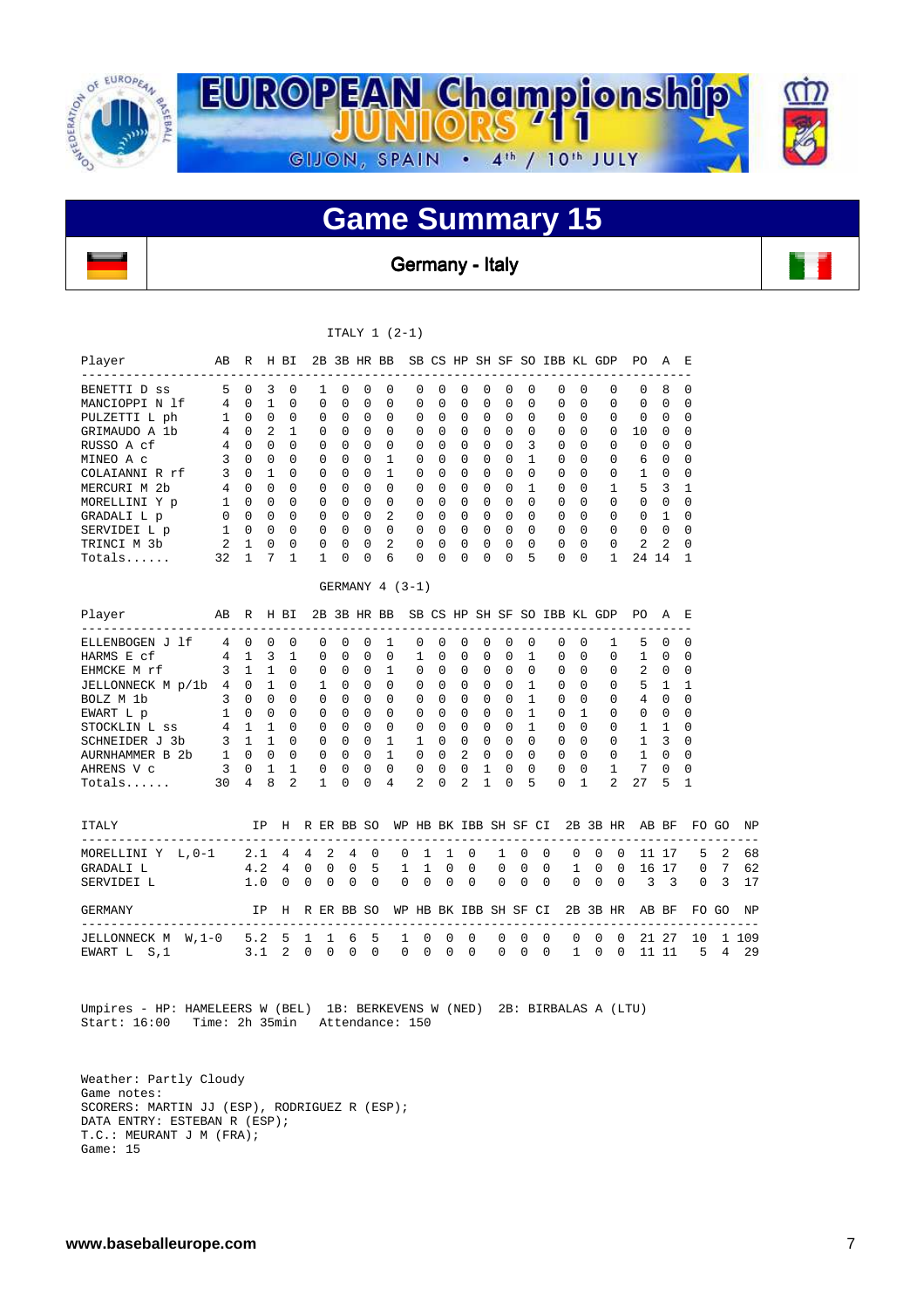

### **Game Summary 16**

Spain - Netherlands

|                                                                                                                                                                                                                                                                                                                                                                                                                                                                                                                               |                                                                                                                                                                                                                                                                                                                                                                                                                                                                                                                                                                                                                                                                                                                                                               | NETHERLANDS 1 (3-0)                                                                                                                                                                                                                                                                                                                                                                                                                                                                                                                                                                                                                                                                                                                                                                    |                                                                                                                                                                                                                                                                                                                                                                                                                                                                                                                                                                                                                                                                                                                                                                                                                                                                 |                                                                                                                                                                                                                                                                                                                         |
|-------------------------------------------------------------------------------------------------------------------------------------------------------------------------------------------------------------------------------------------------------------------------------------------------------------------------------------------------------------------------------------------------------------------------------------------------------------------------------------------------------------------------------|---------------------------------------------------------------------------------------------------------------------------------------------------------------------------------------------------------------------------------------------------------------------------------------------------------------------------------------------------------------------------------------------------------------------------------------------------------------------------------------------------------------------------------------------------------------------------------------------------------------------------------------------------------------------------------------------------------------------------------------------------------------|----------------------------------------------------------------------------------------------------------------------------------------------------------------------------------------------------------------------------------------------------------------------------------------------------------------------------------------------------------------------------------------------------------------------------------------------------------------------------------------------------------------------------------------------------------------------------------------------------------------------------------------------------------------------------------------------------------------------------------------------------------------------------------------|-----------------------------------------------------------------------------------------------------------------------------------------------------------------------------------------------------------------------------------------------------------------------------------------------------------------------------------------------------------------------------------------------------------------------------------------------------------------------------------------------------------------------------------------------------------------------------------------------------------------------------------------------------------------------------------------------------------------------------------------------------------------------------------------------------------------------------------------------------------------|-------------------------------------------------------------------------------------------------------------------------------------------------------------------------------------------------------------------------------------------------------------------------------------------------------------------------|
| Player<br>AB R H BI                                                                                                                                                                                                                                                                                                                                                                                                                                                                                                           |                                                                                                                                                                                                                                                                                                                                                                                                                                                                                                                                                                                                                                                                                                                                                               |                                                                                                                                                                                                                                                                                                                                                                                                                                                                                                                                                                                                                                                                                                                                                                                        | 2B 3B HR BB SB CS HP SH SF SO IBB KL GDP PO                                                                                                                                                                                                                                                                                                                                                                                                                                                                                                                                                                                                                                                                                                                                                                                                                     | A<br>E                                                                                                                                                                                                                                                                                                                  |
| ____________________________<br>4 0<br>TRUE D 2b<br>VAN DER MEER SS<br>$3 \quad 0$<br>4<br>$0\quad 0$<br>KEMP U rf<br>4<br>0 <sup>3</sup><br>CORNELISSE B 3b/p<br>ENGELHARDT R 1f/3b 4<br>$0\quad 0$<br>VAN D SANDEN Cf<br>4<br>$\Omega$<br>3 1 1<br>NIEVELD K 1b<br>4 0 1<br>VAN DOESBURG C<br>$2 \quad 0 \quad 0$<br>ELSHOF L p<br>1 0 0<br>HENSON S ph<br>$0\quad 0\quad 0\quad 0$<br>ANGELA J ph/p<br>KORENHOF $D$ $ph/1f$ $1$ 0 0 0<br>34 1<br>Totals                                                                    | ---<br>$\mathbf{1}$<br>0<br>0<br>0<br>0<br>$\Omega$<br>$\overline{1}$<br>0<br>$\Omega$<br>0<br>$\Omega$<br>$\Omega$<br>$\Omega$<br>$\Omega$<br>$\mathbf 0$<br>0<br>0<br>1<br>$\mathbf 0$<br>$\mathbf 0$<br>$\mathbf 0$<br>0<br>1<br>$\Omega$<br>$\Omega$<br>$\Omega$<br>$\Omega$<br>$\mathbf 0$<br>$\mathbf 0$<br>$\mathbf 0$<br>0<br>0<br>$\mathbf{1}$<br>$\Omega$<br>$\Omega$<br>$\mathbf{1}$<br>$0\quad 0$<br>$\mathbf 0$<br>$\overline{0}$<br>$\overline{0}$<br>$\mathbf{0}$<br>0<br>$0\quad 0$<br>$\mathbf{0}$<br>$0\quad 0$<br>$\mathbf 0$<br>$\mathbf{1}$<br>2<br>$\mathbf{0}$<br>$\overline{0}$<br>8                                                                                                                                                  | --------<br>------<br>1<br>0<br>0<br>0<br>0<br>$\mathbf 0$<br>$\Omega$<br>$\mathbf 0$<br>$\mathbf{1}$<br>$\Omega$<br>$\Omega$<br>$\Omega$<br>$\Omega$<br>0<br>$\Omega$<br>0<br>0<br>$\mathbf 0$<br>0<br>$\overline{0}$<br>0<br>0<br>$\mathbf 0$<br>0<br>$\overline{0}$<br>0<br>0<br>$\Omega$<br>$\mathbf{0}$<br>$\mathbf 0$<br>1<br>0<br>$\mathbf 0$<br>$0\quad 0$<br>$0\quad 0$<br>$\mathbf{0}$<br>$\mathbf 0$<br>$\Omega$<br>$\mathsf{O}$<br>$\mathbf 0$<br>$\mathbf 0$<br>$0\quad 0$<br>$\mathbf 0$<br>$\mathbf 0$<br>$\mathbf 0$<br>$0\quad 0$<br>$\overline{0}$<br>0<br>$\mathbf{0}$<br>$0\quad 0$<br>$\mathbf 0$<br>$\mathbf 0$<br>$\mathbf 0$<br>0<br>0<br>2<br>$\mathbf 0$<br>0<br>$\mathbf{1}$<br>0                                                                           | ---<br>$- - -$<br>0<br>1<br>0<br>1<br>0<br>$\Omega$<br>$\Omega$<br>$\Omega$<br>$\Omega$<br>0<br>$\Omega$<br>$\Omega$<br>$\Omega$<br>$\Omega$<br>$\Omega$<br>$\mathbf 0$<br>0<br>0<br>$\mathbf 0$<br>0<br>$\mathbf{0}$<br>$\overline{0}$<br>0<br>0<br>0<br>$\Omega$<br>$\Omega$<br>$\Omega$<br>$\Omega$<br>0<br>$\mathbf 0$<br>$\overline{\phantom{0}}$<br>$\mathbf 0$<br>$\mathbf 0$<br>0<br>$\overline{2}$<br>$\Omega$<br>$\mathbf 0$<br>1<br>0<br>$\Omega$<br>$\mathbf{1}$<br>$\mathbf 0$<br>$\mathbf 0$<br>0<br>$\mathbf{0}$<br>$\overline{0}$<br>0<br>0<br>0<br>$\mathbf{0}$<br>$\overline{0}$<br>$\mathbf 0$<br>$\mathbf{0}$<br>$\circ$<br>$\Omega$<br>$\bigcirc$<br>$\Omega$<br>$\mathbf 0$<br>$\Omega$<br>$\mathbf 0$<br>4<br>2<br>0<br>0                                                                                                                | ----------<br>$-$<br>1<br>0<br>0<br>2<br>6<br>0<br>$\mathbf{3}$<br>$\Omega$<br>0<br>1<br>3<br>0<br>0<br>$\mathbf 0$<br>0<br>0<br>0<br>0<br>12<br>0<br>0<br>6<br>0<br>1<br>$\mathbf{1}$<br>2<br>0<br>0<br>0<br>0<br>0<br>$\overline{0}$<br>0<br>1<br>0<br>$\Omega$<br>27 12<br>0                                         |
|                                                                                                                                                                                                                                                                                                                                                                                                                                                                                                                               |                                                                                                                                                                                                                                                                                                                                                                                                                                                                                                                                                                                                                                                                                                                                                               | SPAIN $0$ $(2-2)$                                                                                                                                                                                                                                                                                                                                                                                                                                                                                                                                                                                                                                                                                                                                                                      |                                                                                                                                                                                                                                                                                                                                                                                                                                                                                                                                                                                                                                                                                                                                                                                                                                                                 |                                                                                                                                                                                                                                                                                                                         |
| Player<br>AB R H BI<br>__________________________                                                                                                                                                                                                                                                                                                                                                                                                                                                                             | 2B 3B HR BB<br>$- - - -$                                                                                                                                                                                                                                                                                                                                                                                                                                                                                                                                                                                                                                                                                                                                      | $- - -$<br>$\begin{array}{cccccccccc} \multicolumn{2}{c}{} & \multicolumn{2}{c}{} & \multicolumn{2}{c}{} & \multicolumn{2}{c}{} & \multicolumn{2}{c}{} & \multicolumn{2}{c}{} & \multicolumn{2}{c}{} & \multicolumn{2}{c}{} & \multicolumn{2}{c}{} & \multicolumn{2}{c}{} & \multicolumn{2}{c}{} & \multicolumn{2}{c}{} & \multicolumn{2}{c}{} & \multicolumn{2}{c}{} & \multicolumn{2}{c}{} & \multicolumn{2}{c}{} & \multicolumn{2}{c}{} & \multicolumn{2}{c}{} & \multicolumn{2}{c}{} & \mult$                                                                                                                                                                                                                                                                                      | SB CS HP SH SF SO IBB KL GDP                                                                                                                                                                                                                                                                                                                                                                                                                                                                                                                                                                                                                                                                                                                                                                                                                                    | PO.<br>A<br>E                                                                                                                                                                                                                                                                                                           |
| LEON J A 2b<br>$4\phantom{.00000000000000000000}$<br>$\mathbf 0$<br>DIAZ M ss<br>4 0<br>4 0<br>VARELA R cf<br>BAEZA M 3b<br>$\mathbf{3}$<br>$0\quad 1$<br>$4\overline{ }$<br>$0\quad 1$<br>GARCIA A rf<br>$0\quad 0$<br>BEDIA L 1b<br>3<br>$\overline{0}$<br>$0\quad 0$<br>VELAZQUEZ V pr<br>$0\quad 2$<br>ALVARADO C 1f<br>3<br>$0\quad 0\quad 0$<br>HERNANDEZ A 1f<br>1 0 0<br>CASADO A ph<br>2 0 0<br>JUANEDA M C<br>1 0 0<br>PAEZ E p<br>LEYVA L E ph<br>$1 \quad 0 \quad 0$<br>PINO E I p<br>1<br>0<br>31<br>0<br>Totals | 0<br>0<br>0<br>0<br>0<br>$\mathbf 0$<br>$\mathbf 0$<br>$\mathbf 0$<br>0<br>$\mathbf 0$<br>$\overline{1}$<br>$\Omega$<br>$\Omega$<br>$\Omega$<br>$\Omega$<br>$\mathbf 0$<br>$\mathbf 0$<br>0<br>$\mathbf 0$<br>$\Omega$<br>$\mathbf 0$<br>$\mathbf{0}$<br>$\mathbf 0$<br>$\mathbf 0$<br>$\Omega$<br>0<br>0<br>$\mathbf 0$<br>$\mathbf 0$<br>$\mathbf 0$<br>$\mathbf 0$<br>$\Omega$<br>$\Omega$<br>$\Omega$<br>$\Omega$<br>$\Omega$<br>$\mathbf 0$<br>$\mathbf 0$<br>0<br>$\mathbf 0$<br>$\overline{0}$<br>$\mathbf 0$<br>0<br>0<br>$\overline{0}$<br>0<br>$\mathbf{0}$<br>$\overline{\phantom{0}}$<br>$\circ$<br>$\overline{0}$<br>$\overline{0}$<br>0<br>$\overline{0}$<br>$\mathbf{0}$<br>0<br>0<br>0<br>0<br>0<br>5<br>$\mathsf 0$<br>0<br>0<br>$\mathbf 0$ | 0<br>0<br>0<br>0<br>0<br>$\mathbf 0$<br>0<br>0<br>0<br>0<br>$\Omega$<br>$\Omega$<br>$\Omega$<br>$\Omega$<br>$\Omega$<br>$\mathbf{1}$<br>0<br>$\mathbf 0$<br>$0\quad 0$<br>$\mathbf{0}$<br>$\mathbf 0$<br>$\mathbf 0$<br>$0\quad 0$<br>$\mathbf{1}$<br>$\mathbf 0$<br>$0\quad 0$<br>0<br>$\mathbf 0$<br>0<br>$\mathbf 0$<br>0<br>$\overline{0}$<br>$\Omega$<br>$\Omega$<br>$\Omega$<br>$\Omega$<br>$\Omega$<br>$\mathbf 0$<br>$\mathbf 0$<br>$\Omega$<br>$0\quad 0$<br>0<br>0<br>$\mathbf 0$<br>$0\quad 0$<br>1<br>$\mathbf{0}$<br>0<br>$\mathbf{0}$<br>$\overline{0}$<br>$\overline{0}$<br>$\mathbf{0}$<br>0<br>0<br>$\begin{matrix} 0 & 0 & 0 \end{matrix}$<br>$\overline{0}$<br>0<br>$\Omega$<br>$0\quad 0$<br>0<br>0<br>0<br>0<br>0<br>$\overline{a}$<br>0<br>$\mathbf 0$<br>0<br>1 | 2<br>0<br>0<br>0<br>0<br>$\overline{2}$<br>$\mathbf 0$<br>0<br>$\Omega$<br>0<br>$\Omega$<br>$\Omega$<br>$\Omega$<br>$\Omega$<br>$\Omega$<br>$\mathbf 0$<br>$\mathbf{1}$<br>$\mathbf 0$<br>0<br>0<br>$\Omega$<br>$\overline{0}$<br>$\mathbf 0$<br>$\mathbf 0$<br>$\Omega$<br>$\mathbf 0$<br>$\overline{0}$<br>$\mathbf 0$<br>0<br>0<br>$\mathbf{0}$<br>$\overline{0}$<br>$\mathbf 0$<br>$\mathbf 0$<br>0<br>$\mathbf{1}$<br>$\Omega$<br>$\Omega$<br>$\Omega$<br>$\Omega$<br>$\Omega$<br>$\overline{0}$<br>$\mathbf 0$<br>0<br>$\Omega$<br>$\mathbf{0}$<br>$\overline{0}$<br>0<br>0<br>0<br>$\overline{0}$<br>0<br>$\overline{0}$<br>$\mathbf 0$<br>$\mathbf{0}$<br>$\overline{1}$<br>0<br>$\Omega$<br>0<br>0<br>$\overline{0}$<br>$\mathbf 0$<br>$\mathbf{0}$<br>0<br>$\mathbf 0$<br>0<br>$\mathbf 0$<br>0<br>$\mathbf 0$<br>7<br>$\Omega$<br>$\Omega$<br>0<br>0 | 4<br>2<br>0<br>3<br>4<br>0<br>1<br>$\Omega$<br>$\Omega$<br>$\mathbf 0$<br>1<br>0<br>2<br>$\mathbf 0$<br>0<br>10<br>0<br>0<br>$\mathbf 0$<br>0<br>0<br>4<br>$\Omega$<br>$\Omega$<br>0<br>0<br>0<br>0<br>$\mathbf 0$<br>0<br>3<br>1<br>0<br>0<br>0<br>0<br>$\mathbf 0$<br>$\mathbf 0$<br>0<br>0<br>0<br>0<br>27<br>8<br>0 |
| NETHERLANDS                                                                                                                                                                                                                                                                                                                                                                                                                                                                                                                   |                                                                                                                                                                                                                                                                                                                                                                                                                                                                                                                                                                                                                                                                                                                                                               | IP H R ER BB SO WP HB BK IBB SH SF CI                                                                                                                                                                                                                                                                                                                                                                                                                                                                                                                                                                                                                                                                                                                                                  | 2B 3B HR AB BF                                                                                                                                                                                                                                                                                                                                                                                                                                                                                                                                                                                                                                                                                                                                                                                                                                                  | FO GO<br>NP                                                                                                                                                                                                                                                                                                             |
| ELSHOF L W, 1-0<br>6.0 5<br>ANGELA J<br>CORNELISSE B S, 1                                                                                                                                                                                                                                                                                                                                                                                                                                                                     | 0<br>0<br>1<br>$2.0\quad 0$<br>0<br>0<br>0<br>$1.0\quad0$<br>0<br>$\mathbf{1}$<br>0                                                                                                                                                                                                                                                                                                                                                                                                                                                                                                                                                                                                                                                                           | 0<br>3<br>0<br>0<br>0<br>3<br>0<br>0<br>0<br>0<br>1<br>$\mathbf 0$<br>0<br>0<br>0                                                                                                                                                                                                                                                                                                                                                                                                                                                                                                                                                                                                                                                                                                      | 0<br>1<br>0<br>0<br>0<br>0<br>0<br>0<br>0<br>0<br>0<br>0<br>$\mathbf 0$<br>$\mathbf 0$<br>0<br>0<br>0<br>0                                                                                                                                                                                                                                                                                                                                                                                                                                                                                                                                                                                                                                                                                                                                                      | 22 24<br>4 11<br>78<br>$3 \quad 0$<br>6<br>6<br>24<br>3<br>1<br>4<br>$\mathbf{1}$<br>16                                                                                                                                                                                                                                 |
| SPAIN                                                                                                                                                                                                                                                                                                                                                                                                                                                                                                                         | IP H R ER BB SO                                                                                                                                                                                                                                                                                                                                                                                                                                                                                                                                                                                                                                                                                                                                               | WP HB BK IBB SH SF CI                                                                                                                                                                                                                                                                                                                                                                                                                                                                                                                                                                                                                                                                                                                                                                  | 2B 3B HR AB BF                                                                                                                                                                                                                                                                                                                                                                                                                                                                                                                                                                                                                                                                                                                                                                                                                                                  | FO GO<br>ΝP                                                                                                                                                                                                                                                                                                             |
| L,0-1<br>5.0<br>PAEZ E<br>4.0<br>PINO E I                                                                                                                                                                                                                                                                                                                                                                                                                                                                                     | $\overline{4}$<br>1<br>1<br>1<br>$\overline{4}$<br>$\mathsf{O}$<br>$0\quad 1$                                                                                                                                                                                                                                                                                                                                                                                                                                                                                                                                                                                                                                                                                 | 2<br>0<br>0<br>0<br>1<br>-2<br>$\overline{0}$<br>0<br>0<br>0                                                                                                                                                                                                                                                                                                                                                                                                                                                                                                                                                                                                                                                                                                                           | 0<br>0<br>$\mathbf 0$<br>0<br>$\mathbf 0$<br>1<br>$\mathbf{1}$<br>$\mathbf 0$<br>$1 \quad 0$<br>0<br>$\overline{0}$                                                                                                                                                                                                                                                                                                                                                                                                                                                                                                                                                                                                                                                                                                                                             | 6<br>70<br>19 20<br>7<br>15 17<br>6 4<br>58                                                                                                                                                                                                                                                                             |
| Umpires - HP: SUROVIAGIN B (RUS) 1B: LAUTIER F (FRA) 3B: TAURELLI M (ITA)<br>Start: 18:00                                                                                                                                                                                                                                                                                                                                                                                                                                     | Time: 2:19 Attendance: 243                                                                                                                                                                                                                                                                                                                                                                                                                                                                                                                                                                                                                                                                                                                                    |                                                                                                                                                                                                                                                                                                                                                                                                                                                                                                                                                                                                                                                                                                                                                                                        |                                                                                                                                                                                                                                                                                                                                                                                                                                                                                                                                                                                                                                                                                                                                                                                                                                                                 |                                                                                                                                                                                                                                                                                                                         |
| Weather: Windy<br>Game notes:<br>SCORERS: TUYA J (ESP) TUYA C (ESP)<br>DATA ENTRY: SANTOS S (ESP)                                                                                                                                                                                                                                                                                                                                                                                                                             |                                                                                                                                                                                                                                                                                                                                                                                                                                                                                                                                                                                                                                                                                                                                                               |                                                                                                                                                                                                                                                                                                                                                                                                                                                                                                                                                                                                                                                                                                                                                                                        |                                                                                                                                                                                                                                                                                                                                                                                                                                                                                                                                                                                                                                                                                                                                                                                                                                                                 |                                                                                                                                                                                                                                                                                                                         |

 T.C.: BUNTA F (SVK) FANARA A (ITA) Game: 16

**B**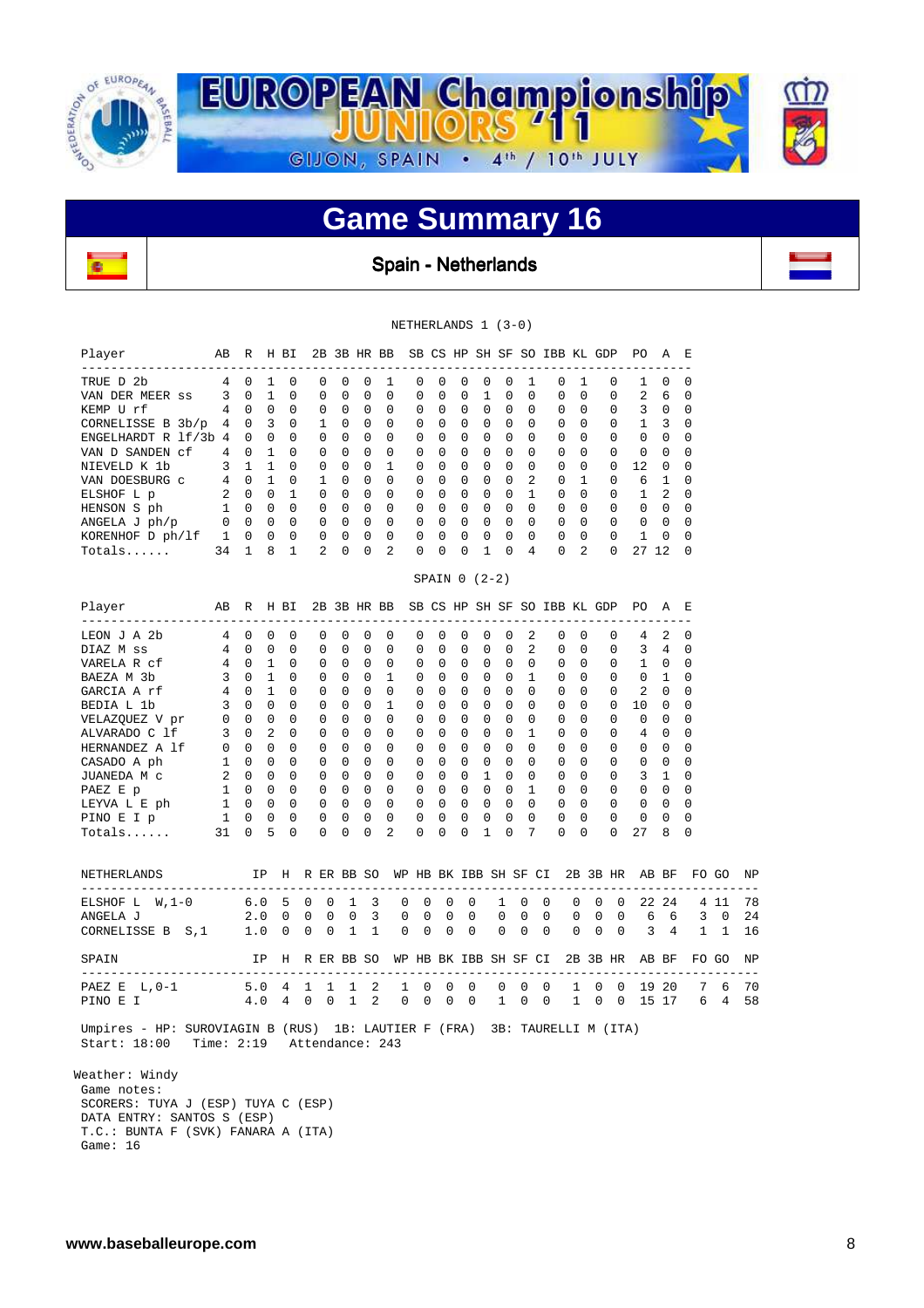

### Belgium BEL

(All games Sorted by Batting avg)

record: 0-3

| Player                                                                       | AVG  | $GP - GS$ | AB  | R        | Н  | 2B       | 3B | HR RBI       |              | TB           | SLG%    | BB.          | HBP          | SO GDP   |                | OB%    | SF         | SH            | SB-ATT   | PO. | Α        | Е  | FLD%   |
|------------------------------------------------------------------------------|------|-----------|-----|----------|----|----------|----|--------------|--------------|--------------|---------|--------------|--------------|----------|----------------|--------|------------|---------------|----------|-----|----------|----|--------|
| 15 VANDENABEELE Thom                                                         | .467 | $3 - 3$   | 15  |          | 7  | 0        | 0  | $\Omega$     | 2            | 7            | .467    |              | $^{\circ}$   | $\Omega$ | $\Omega$       | .500   | $^{\circ}$ | $\Omega$      | $0 - 0$  | 26  | 3        |    | 01.000 |
| 2 SIPS Kenneth                                                               | .400 | $3 - 3$   | 10  |          | 4  | $\Omega$ |    | $\Omega$     |              | 6            | .600    | 2            |              | 3        |                | .538   | 0          |               | $0 - 0$  |     |          |    | .875   |
| 10 JANSSENS Wesley                                                           | .273 | $3 - 3$   | 11  | 2        |    |          | 0  | <sup>n</sup> |              |              | 273     |              | $\Omega$     | 0        |                | .333   | 0          |               | $1 - 1$  | 2   |          |    | .875   |
| 3 ROEVENS Robin                                                              | .250 | $3 - 3$   | 12  |          |    |          | U  | $\Omega$     |              | 4            | .333    | 2            | $\Omega$     | 2        |                | .357   | 0          | n             | $0 - 0$  | 6   | ħ        |    | .857   |
| 24 VERAGHTERT Tim                                                            | .250 | $3 - 3$   | 8   |          |    |          | 0  | 0            | U            |              | 250     | 5            | 0            |          |                | .538   | 0          | $\Omega$      | $1 - 1$  | 0   | 6        | 2  | .750   |
| 9 D OLIVEIRA Roy                                                             | .143 | $3 - 3$   |     |          |    |          | 0  | $\Omega$     |              | 2            | .286    |              | 2            |          |                | .400   | 0          | $\Omega$      | $0 - 1$  | 15  | 6        |    | .913   |
| 8 VAN EXTERGEM Sam.                                                          | .100 | $3 - 2$   | 10  |          |    |          | 0  | 0            | 2            |              | .100    | 0            |              |          |                | .182   | 0          | $\Omega$      | $0 - 0$  | 3   |          |    | 01.000 |
| 13 BOERMANS Sam                                                              | .083 | $3 - 3$   | 12  | 2        |    | 0        |    | 0            | 0            |              | .083    | 2            | 0            | 3        |                | .214   | $\Omega$   | $\Omega$      | $0 - 0$  | 6   |          | 2  | .800   |
| .                                                                            |      |           |     |          |    |          |    |              |              |              |         |              |              |          |                |        |            |               |          |     |          |    |        |
| 6 VAN DE VELDE Kenn 1.000                                                    |      | $1 - 0$   |     |          |    | $\Omega$ | 0  | $\Omega$     | 0            |              | 1 1,000 | 0            | $\Omega$     | 0        |                | 01.000 | 0          | $\Omega$      | $0 - 0$  | 0   |          |    | 01.000 |
| 32 VAN DEN BRANDE Be                                                         | .667 | $2 - 0$   | 3   | 2        | 2  | 0        | 0  | $\Omega$     | 0            | 2            | .667    |              | 0            | 0        |                | .750   | 0          | $\Omega$      | $0 - 0$  | 0   |          | 0  | .000   |
| 27 SOREE Julien                                                              | .250 | $2 - 0$   |     | $\Omega$ |    |          | 0  | 0            | 2            |              | .500    | 0            | $\Omega$     | 3        |                | .250   | 0          | $\Omega$      | $0 - 0$  |     | 0        |    | 01.000 |
| 17 VAN NUFFEL Ben                                                            | .143 | $2 - 2$   |     | n        |    | $\Omega$ | 0  | $\Omega$     | 0            |              | .143    |              | $\Omega$     | 4        |                | .250   | 0          | $\Omega$      | $0 - 0$  | 6   |          |    | .857   |
| 23 DESMEDT Kevin                                                             | .000 | $1 - 0$   |     | 0        | 0  |          | U  | 0            | <sup>n</sup> | 0            | .000    | 0            | <sup>n</sup> |          |                | .000   | 0          | $\Omega$      | $0 - 0$  | 0   | $\Omega$ | 0  | .000   |
| 19 GOYENS Virgile                                                            | .000 | $1 - 0$   |     | $\Omega$ | 0  | $\Omega$ | 0  | $\Omega$     | 0            | 0            | .000    | 0            | $\Omega$     | 0        |                | .000   | $^{\circ}$ | 0             | $0 - 0$  | 0   |          |    | 01.000 |
| 7 VAN DEN HEUVEL JO                                                          | .000 | $1 - 1$   | 0   |          | 0  |          |    | 0            | 0            | 0            | .000    |              | $\Omega$     | 0        | 0 <sub>1</sub> | .000   | 0          | $\Omega$      | $0 - 0$  | 0   |          |    | 01.000 |
| 46 VERDUYCKT Luigi                                                           | .000 | $2 - 1$   | 0   | C        | 0  | $\Omega$ | 0  | 0            | 0            | <sup>n</sup> | .000    | 0            | 0            | 0        |                | .000   | 0          | $\Omega$      | $0 - 0$  | 0   |          | U  | .000   |
| Totals                                                                       | .262 | $3 - 3$   | 103 | 15       | 27 |          |    | $\Omega$     | 10           | 32           | .311    | 17           | 4            | 2.2.     | $\mathcal{L}$  | .387   | $\Omega$   | $\mathcal{L}$ | $2 - 3$  | 72  | 34       | 11 | .906   |
| Opponents                                                                    | .323 | $3 - 3$   | 96  | 28       | 31 | κ        | ٦  | 0            | 2.0          | 40           | .417    | $20^{\circ}$ | 4            | 18       |                | .451   | 2          |               | $6 - 11$ | 78  | 32       | 7  | .940   |
| ton Them (22) One (36) DBs turned Them (3) One (3) Bighed off D.OITUETDA B.1 |      |           |     |          |    |          |    |              |              |              |         |              |              |          |                |        |            |               |          |     |          |    |        |

- Team (33), Opp (26). DPs turned - Team (2), Opp (2). Picked off - D OLIVEIRA R 1.

|                           | (All games Sorted by Earned run avg) |         |     |          |              |               |          |      |        |                      |               |    |            |          |              |          |     |          |          |                |          |          |                |
|---------------------------|--------------------------------------|---------|-----|----------|--------------|---------------|----------|------|--------|----------------------|---------------|----|------------|----------|--------------|----------|-----|----------|----------|----------------|----------|----------|----------------|
| Player                    | ERA                                  | W-L     | APP | GS       |              | CG SHO/CBO SV |          | ΙP   | Η      | R                    | ER.           | BB | SO         | 2B       | 3B           | HR       |     | AB B/Avq | WP HBP   |                | BK       | SFA SHA  |                |
| 3 ROEVENS Robin           | 2.25                                 | $0 - 1$ |     |          |              | 0/0           | $\Omega$ | 8.0  |        | 3.                   | $\mathcal{L}$ |    | Б.         | $\Omega$ | $\Omega$     | $\Omega$ | 30  | .233     |          | $\Omega$       |          |          |                |
| 32 VAN DEN BRANDE Be      | 3.86                                 | $0 - 0$ |     | $\Omega$ | $\Omega$     | 0/0           | $\Omega$ | 4.2  | 6      | $\mathbf{2}^{\circ}$ | 2             | 2  |            |          | 2            | $\Omega$ | 19  | .316     | $\Omega$ | $\Omega$       | $\Omega$ |          | $\overline{0}$ |
| 23 DESMEDT Kevin 10.80    |                                      | $0 - 0$ |     | $\Omega$ | $\Omega$     | 0/0           | $\Omega$ | 3.1  | 4      | 4                    | 4             | 4  | 4          |          |              | $\Omega$ | 13  | .308     | $\Omega$ | $\Omega$       |          | 0        | - 1            |
| -----------               |                                      |         |     |          |              |               |          |      |        |                      |               |    |            |          |              |          |     |          |          |                |          |          |                |
| 17 VAN NUFFEL Ben         | 0.00                                 | $0 - 0$ |     | 0        |              | 0/0           | $\Omega$ | 0.2  | $\cap$ |                      | $^{\circ}$    |    | 0          | $\Omega$ | 0            | $\Omega$ |     | .000     | 0        | $\Omega$       |          | 0        | $\Omega$       |
| 19 GOYENS Virgile 16.20   |                                      | $0 - 0$ |     | $\Omega$ | $\Omega$     | 0/0           | n.       | 1.2  | 3      | 3                    | 3             | 2. | $^{\circ}$ | $\Omega$ | $\Omega$     | $\Omega$ | 8   | .375     |          | $\Omega$       | 0        | 0        |                |
| 7 VAN DEN HEUVEL Jo 16.88 |                                      | $0 - 1$ |     |          | $\cap$       | 0/0           | $\cap$   | 2.2  | 4      | 6.                   | 5             | 4  |            | $\Omega$ | $\Omega$     | $\Omega$ | 9   | .444     |          |                | $\cap$   | $\Omega$ | $\Omega$       |
| 6 VAN DE VELDE Kenn 18.00 |                                      | $0 - 0$ |     | $\Omega$ | $\cap$       | 0/0           | $\Omega$ | 2.0  | 5      |                      | 4             |    |            | $\cap$   | $\Omega$     | $\Omega$ | 11  | .455     |          |                | $\cap$   | $\Omega$ | $\Omega$       |
| 46 VERDUYCKT Luigi 36.00  |                                      | $0 - 1$ |     |          | <sup>n</sup> | 0/0           | $\Omega$ | 1.0  |        |                      | 4             |    |            |          | <sup>n</sup> | $\Omega$ | 5   | .400     |          | $\mathfrak{D}$ |          | 0        |                |
| Totals                    | 9.00                                 | $0 - 3$ | 3   | 3        |              | 0/0           | $\Omega$ | 24.0 | 31     | -28                  | 24            | 20 | 18         | 3        | 3            | $\Omega$ | 96  | .323     | 5.       | 4              | 2        | 2        | 4              |
| Opponents 2.77            |                                      | $3 - 0$ | 3   | ર        |              | 0/0           |          | 26.0 | 27     | 15                   | 8             |    | 2.2        | ٦        |              | $\Omega$ | 103 | .262     | б.       | 4              | $\cap$   | $\Omega$ | - 2            |
|                           |                                      |         |     |          |              |               |          |      |        |                      |               |    |            |          |              |          |     |          |          |                |          |          |                |

PB - Team (1), D OLIVEIRA R 1, Opp (2). Pickoffs - Team (1), VAN D HEUVEL 1, Opp (1). SBA/ATT - D OLIVEIRA R (6-10), VAN D HEUVEL (2-4), VAN D BRANDE (1-3), ROEVENS R (2-3), VERDUYCKT L (1-1).

|  |  |  |  |  | (All games Sorted by Fielding pct) |  |  |
|--|--|--|--|--|------------------------------------|--|--|
|--|--|--|--|--|------------------------------------|--|--|

|     | Player               | C   | PO. | A        | E.       | FLD%  | DPs            | SBA CSB |              | SBA%    | PB       | CI          |
|-----|----------------------|-----|-----|----------|----------|-------|----------------|---------|--------------|---------|----------|-------------|
|     | 15 VANDENABEELE Thom | 29  | 26  | 3        | $\Omega$ | 1,000 | 2              | 0       | 0            | $- - -$ | $\Omega$ | $\Omega$    |
| 8   | VAN EXTERGEM Sam.    | 4   | 3   | 1        | 0        | 1,000 |                | 0       | 0            | $- - -$ | $\Omega$ | $\Omega$    |
| 7   | VAN DEN HEUVEL JO    | 3   | 0   | 3        | $\Omega$ | 1,000 | 0              | 2       | 2.           | .500    | $\Omega$ | $\Omega$    |
|     | 19 GOYENS Virgile    | 1   | 0   | 1        | 0        | 1,000 | 0              | 0       | 0            | $-- -$  | 0        | 0           |
| 6.  | VAN DE VELDE Kenn    |     | 0   | 1        | $\Omega$ | 1,000 | 0              | 0       | 0            | $- - -$ | $\Omega$ | $\Omega$    |
| 27  | SOREE Julien         |     | 1   | $\Omega$ | 0        | 1,000 | 0              | 0       | 0            | $- - -$ | $\Omega$ | 0           |
|     | 9 D OLIVEIRA Roy     | 23  | 15  | 6        | 2        | .913  | 0              | 6       | 4            | .600    | 1        | $\Omega$    |
|     | 2 SIPS Kenneth       | 8   | 7   | $\Omega$ | 1        | .875  | 0              | 0       | 0            | $-- -$  | 0        | $\Omega$    |
|     | 10 JANSSENS Wesley   | 8   | 2   | 5        | 1        | .875  | 0              | 0       | 0            | $- - -$ | $\Omega$ | 0           |
|     | 3 ROEVENS Robin      | 14  | 6   | 6        | 2        | .857  |                | 2       | 1            | .667    | 0        | 0           |
| 17  | VAN NUFFEL Ben       | 7   | 6   | $\Omega$ | 1        | .857  | 0              | 0       | 0            | $--$    | $\Omega$ | $\Omega$    |
| 13. | BOERMANS Sam         | 10  | 6   | 2        | 2        | .800  | 0              | 0       | 0            | $- - -$ | $\Omega$ | $\Omega$    |
|     | 24 VERAGHTERT Tim    | 8   | 0   | 6        | 2        | .750  | 0              | 0       | 0            | $- - -$ | $\Omega$ | 0           |
| 23  | DESMEDT Kevin        | 0   | 0   | 0        | 0        | .000  | 0              | 0       | 0            | $- - -$ | $\Omega$ | 0           |
| 32. | VAN DEN BRANDE Be    | 0   | 0   | $\Omega$ | $\Omega$ | .000  | 0              |         | 2.           | .333    | $\Omega$ | 0           |
|     | 46 VERDUYCKT Luigi   | 0   | 0   | $\Omega$ | $\Omega$ | .000  | 0              |         | <sup>0</sup> | 1.000   | $\Omega$ | 0           |
|     | Totals               | 117 | 72  | 34       | 11       | .906  | 2.             | 6       | 5            | .545    |          | 0           |
|     | Opponents            | 117 | 78  | 32       | 7        | .940  | $\mathfrak{D}$ | 2       | 1            | .667    | 2        | $\mathbf 0$ |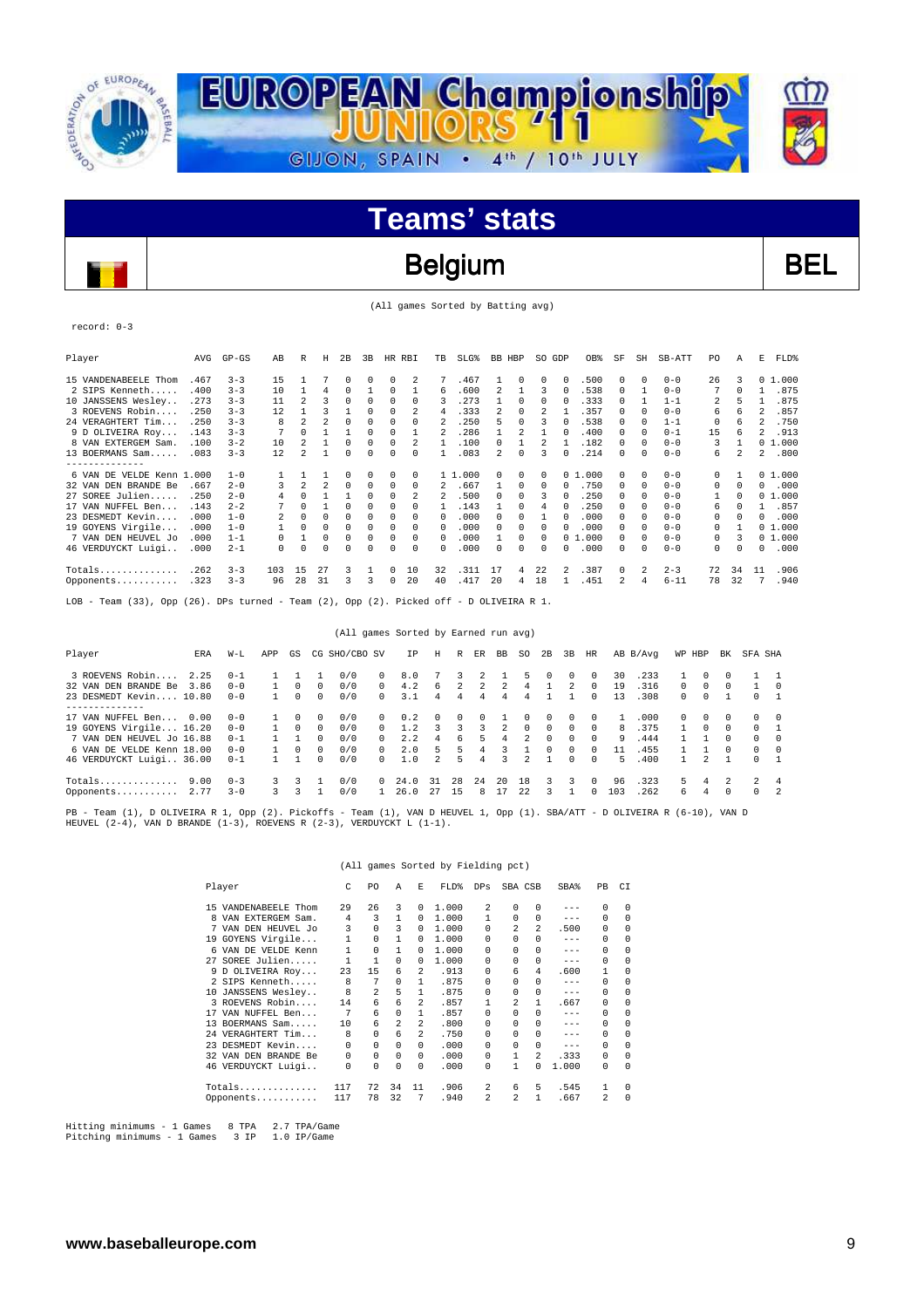

Czech Republic CZE

(All games Sorted by Batting avg)

#### record: 1-2

| Player                  | AVG  | $GP - GS$ | AB | R                        | Н  | 2B       | 3 <sub>B</sub> | HR.      | <b>RBT</b> | TB | $SLG$ $%$ | <b>BB</b> | HBP      | SO GDP         |                | OB%   | SF       | SH       | SB-ATT  | P <sub>0</sub> | Α        | E | FLD%      |
|-------------------------|------|-----------|----|--------------------------|----|----------|----------------|----------|------------|----|-----------|-----------|----------|----------------|----------------|-------|----------|----------|---------|----------------|----------|---|-----------|
| 3 SAZAVSKY Richard.     | .375 | $3 - 1$   | 8  |                          | ς  | $\Omega$ |                | n        |            | 5. | 625       |           |          | 0              |                | .500  | 0        | $\Omega$ | $0 - 0$ |                |          |   | 01.000    |
| 34 VONDRICKA Jan.       | .364 | $3 - 3$   | 11 | 3                        | 4  |          | U              | $\Omega$ |            | 5  | 455       | 2         | $\Omega$ | 3              |                | .462  | 0        | $\Omega$ | $0 - 0$ | $\mathfrak{D}$ | $\Omega$ |   | .667      |
| 31 AUBRECHT Ivan        | .286 | $3 - 3$   |    | 2                        |    |          | 0              | $\Omega$ | 2          | 4  | 571       | 3         | 2        | 2              |                | .583  | 0        |          | $1 - 1$ | 5              | $\Omega$ |   | 01.000    |
| 38 ONDRACEK Jakub       | .273 | $3 - 3$   | 11 |                          |    |          |                | $\Omega$ | 0          | 3  | 273       |           |          | 0              |                | 273   | 0        | $\Omega$ | $1 - 1$ | 5              |          |   | .769      |
| 50 REGNER Robert.       | .273 | $3 - 3$   | 11 |                          |    | $\Omega$ | 0              | $\Omega$ |            |    | 273       | 0         |          | 4              |                | 273   | 0        | $\Omega$ | $0 - 0$ | 4              |          |   | .889      |
| 14 VYKOUKAL Michael     | .167 | $3 - 3$   | 12 |                          |    | $\Omega$ |                | $\Omega$ | 0          |    | .167      | U         | $\cap$   | 2              |                | 167   | 0        |          | $0 - 0$ | 23             | ц        | 0 | 1,000     |
| 42 HAJTMAR Adam         | .111 | $3 - 3$   | 9  | $\overline{\mathcal{L}}$ |    | $\Omega$ | 0              | $\Omega$ | 0          |    | 111       |           | 3        | $\mathfrak{D}$ |                | .385  | 0        | $\Omega$ | $1 - 2$ |                | 8        |   | .900      |
| ---------               |      |           |    |                          |    |          |                |          |            |    |           |           |          |                |                |       |          |          |         |                |          |   |           |
| 40 VYKOUKAL Marko 1.000 |      | $1 - 1$   | 2  | $\Omega$                 |    | $\Omega$ | U              | $\Omega$ | 0          |    | 2, 1, 000 | 0         | $\Omega$ | 0              | 0 <sub>1</sub> | . 000 | $\Omega$ | $\Omega$ | $0 - 0$ | 0              |          |   | 01.000    |
| 48 VITEK Daniel<br>.    | .333 | $1 - 1$   | 3  |                          |    | 0        | 0              | 0        |            |    | .333      | 0         | $\Omega$ |                |                | .333  | 0        |          | $1 - 1$ | 0              |          |   | 01.000    |
| $52$ NOVAK Jan          | .333 | $2 - 0$   |    |                          |    |          |                | $\Omega$ |            |    | .667      | 0         |          |                |                | .333  |          | $\Omega$ | $0 - 0$ |                |          |   | .667      |
| 30 JUNEC Tomas          | .200 | $3 - 2$   |    |                          |    |          |                | 0        | 0          |    | 200       |           |          |                |                | 200   | 0        | $\Omega$ | $0 - 0$ | 7              |          |   | 0, 1, 000 |
| 7 SOVA Marek            | .000 | $3 - 3$   | 8  | $\Omega$                 | 0  | $\Omega$ | 0              | $\Omega$ |            | 0  | .000      | 0         |          |                |                | .000  | $\Omega$ | $\Omega$ | $0 - 1$ | 22             |          |   | 01.000    |
| 33 HAMZA Ivan           | .000 | $1 - 0$   |    | 0                        | 0  | 0        | 0              | $\Omega$ | 0          | 0  | .000      | 0         |          | 0              |                | .000  | 0        | 0        | $0 - 0$ | $\mathfrak{D}$ |          |   | 01.000    |
| 5 GRAN Marek            | .000 | $1 - 1$   | 2  | $\Omega$                 |    | $\Omega$ |                | 0        | 0          | 0  | .000      | U.        |          |                |                | .000  | 0        | $\Omega$ | $0 - 0$ |                | 3        |   | .800      |
| Totals                  | .245 | $3 - 3$   | 94 | 13                       | 23 | 4        |                | 0        | 8          | 29 | .309      |           | 6        | 18             |                | .336  | $\Omega$ | 3        | $4 - 6$ | 74             | 33       | 8 | .930      |
| Opponents               | .286 | $3 - 3$   | 98 | 20                       | 28 |          |                | 0        | 17         | 34 | .347      | 17        | $\Omega$ | 26             |                | .388  |          | 2        | $4 - 9$ | 75             | 36       |   | .941      |
|                         |      |           |    |                          |    |          |                |          |            |    |           |           |          |                |                |       |          |          |         |                |          |   |           |

 $LOB - Team (22)$ , Opp (24). DPs turned - Team (0), Opp (4).

|                        |      |         |              |          |          |               |          | (All games Sorted by Earned run avg) |          |        |                |               |     |          |          |          |    |          |              |            |          |              |          |
|------------------------|------|---------|--------------|----------|----------|---------------|----------|--------------------------------------|----------|--------|----------------|---------------|-----|----------|----------|----------|----|----------|--------------|------------|----------|--------------|----------|
| Player                 | ERA  | $W-L$   | APP          | GS       |          | CG SHO/CBO SV |          | ΙP                                   | Η        | R      | ER.            | BB            | SO. | 2B       | 3B       | HR       |    | AB B/Avq |              | WP HBP     | BK       | SFA SHA      |          |
| 48 VITEK Daniel        | 0.00 | $1 - 0$ |              |          | $\Omega$ | 0/0           | $\Omega$ | 7.0                                  | 3        | 2.     | 0              | 3             |     | $\Omega$ | $\Omega$ | $\Omega$ | 25 | .120     | 2            | 0          | $\Omega$ | 0            | $\Omega$ |
| 5 GRAN Marek           | 2.25 | $0 - 0$ | 1.           |          | $\Omega$ | 0/0           | $\Omega$ | 4.0                                  |          |        |                | б.            |     | $\Omega$ | 0        | $\Omega$ | 12 | .250     | $\mathbf{2}$ | $^{\circ}$ | $\Omega$ | $\Omega$     |          |
| $52$ NOVAK Jan         | 4.91 | $0 - 0$ |              | $\Omega$ | $\Omega$ | 0/0           | $\Omega$ | 3.2                                  |          |        |                |               | 6.  | $\Omega$ |          | $\Omega$ | 11 | .182     |              | 0          | $\Omega$ | 0            |          |
| 40 VYKOUKAL Marko      | 7.20 | $0 - 1$ |              |          | 0        | 0/0           | $\Omega$ | 5.0                                  | 10       | 4      | 4              | 2             | 4   | $\Omega$ | 0        | $\Omega$ | 25 | .400     | $\Omega$     | $\Omega$   | 0        | 0            | $\Omega$ |
| . <u>.</u> .           |      |         |              |          |          |               |          |                                      |          |        |                |               |     |          |          |          |    |          |              |            |          |              |          |
| 33 HAMZA Ivan          | 0.00 | $0 - 0$ | $\mathbf{1}$ | $\Omega$ | $\Omega$ | 0/0           | $\Omega$ | 2.0                                  | $\Omega$ | $\cap$ | $\Omega$       | $\mathcal{L}$ |     | $\Omega$ | $\cap$   | $\Omega$ | 6  | . 000    |              | $\Omega$   | $\Omega$ | $\Omega$     | $\Omega$ |
| 35 VANEK Frantisek     | 9.00 | $0 - 0$ | $\mathbf{1}$ | $\Omega$ | 0        | 0/0           | $\Omega$ | 2.0                                  |          |        | $\mathfrak{D}$ |               |     | $\Omega$ |          | $\Omega$ | 9  | .333     | $\Omega$     | $\Omega$   | $\Omega$ | 0            | $\Omega$ |
| 47 DEDEK Vojetch 27.00 |      | $0 - 0$ |              | $\Omega$ | $\Omega$ | 0/0           | $\Omega$ | 0.2                                  | 4        |        |                | <sup>n</sup>  | 0   |          | 0        | $\Omega$ | 6  | .667     | $\Omega$     | $\Omega$   | $\cap$   |              | $\Omega$ |
| 30 JUNEC Tomas 54.00   |      | $0 - 1$ |              | $\Omega$ | 0        | 0/0           | $\Omega$ | 0.1                                  | Κ        | 3      | $\mathfrak{D}$ |               |     | $\Omega$ | 0        | $\Omega$ | 4  | .750     |              | $\Omega$   | $\Omega$ | $\Omega$     | $\Omega$ |
| Totals                 | 4.74 | $1 - 2$ | 3.           | 3        | $\Omega$ | 0/0           | ∩.       | 24.2                                 | 28       | 20     | 13             |               | 26  | 2.       | 2        | $\Omega$ | 98 | .286     |              | $\Omega$   | $\Omega$ |              |          |
| Opponents              | 3.60 | $2 - 1$ | 3            | ર        |          | /1            |          | 25.0                                 | 23       | 13     | 10             |               | 18  | 4        |          | $\Omega$ | 94 | .245     | 5.           | 6          |          | <sup>n</sup> | ્ર       |
|                        |      |         |              |          |          |               |          |                                      |          |        |                |               |     |          |          |          |    |          |              |            |          |              |          |

PB - Team (2), VYKOUKAL Mi 2, Opp (3). Pickoffs - Team (1), VITEK D 1. SBA/ATT - VYKOUKAL Mi (4-6), GRAN M (0-2), NOVAK J<br>(1-2), HAMZA I (1-1), VYKOUKAL Ma (0-1), JUNEC T (0-1), VANEK F (1-1), VITEK D (1-1).

#### (All games Sorted by Fielding pct)

| Player |                      | C              | PO.          | A              | E.       | FLD%  | DPs      | SBA CSB      |    | SBA%    | PB       | CI       |
|--------|----------------------|----------------|--------------|----------------|----------|-------|----------|--------------|----|---------|----------|----------|
|        | 14 VYKOUKAL Michael. | 2.8            | 23           | 5              | 0        | 1,000 | $\Omega$ | 4            | 2. | .667    | 2        | 0        |
| 7      | SOVA Marek           | 24             | 2.2.         | 2              | 0        | 1,000 | 0        | <sup>n</sup> | 0  | $- - -$ | $\Omega$ | $\Omega$ |
| 30.    | JUNEC Tomas          | 7              | 7            | $\Omega$       | 0        | 1,000 | 0        | <sup>n</sup> | 1  | .000    | $\Omega$ | $\Omega$ |
| 31     | AUBRECHT Ivan        | 5              | 5            | $\Omega$       | 0        | 1,000 | $\Omega$ | 0            | 0  | $---$   | $\Omega$ | $\Omega$ |
| 33     | HAMZA Ivan           | 3              | 2            | 1              | 0        | 1,000 | 0        |              | 0  | 1,000   | $\Omega$ | 0        |
|        | 48 VITEK Daniel      | $\mathfrak{D}$ | $\Omega$     | $\mathfrak{D}$ | 0        | 1,000 | n        |              |    | 1,000   | 0        | $\Omega$ |
| 3.     | SAZAVSKY Richard.    | $\mathfrak{D}$ | 1            | 1              | 0        | 1,000 | 0        | 0            | 0  | $- - -$ | $\Omega$ | $\Omega$ |
| 40     | VYKOUKAL Marko       |                | 0            | 1              | 0        | 1,000 | $\Omega$ | 0            | 1  | .000    | 0        | 0        |
| 42     | HAJTMAR Adam         | 10             | 1            | 8              | 1        | .900  | $\Omega$ | 0            | 0  | $-- -$  | 0        | 0        |
| 50     | REGNER Robert        | 9              | 4            | 4              |          | .889  | U        | <sup>n</sup> | 0  | $- - -$ | $\Omega$ | $\Omega$ |
| 5.     | GRAN Marek           | 5              | 1            | 3              | 1        | .800  | $\Omega$ | 0            | 2. | .000    | $\Omega$ | $\Omega$ |
| 38     | ONDRACEK Jakub       | 13             | 5            | 5              | 3        | .769  | $\Omega$ | 0            | 0  | $- - -$ | $\Omega$ | 0        |
| 34     | VONDRICKA Jan        | 3              | 2            | 0              | 1        | .667  | $\Omega$ | 0            | 0  | $- - -$ | $\Omega$ | 0        |
|        | $52$ NOVAK Jan       | 3              | $\mathbf{1}$ |                | 1        | .667  | 0        |              |    | .500    | $\Omega$ | $\Omega$ |
| 47     | DEDEK Vojetch        | 0              | 0            | $\Omega$       | 0        | .000  | 0        | 0            | 0  | $- - -$ | $\Omega$ | $\Omega$ |
|        | 35 VANEK Frantisek   | 0              | 0            | $\Omega$       | $\Omega$ | .000  | 0        | 1            | 0  | 1,000   | $\Omega$ | $\Omega$ |
|        |                      | 115            | 74           | 33             | 8        | .930  | 0        | 4            | 5  | .444    | 2        | $\Omega$ |
|        | Opponents            | 118            | 75           | 36             | 7        | .941  | 4        | 4            | 2. | .667    | 3        | $\Omega$ |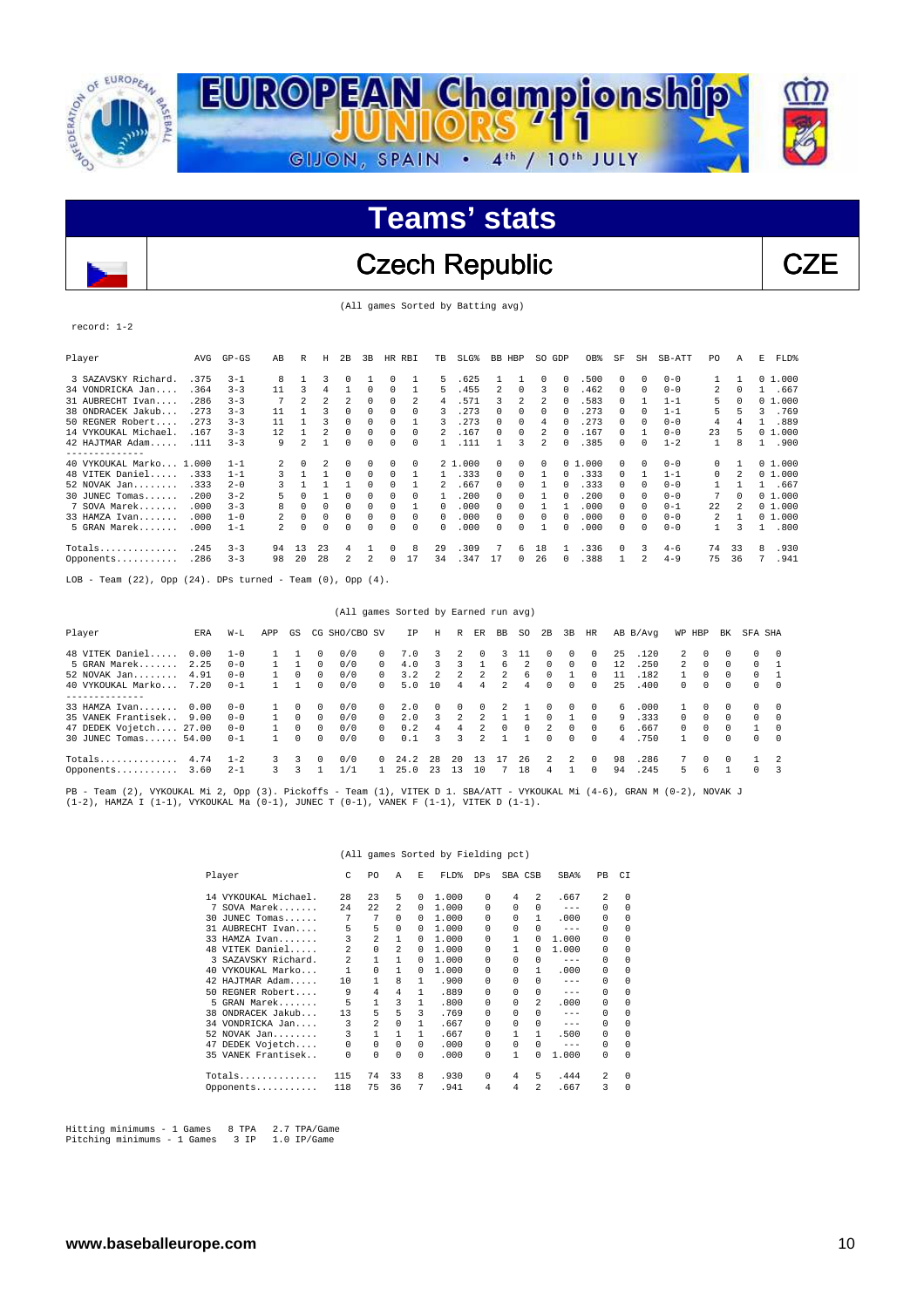

### France FRA

(All games Sorted by Batting avg)

#### record: 2-1

| Player               | AVG   | $GP - GS$ | AB | R        | Η            | 2B       | 3B       | HR.      | RBI      | TB             | SLG% | <b>BB</b>    | HBP      | SO. | GDP      | OB%  | SF           | SH           | SB-ATT  | PO. | Α            | E<br>FLD%             |
|----------------------|-------|-----------|----|----------|--------------|----------|----------|----------|----------|----------------|------|--------------|----------|-----|----------|------|--------------|--------------|---------|-----|--------------|-----------------------|
| 35 PAZ<br>Andy       | .333  | $3 - 3$   | 12 | 0        | 4            | $\Omega$ |          | $\Omega$ | 5        | 4              | .333 | $\Omega$     | 0        |     |          | .308 |              | $\Omega$     | $2 - 3$ | 12  | 2            | 01.000                |
| 33 VILLANUEVA Yannic | .300  | $3 - 3$   | 10 |          | 3            | $\Omega$ |          | 0        |          | 5              | .500 | 2            |          |     | 0        | .462 | 0            | $\Omega$     | $0 - 1$ | 10  | 5            | .882<br>$\mathcal{L}$ |
| 31 NEUMANN Sebastien | .200  | $3 - 3$   | 10 |          |              |          | $\Omega$ | $\Omega$ | 3        | 3              | .300 |              | 0        | 2   | 0        | .273 | 0            |              | $0 - 0$ | 3   | 2            | 01.000                |
| 34 LAKMECHE Theo     | .200  | $3 - 3$   | 10 | ٦        | 2.           |          | 0        | $\Omega$ | $\Omega$ | 3              | .300 |              | 2        | 2   | $\Omega$ | .385 | 0            | 0            | $0 - 0$ | 22  | 6            | 01.000                |
| 39 DAGNEAU Bastien.  | .182  | $3 - 3$   | 11 |          |              | n        |          | $\Omega$ |          | 2              | .182 | 0            | 0        | 2   | $\Omega$ | .182 | 0            | $\Omega$     | $0 - 1$ | 16  | $\mathbf{1}$ | 01.000                |
| 41 COMBES Oscar      | .100  | $3 - 3$   | 10 | 3        |              |          |          | $\Omega$ |          | $\mathfrak{D}$ | .200 | 2            | 0        | 2   | $\Omega$ | .250 | 0            | $\Omega$     | $1 - 1$ | 5   | 3            | .800<br>$\mathcal{L}$ |
| --------------       |       |           |    |          |              |          |          |          |          |                |      |              |          |     |          |      |              |              |         |     |              |                       |
| 30 RODRIGUEZ Benjami | .250  | $2 - 1$   | 4  | $\Omega$ |              | n        |          | 0        | $\Omega$ |                | .250 |              | 0        | 0   | $\Omega$ | .400 | 0            | $\Omega$     | $0 - 0$ | 3   | $\mathbf{1}$ | 01.000                |
| 47 MESGUICH Camille  | .200  | $2 - 2$   |    |          |              | 0        | 0        | 0        | $\Omega$ |                | .200 | 0            | 0        |     | $\Omega$ | .200 | 0            |              | $0 - 0$ | 3   | $\Omega$     | 01.000                |
| 48 BERNARD Cyprien   | .000  | $3 - 3$   |    |          | $\Omega$     | n        |          | $\Omega$ | 2        | $\Omega$       | .000 |              | $\Omega$ |     | $\Omega$ | .250 | 0            | 0            | $0 - 0$ | 4   | $\Omega$     | 01.000                |
| 38 POURCEL Baptiste. | .000  | $3 - 0$   |    |          | $\Omega$     | $\Omega$ |          | 0        | 0        | $\Omega$       | .000 |              | 0        | 2   | 0        | .250 | 0            | $\Omega$     | $0 - 0$ | 2   | 1            | 01.000                |
| 42 MOTTAY Jonathan.  | .000  | $2 - 0$   |    | 0        | $\Omega$     | $\Omega$ | 0        | 0        | 0        | 0              | .000 |              | 0        | 3   | $\Omega$ | .250 | 0            | 0            | $0 - 0$ | 0   | 3            | 01.000                |
| 50 BLONDIN Thibault  | . 000 | $2 - 0$   |    | 0        | $\Omega$     | n        |          | 0        | 0        | 0              | .000 | 0            | 0        |     | $\Omega$ | .000 | <sup>0</sup> | <sup>n</sup> | $0 - 0$ | 0   | $\Omega$     | .000<br>0             |
| 44 VAN HEYNINGE Davi | . 000 | $2 - 1$   |    | 0        | $\Omega$     | $\Omega$ | 0        | 0        | $\Omega$ | $\Omega$       | .000 |              | $\Omega$ |     |          | .000 |              | $\Omega$     | $0 - 0$ | 0   | 5            | 01.000                |
| 54 SCHLEGEL Keenan.  | . 000 | $1 - 0$   |    | 0        | <sup>0</sup> | n        |          | $\Omega$ | $\Omega$ | $\Omega$       | .000 | 0            | $\Omega$ | 0   |          | .000 | 0            | 0            | $0 - 0$ | 0   |              | 01.000                |
| 52 ROY Alexandre     | .000  | $1 - 1$   |    | U        | $\Omega$     | n        |          | 0        | $\Omega$ | $^{(1)}$       | .000 |              | $\Omega$ |     | $\Omega$ | .000 | 0            | $\Omega$     | $0 - 0$ | 0   |              | 01.000                |
| 43 DAVID Erwan       | .000  | $1 - 0$   |    | 0        | 0            | $\Omega$ | 0        | 0        | 0        | 0              | .000 |              | 0        | 0   | $\Omega$ | .000 | $\Omega$     | $\cap$       | $0 - 0$ | 0   | 0            | .000<br>0             |
| 32 MONBEIG Maximin.  | .000  | $1 - 1$   |    | 0        | $\Omega$     | 0        | 0        | $\Omega$ | 0        | 0              | .000 | 0            | $\Omega$ | 0   | $\Omega$ | .000 | 0            | 0            | $0 - 0$ | 0   | $\Omega$     | .000<br>0             |
| 51 FACCENDI Dennis.  | .000  | $1 - 0$   |    |          | 0            | 0        | 0        | $\Omega$ | 0        | 0              | .000 | 0            | 0        | 0   | $\Omega$ | .000 | 0            | 0            | $0 - 0$ | 0   | 0            | .000<br>0             |
| 46 BRELLE Theo       | .000  | $1 - 0$   | 0  |          | $\Omega$     | n        | $\Omega$ | $\Omega$ | $\Omega$ | <sup>n</sup>   | .000 | <sup>n</sup> | $\Omega$ | 0   | $\Omega$ | .000 | 0            | $\cap$       | $0 - 0$ | 1   | 0            | 01.000                |
| $Totals$             | .174  | $3 - 3$   | 92 | 14       | 16           | 3        |          | $\Omega$ | 13       | 21             | .228 | 11           | 3        | 22  | 2        | .280 |              | 2            | $3 - 6$ | 81  | 32           | .966<br>4             |
| Opponents            | .268  | $3 - 3$   | 97 | 18       | 26           | 11       |          | $\Omega$ | 16       | 39             | .402 | 27           |          | 28  |          | .425 | 2            |              | $5 - 6$ | 78  | 33           | .933<br>8             |

LOB - Team (19), Opp (34). DPs turned - Team (1), Opp (2). Picked off - RODRIGUEZ B 1.

|                                                  |              |                    |                               |            |                          | (All games Sorted by Earned run avg) |                      |            |               |         |                    |              |            |        |                  |                      |           |              |                     |                        |               |                    |                      |
|--------------------------------------------------|--------------|--------------------|-------------------------------|------------|--------------------------|--------------------------------------|----------------------|------------|---------------|---------|--------------------|--------------|------------|--------|------------------|----------------------|-----------|--------------|---------------------|------------------------|---------------|--------------------|----------------------|
| Player                                           | ERA          | $W-L$              | APP                           | GS         |                          | CG SHO/CBO SV                        |                      | ΙP         | Н             | R       | ER                 | BB           | SO.        | 2B     | 3B               | HR                   |           | AB B/Avq     | WP HBP              |                        | BK            | SFA SHA            |                      |
| 35 PAZ<br>Andy<br>44 VAN HEYNINGE Davi           | 0.00<br>3.00 | $1 - 0$<br>$0 - 0$ | $\overline{2}$<br>$2^{\circ}$ | $^{\circ}$ | 0<br>$\Omega$            | 0/0<br>0/0                           | $\Omega$             | 4.2<br>6.0 | $\mathcal{L}$ | 0<br>3. | 0<br>$\mathcal{L}$ | 12           | 8<br>9     | 0<br>0 | 0<br>$\cap$      | $^{\circ}$           | 15<br>17  | .067<br>.118 | 0<br>$\overline{2}$ | $^{\circ}$<br>$\Omega$ | 0<br>$\cap$   | $\Omega$<br>$\cap$ | - 0                  |
| 52 ROY Alexandre<br>42 MOTTAY Jonathan           | 3.00<br>4.50 | $0 - 1$<br>$1 - 0$ | 2                             | $\Omega$   | 0<br>$\Omega$            | 0/0<br>0/0                           | $\Omega$<br>$\Omega$ | 3.0<br>6.0 | 5.<br>б.      |         |                    |              |            | 3      | <sup>n</sup>     | 0<br>0               | 13<br>2.1 | .385<br>286  | ∩.                  | $\Omega$<br>$\Omega$   | 0<br>$\Omega$ |                    | - 2                  |
| 54 SCHLEGEL Keenan                               | 6.23         | $0 - 0$            |                               | $\Omega$   | <sup>n</sup>             | 0/0                                  | $\Omega$             | 4.1        | 5             |         | ર                  |              | 4          | 4      | $\cap$           | $\Omega$             | 1.5       | .333         | $\cap$              | $\Omega$               | $\Omega$      | 0                  |                      |
| 45 NAHAS Antoine 13.50                           |              | $0 - 0$            |                               | 0          | 0                        | 0/0                                  | $\Omega$             | 0.2        | 2             |         |                    | <sup>n</sup> | $^{\circ}$ | 0      | 0                | $\Omega$             | 4         | .500         | $\cap$              |                        | 0             | $\Omega$           | - ()                 |
| 43 DAVID Erwan 13.50<br>32 MONBEIG Maximin 21.60 |              | $0 - 0$<br>$0 - 0$ |                               | $\Omega$   | $\Omega$<br><sup>n</sup> | 0/0<br>0/0                           | $\Omega$<br>$\Omega$ | 0.2<br>1.2 | 4             |         | 4                  |              |            | 0<br>2 | $\cap$<br>$\cap$ | $\Omega$<br>$\Omega$ | 3<br>9    | .333<br>.444 | $\cap$<br>$\cap$    | $\Omega$<br>$\Omega$   | $\Omega$      | $\Omega$<br>0      | $\Omega$<br>$\Omega$ |
| Totals                                           | 5.00         | $2 - 1$            | $\overline{3}$                | 3          | $\Omega$                 | 0/0                                  |                      | 27.0       | 26            | 18      | 15                 | 27           | 28         | 11     |                  | $\Omega$             | 97        | .268         | 3                   |                        |               | $\mathcal{L}$      |                      |
| Opponents                                        | 3.12         | $1 - 2$            | 3                             | 3          | $\Omega$                 | 0/0                                  | $\Omega$             | 26.0       | 16            | 14      | 9                  | 11           | 2.2.       | 3      |                  | 0                    | 92        | .174         | $\mathbf{2}$        | 3                      |               |                    | - 2                  |

PB - Team (0), Opp (2). Pickoffs - Team (2), ROY A 1, VAN HEYNINGE 1, Opp (1). SBA/ATT - LAKMECHE T (5-6), PAZ A (2-2), DAVID E (2-2), MOTTAY J (1-1), SCHLEGEL K (0-1).

|                      |                |                |                |                | (All games Sorted by Fielding pct) |                |              |              |         |          |            |
|----------------------|----------------|----------------|----------------|----------------|------------------------------------|----------------|--------------|--------------|---------|----------|------------|
| Player               | C              | P <sub>0</sub> | A              | E.             | FLD%                               | DPs            | SBA CSB      |              | SBA%    | PB       | CI         |
| 34 LAKMECHE Theo     | 2.8            | 22             | 6              | 0              | 1,000                              | 1              | 5            | $\mathbf{1}$ | .833    | $\Omega$ | $\Omega$   |
| 39 DAGNEAU Bastien   | 17             | 16             | 1              | 0              | 1,000                              | 1              | 0            | 0            | $---$   | 0        | 0          |
| 35 PAZ Andy          | 14             | 12             | 2              | 0              | 1,000                              | 0              | 2            | 0            | 1,000   | $\Omega$ | 0          |
| 44 VAN HEYNINGE Davi | 5              | 0              | 5              | $\Omega$       | 1,000                              | 1              | $\Omega$     | 0            | $---$   | 0        | $\Omega$   |
| 31 NEUMANN Sebastien | 5              | 3              | $\overline{2}$ | 0              | 1,000                              | 0              | 0            | 0            | $-- -$  | $\Omega$ | $\Omega$   |
| 30 RODRIGUEZ Benjami | 4              | 3              | $\mathbf{1}$   | $\Omega$       | 1.000                              | 0              | 0            |              | $- - -$ | $\Omega$ | $\Omega$   |
| 48 BERNARD Cyprien   | 4              | 4              | 0              | 0              | 1,000                              | 0              | $\Omega$     | 0            | $-- -$  | $\Omega$ | $\Omega$   |
| 38 POURCEL Baptiste. | 3              | $\overline{a}$ | $\mathbf{1}$   | $\Omega$       | 1,000                              | <sup>n</sup>   | 0            | 0            | $- - -$ | $\Omega$ | 0          |
| 47 MESGUICH Camille. | 3              | 3              | 0              | 0              | 1,000                              | <sup>n</sup>   | 0            | 0            | $--$    | 0        | $\Omega$   |
| 42 MOTTAY Jonathan   | 3              | 0              | 3              | $\Omega$       | 1,000                              | 0              | $\mathbf{1}$ | 0            | 1,000   | $\Omega$ | $^{\circ}$ |
| 54 SCHLEGEL Keenan   | $\mathfrak{D}$ | 0              | $\mathfrak{D}$ | 0              | 1,000                              | 0              | $\Omega$     | 1            | .000    | $\Omega$ | $\Omega$   |
| 52 ROY Alexandre     | 1              | 0              | $\mathbf{1}$   | $\Omega$       | 1,000                              | 0              | 0            | 0            | $---$   | 0        | 0          |
| 46 BRELLE Theo       | 1              | 1              | $\Omega$       | $\Omega$       | 1,000                              | <sup>n</sup>   | 0            | 0            | $-- -$  | $\Omega$ | $\Omega$   |
| 33 VILLANUEVA Yannic | 17             | 10             | 5              | 2              | .882                               | 0              | 0            | 0            | $- - -$ | $\Omega$ | $\Omega$   |
| COMBES Oscar<br>41   | 10             | 5              | 3              | $\mathfrak{D}$ | .800                               | 0              | 0            | 0            | $-- -$  | $\Omega$ | 0          |
| 50 BLONDIN Thibault. | 0              | 0              | $\Omega$       | 0              | .000                               | $\Omega$       | 0            | 0            | $- - -$ | 0        | $\Omega$   |
| 45 NAHAS Antoine     | 0              | 0              | $\Omega$       | $\Omega$       | .000                               | 0              | <sup>n</sup> | 0            | $- - -$ | $\Omega$ | $\Omega$   |
| 32 MONBEIG Maximin   | 0              | 0              | $\Omega$       | 0              | .000                               | 0              | 0            | 0            | $- - -$ | $\Omega$ | 0          |
| 43 DAVID Erwan       | 0              | 0              | $\Omega$       | $\Omega$       | .000                               | $\Omega$       | 2            | 0            | 1,000   | $\Omega$ | 0          |
| 51 FACCENDI Dennis   | 0              | 0              | $\Omega$       | 0              | .000                               | 0              | 0            | 0            | $- - -$ | 0        | $\Omega$   |
| Totals               | 117            | 81             | 32             | 4              | .966                               | 1              | 5            | 1            | .833    | 0        | 0          |
| Opponents            | 119            | 78             | 33             | 8              | .933                               | $\mathfrak{D}$ | 3            | 3            | .500    | 2        | 0          |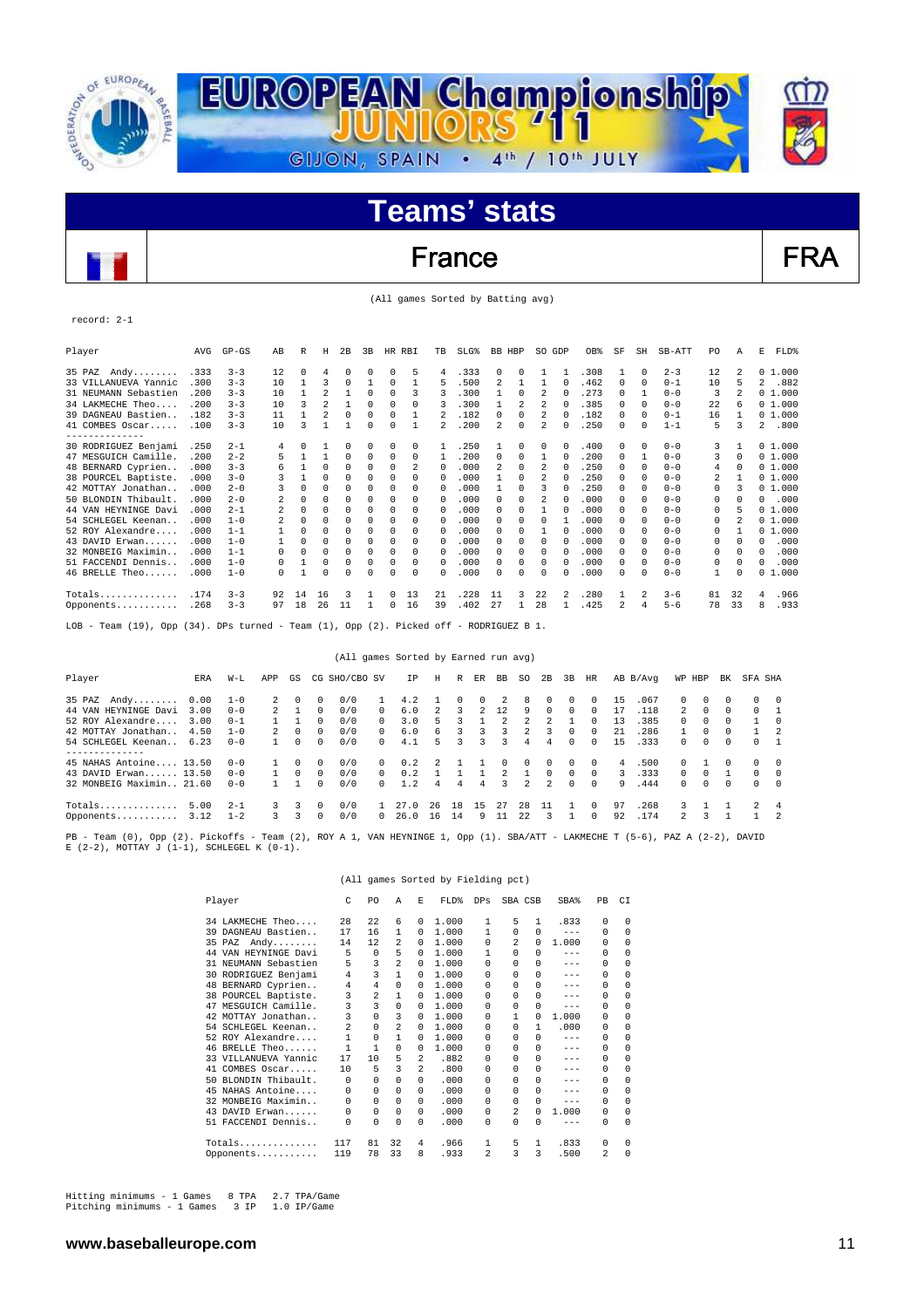

### Germany GER

(All games Sorted by Batting avg)

record: 3-1

| Player               | AVG  | $GP - GS$ | AB  | R        | Н  | 2B            | 3B       | HR.          | RBI | TB | SLG <sup>§</sup> | BB HBP |                          | SO GDP |            | OB%   | SF             | SH           | SB-ATT    | PO. | Α        | Е        | FLD%   |
|----------------------|------|-----------|-----|----------|----|---------------|----------|--------------|-----|----|------------------|--------|--------------------------|--------|------------|-------|----------------|--------------|-----------|-----|----------|----------|--------|
| 17 HARMS Eric        | .471 | $4 - 4$   | 17  | 4        | 8  |               | 0        | $\Omega$     | 6   | 10 | .588             | 3      | $\Omega$                 | 5      | $^{\circ}$ | .550  | 0              | $\Omega$     | $2 - 2$   | 7   | $\Omega$ |          | 01.000 |
| 33 JELLONNECK Marius | .438 | $4 - 4$   | 16  | 2        |    | $\mathcal{L}$ | $\Omega$ | $\Omega$     | 4   | 9  | .563             |        | 2                        | ٦      |            | .526  | $\Omega$       | $\cap$       | $0 - 0$   | 24  | 5        |          | .967   |
| 5 AHRENS Vincent     | .417 | $4 - 4$   | 12  | 5        | г, | $\Omega$      | 0        | $\Omega$     | 2   | 5  | .417             | 6      | $\Omega$                 |        |            | .611  | $\Omega$       |              | $3 - 3$   | 30  | 3        |          | .971   |
| 15 STOCKLIN Lennard. | .389 | $4 - 4$   | 18  | 5        |    | $\Omega$      | κ        | $\Omega$     | б   | 13 | .722             | 2      | $\Omega$                 |        |            | .429  |                | 0            | $0 - 0$   | 4   | 10       |          | .933   |
| 19 AURNHAMMER Bruno  | .364 | $4 - 4$   | 11  | 4        | 4  | $\Omega$      | 0        | <sup>n</sup> | 5   | 4  | .364             | 3      | 3                        |        |            | .556  |                | <sup>n</sup> | $0 - 0$   | 10  |          | 2        | .895   |
| 28 EHMCKE Maik       | .357 | $4 - 4$   | 14  | 5        | г, | $\Omega$      | 0        | $\Omega$     | 4   | 5  | .357             |        | $\Omega$                 |        |            | .571  | $\Omega$       | $\Omega$     | $1 - 1$   | 8   | 0        |          | 01.000 |
| 16 SCHENEIDER Jonath | .200 | $4 - 4$   | 15  | 5        | 3  | $\Omega$      | 0        | 0            | 0   | 3  | .200             | 5      | $\Omega$                 | 2      |            | .400  | $\Omega$       | $\Omega$     | $1 - 2$   | 6   | 8        |          | .933   |
| 3 ELLENBOGEN Jonath  | .143 | $4 - 4$   | 14  |          | 2  | $\Omega$      | 0        | 0            | 2   | 2. | .143             | б.     | $\overline{\mathcal{L}}$ |        |            | .455  | <sup>0</sup>   | $\Omega$     | $4 - 7$   | 7   | 0        |          | 01.000 |
| --------------       |      |           |     |          |    |               |          |              |     |    |                  |        |                          |        |            |       |                |              |           |     |          |          |        |
| 7 WEBER Danilo       | .500 | $1 - 0$   | 2   | 0        |    | $\Omega$      | 0        | 0            | 0   |    | .500             | 0      | 0                        | 0      |            | .500  | $\Omega$       | $\Omega$     | $0 - 0$   | 0   |          | 0        | .000   |
| 32 WOHRL Michael     | .333 | $1 - 1$   |     | 2        |    | $\Omega$      | 0        | $\Omega$     | 0   |    | .333             | 0      | $\Omega$                 |        |            | .333  | 0              | $\Omega$     | $0 - 0$   | 0   |          |          | 01.000 |
| 31 BOLZ Marvin       | .000 | $3 - 1$   |     | $\Omega$ | 0  | $\Omega$      | 0        | $\Omega$     | 0   | 0  | .000             | 0      | $\Omega$                 |        | $\Omega$   | .000  | 0              | 0            | $0 - 0$   | 4   | 0        |          | 01.000 |
| 1 SCHULZ Wolfgang A  | .000 | $2 - 0$   | 2   | $\Omega$ | 0  | 0             | 0        | 0            | 0   | 0  | .000             | 0      | 0                        | 2      | $\Omega$   | .000  | 0              | 0            | $0 - 0$   | 0   | 0        | U        | .000   |
| $10$ BETGEL Tim      | .000 | $1 - 1$   |     | $\Omega$ |    | 0             | 0        | 0            | 0   | 0  | .000             |        | $\Omega$                 |        | $\Omega$   | .500  | 0              |              | $0 - 0$   |     |          |          | 01.000 |
| 11 TRISL Kevin       | .000 | $1 - 0$   |     | $\Omega$ |    | 0             | 0        | $\Omega$     | 0   | 0  | .000             | 0      | 0                        | 0      |            | .000  | 0              | <sup>n</sup> | $0 - 0$   | 0   |          |          | 01.000 |
| 2 EWART Leroy        | .000 | $1 - 0$   |     | $\Omega$ | 0  | $\Omega$      | 0        | 0            | 0   | 0  | .000             | 0      | $\Omega$                 |        | $\Omega$   | .000  | $\Omega$       | $\Omega$     | $0 - 0$   | 0   | 0        | 0        | .000   |
| 8 MOLLER Kevin       | .000 | $2 - 0$   |     | $\Omega$ | 0  | $\Omega$      | 0        | $\Omega$     | 0   | 0  | .000             |        | $\Omega$                 |        | $\Omega$   | .500  | $\Omega$       | $\Omega$     | $1 - 1$   | 0   | 0        | $\Omega$ | .000   |
| 14 NEUHAUSER Philipp | .000 | $1 - 1$   | 0   |          | U  | $\Omega$      | U        |              | 0   | 0  | .000             |        |                          | U      | 0          | 1,000 | $\Omega$       | 3            | $0 - 0$   | 0   |          | 0        | .000   |
| $Totals$             | .323 | $4 - 4$   | 133 | 40       | 43 | 4             | 3        | $\Omega$     | 29  | 53 | .398             | 36     | 7                        | 29     | 4          | .483  | $\mathfrak{D}$ | 5            | $12 - 16$ | 102 | 36       | 6        | .958   |
| Opponents            | .265 | $4 - 4$   | 132 | 17       | 35 |               | $\Omega$ | 1            | 14  | 45 | .341             | 24     | 4                        | 26     |            | .389  | 2              |              | $2 - 5$   | 99  | 49       | 12       | .925   |
|                      |      |           |     |          |    |               |          |              |     |    |                  |        |                          |        |            |       |                |              |           |     |          |          |        |

LOB - Team (46), Opp (46). DPs turned - Team (2), Opp (5). Picked off - AHRENS V 1.

| ERA  | W-L     | APP           | GS       |              |     |              | ΙP            | Н  | R            | ER            | BB     | SO. | 2B                                   | 3B           | HR.        |     |       |          |          | BK         |                |          |
|------|---------|---------------|----------|--------------|-----|--------------|---------------|----|--------------|---------------|--------|-----|--------------------------------------|--------------|------------|-----|-------|----------|----------|------------|----------------|----------|
| 0.00 | $0 - 0$ |               |          |              | 0/1 | 0            | 4.0           |    |              | 0             |        | 6   | $\Omega$                             |              | $^{\circ}$ | 15  | .200  | $\Omega$ | 0        | 0          | $\Omega$       | $\Omega$ |
| 1.59 | $1 - 0$ |               |          | $\Omega$     | 0/0 | $\cap$       | 5.2           | 5. |              |               | 6      | 5.  | $\Omega$                             | $\Omega$     | $\Omega$   | 21  | .238  |          | $\Omega$ | $\Omega$   | $\Omega$       | $\Omega$ |
| 3.00 | $0 - 0$ |               |          | $\Omega$     | 0/0 | $\cap$       | 6.0           | 6  | ٦            |               |        |     | 2.                                   | $\Omega$     | $\Omega$   | 24  | .250  |          |          | $\cap$     | $\Omega$       | $\Omega$ |
| 6.75 | $1 - 0$ |               |          | $\Omega$     | 0/0 | 0            | 5.1           |    | 5            | 4             | 6      | 4   | 2.                                   | $\Omega$     | $\Omega$   | 23  | .304  |          | ς        | $\Omega$   | $\Omega$       | $\Omega$ |
|      |         |               |          |              |     |              |               |    |              |               |        |     |                                      |              |            |     |       |          |          |            |                |          |
| 0.00 | $0 - 0$ |               | 0        | $\Omega$     | 0/0 |              | 3.1           |    |              | $\Omega$      | $\cap$ | 0   |                                      |              | $^{\circ}$ | 11  | .182  | $\Omega$ | $\Omega$ | $^{\circ}$ | $\Omega$       | $\Omega$ |
| 0.00 | $0 - 0$ |               | $\Omega$ | $\Omega$     | 0/1 | $\cap$       | 1.0           |    | <sup>n</sup> | $\Omega$      |        |     | $\cap$                               |              | $\Omega$   | 4   | .250  | $\Omega$ | $\Omega$ | $\Omega$   | $\Omega$       | $\Omega$ |
| 3.00 | $0 - 1$ | 2             | $\Omega$ | $\Omega$     | 0/1 | $\cap$       | 3.0           |    | ٦            |               |        |     | $\cap$                               |              | $\Omega$   | 10  | .200  |          | $\Omega$ | $\cap$     |                | $\Omega$ |
| 6.75 | $0 - 0$ |               | $\Omega$ | $\Omega$     | 0/0 | $\cap$       | 2.2           | 5. | 2            | $\mathcal{L}$ | 3      | 4   | $\cap$                               | $\cap$       | $\Omega$   | 12. | .417  | $\cap$   | $\Omega$ | $\Omega$   | $\Omega$       | $\Omega$ |
| 9.00 | $1 - 0$ | $\mathcal{L}$ | 0        | $\cap$       | 0/1 | <sup>n</sup> | 3.0           | 4  | 3            |               |        |     | $\mathfrak{D}$                       |              |            | 12. | .333  | $\Omega$ | $\Omega$ | $\cap$     |                |          |
| 3.44 | $3 - 1$ | 4             | 4        | $\cap$       | 1/1 |              | 34.0          | 35 |              | 13            | 2.4    | 26  |                                      |              |            | 132 | . 265 | 4        | 4        | $\Omega$   | $\overline{2}$ |          |
| 7.64 | $1 - 3$ | 4             | 4        | $\Omega$     | 0/0 | 0            | 33.0          | 43 | 40           | 28            | 36     | 29  | 4                                    | $\mathbf{R}$ | $\Omega$   | 133 | .323  | 4        |          | 4          | $\mathcal{L}$  | 5        |
|      |         |               |          | $\mathbf{1}$ |     |              | CG SHO/CBO SV |    |              |               |        |     | (All games Sorted by Earned run avg) |              |            |     |       | AB B/Avq |          | WP HBP     |                | SFA SHA  |

Pickoffs – Team (2), JELLONNECK M 1, WOHRL M 1. SBA/ATT – AHRENS V (2-4), BEIGEL T (1-2), BOTTGER N (1-1), THIEBEN D (0-1),<br>WOHRL M (0-1).

|                          |                |                |             |                | (All games Sorted by Fielding pct) |                |                |                |         |          |          |
|--------------------------|----------------|----------------|-------------|----------------|------------------------------------|----------------|----------------|----------------|---------|----------|----------|
| Player                   | C              | P <sub>0</sub> | A           | E.             | FLD%                               | DPs            | SBA CSB        |                | SBA%    | PB.      | CT.      |
| 28 EHMCKE Maik           | 8              | 8              | 0           | $\Omega$       | 1.000                              | 0              | 0              | $\Omega$       | $-- -$  | $\Omega$ | $\Omega$ |
| 3 ELLENBOGEN Jonath      | 7              |                | $\Omega$    | 0              | 1,000                              | 0              | $\Omega$       | 0              | $- - -$ | $\Omega$ | $\Omega$ |
| 17 HARMS Eric            | 7              | 7              | $\Omega$    | $\Omega$       | 1,000                              | 0              | 0              | 0              | $--$    | $\Omega$ | $\Omega$ |
| BOLZ Marvin<br>31        | 4              | 4              | $\Omega$    | 0              | 1,000                              | 0              | $\Omega$       | 0              | $- - -$ | $\Omega$ | $\Omega$ |
| 10 BEIGEL Tim            | $\mathfrak{D}$ | $\mathbf{1}$   | 1           | 0              | 1,000                              | <sup>n</sup>   | 1              | 1.             | .500    | $\Omega$ | $\Omega$ |
| TRISL Kevin<br>11        | 1              | $\Omega$       | 1           | $\Omega$       | 1,000                              | <sup>n</sup>   | 0              | 0              | $---$   | $\Omega$ | $\Omega$ |
| THIEBEN Daniel<br>6.     | 1              | 1              | $\mathbf 0$ | 0              | 1,000                              | 0              | $\Omega$       | 1              | .000    | 0        | $\Omega$ |
| 32 WOHRL Michael         | $\mathbf{1}$   | $\Omega$       | 1           | $\Omega$       | 1,000                              | <sup>n</sup>   | $\Omega$       | 1              | .000    | $\Omega$ | $\Omega$ |
| AHRENS Vincent<br>5      | 34             | 30             | 3           | 1              | .971                               | <sup>n</sup>   | $\mathfrak{D}$ | $\mathfrak{D}$ | .500    | $\Omega$ | $\Omega$ |
| JELLONNECK Marius<br>33. | 30             | 2.4            | 5           | $\mathbf{1}$   | .967                               | 2              | $\Omega$       | 0              | $---$   | $\Omega$ | $\Omega$ |
| SCHENEIDER Jonath<br>16  | 15             | 6              | 8           | 1              | .933                               | <sup>n</sup>   | 0              | 0              | $- - -$ | $\Omega$ | $\Omega$ |
| STOCKLIN Lennard.<br>15  | 15             | 4              | 10          | 1              | .933                               | $\mathfrak{D}$ | 0              | 0              | $- - -$ | $\Omega$ | $\Omega$ |
| 19 AURNHAMMER Bruno.     | 19             | 10             | 7           | $\mathfrak{D}$ | .895                               | 1              | 0              | 0              | ---     | $\Omega$ | $\Omega$ |
| 1 SCHULZ Wolfgang A      | $\Omega$       | $\Omega$       | $\Omega$    | 0              | .000                               | <sup>n</sup>   | <sup>n</sup>   | $\Omega$       | $- - -$ | $\Omega$ | $\Omega$ |
| 8 MOLLER Kevin           | 0              | 0              | $\Omega$    | 0              | .000                               | <sup>n</sup>   | 0              | $\Omega$       | $--$    | $\Omega$ | $\Omega$ |
| 4 LARSEN James           | 0              | 0              | $\Omega$    | $\Omega$       | .000                               | $\Omega$       | 0              | 0              | $- - -$ | $\Omega$ | $\Omega$ |
| 9 BOTTGER Niklas         | 0              | 0              | $\Omega$    | $\Omega$       | .000                               | 0              | 1              | 0              | 1,000   | $\Omega$ | $\Omega$ |
| WEBER Danilo<br>7        | 0              | 0              | $\Omega$    | $\Omega$       | .000                               | <sup>n</sup>   | <sup>n</sup>   | 0              | $--$    | $\Omega$ | $\Omega$ |
| 2 EWART Leroy            | 0              | 0              | $\Omega$    | $\Omega$       | .000                               | 0              | $\Omega$       | $\Omega$       | $- - -$ | $\Omega$ | $\Omega$ |
| 14 NEUHAUSER Philipp     | 0              | 0              | $\Omega$    | 0              | .000                               | 0              | 0              | $\Omega$       | $- - -$ | $\Omega$ | $\Omega$ |
| Totals                   | 144            | 102            | 36          | 6              | .958                               | 2              | 2              | 3              | .400    | $\Omega$ | $\Omega$ |
| Opponents                | 160            | 99             | 49          | 12             | .925                               | 5              | 12             | 4              | .750    | $\Omega$ | 0        |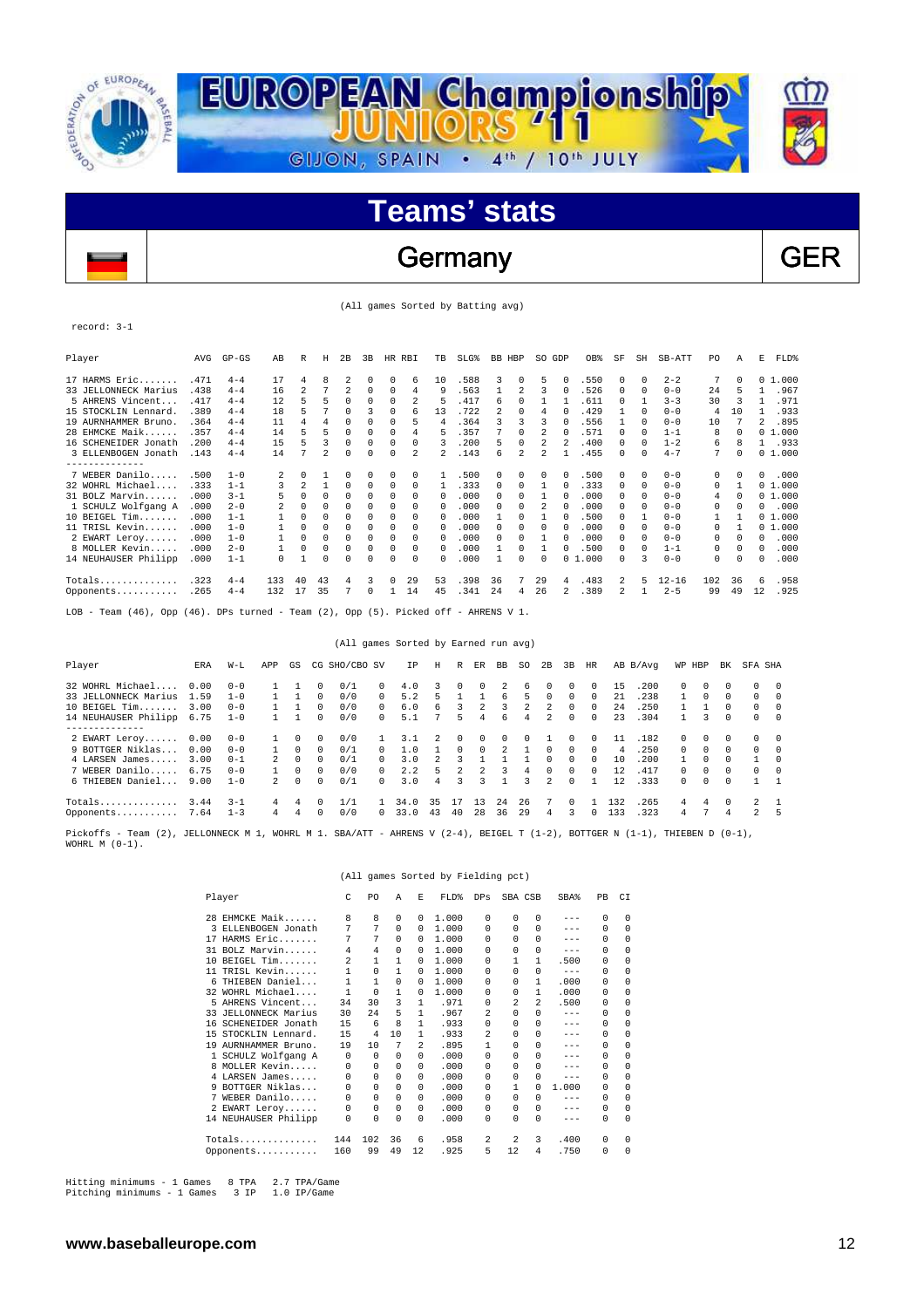

### Italy **ITA**

(All games Sorted by Batting avg)

record: 2-1

| Player                                                                                                | AVG   | $GP - GS$ | AB | R        | Η  | 2B       | 3B |          | HR RBI | TB       | $SLG$ $8$ | <b>BB</b> | HBP        | SO. | GDP      | OB <sup>%</sup> | SF       | SH       | SB-ATT                    | PO.      | Α  | E        | FLD%   |
|-------------------------------------------------------------------------------------------------------|-------|-----------|----|----------|----|----------|----|----------|--------|----------|-----------|-----------|------------|-----|----------|-----------------|----------|----------|---------------------------|----------|----|----------|--------|
| 19 BENETTI Davide                                                                                     | .556  | $3 - 3$   | 9  | 2        | 5. |          | 0  | $\Omega$ | 2      | 6        | .667      | 4         | $\Omega$   | 0   | 0        | .643            |          | $\Omega$ | $0 - 0$                   | 3        | 15 | 3.       | .857   |
| 23 GRIMAUDO Alessand                                                                                  | .538  | $3 - 3$   | 13 |          |    |          | 0  | $\Omega$ | 4      | 8        | .615      |           | $\Omega$   |     | $\Omega$ | .538            | 0        | 0        | $0 - 0$                   | 13       | 0  |          | 01.000 |
| 21 MANCIOPPI Nicola.                                                                                  | .400  | $3 - 3$   | 10 |          | 4  | 0        | U  | $\Omega$ |        | 4        | .400      |           | $\Omega$   | 0   | $\Omega$ | .400            | $\Omega$ |          | $0 - 1$                   |          | 0  |          | 01.000 |
| 20 RUSSO Alexander.                                                                                   | .250  | $3 - 3$   | 12 |          |    |          | 0  | $\Omega$ | 4      | 4        | .333      |           | $\Omega$   |     |          | .231            |          | 0        | $0 - 0$                   | 2        | n  |          | .667   |
| 10 COLAIANNI Roberto                                                                                  | .125  | $3 - 3$   | 8  |          |    | 0        | U  | $\Omega$ |        |          | .125      |           | $\Omega$   |     |          | .333            | 1.       | 0        | $0 - 0$                   |          |    |          | 01.000 |
| 31 MINEO Alberto                                                                                      | .125  | $3 - 3$   | 8  |          |    | $\Omega$ | 0  | $\Omega$ | 0      |          | .125      | 4         | $\Omega$   | 2   | $\Omega$ | .417            | $\Omega$ | $\Omega$ | $0 - 0$                   | 23       |    |          | 01.000 |
| 15 MERCURI Mattia                                                                                     | .077  | $3 - 3$   | 13 |          |    | $\Omega$ | 0  | $\Omega$ |        |          | .077      | 0         | $\Omega$   | 3   |          | .077            | $\Omega$ | $\Omega$ | $1 - 1$                   | 8        | 8  |          | .941   |
|                                                                                                       |       |           |    |          |    |          |    |          |        |          |           |           |            |     |          |                 |          |          |                           |          |    |          |        |
| 9 GRADALI Lorenzo                                                                                     | .500  | $2 - 0$   | 2  | $\Omega$ |    | $\Omega$ | 0  | $\Omega$ |        |          | .500      | 2         | $^{\circ}$ | 0   | $\Omega$ | .750            | $\Omega$ | $\Omega$ | $0 - 0$                   | $\Omega$ |    |          | 01.000 |
| 5 TRINCI Mario                                                                                        | .333  | $2 - 1$   | 3  |          |    | 0        | 0  | 0        | 0      |          | .333      | 2         | 0          | 0   | 0        | .600            | 0        | $\Omega$ | $0 - 0$                   | 2        |    |          | 01.000 |
| 27 AINGER Luca                                                                                        | .000  | $2 - 2$   |    |          | 0  | 0        | 0  | 0        | 0      | 0        | .000      |           | $\Omega$   |     | $\Omega$ | .167            | 0        | 0        | $0 - 0$                   | 22       |    |          | 01.000 |
| 4 SERVIDEI Luca                                                                                       | .000  | $2 - 0$   | 2  |          |    | 0        | 0  | $\Omega$ |        | 0        | .000      | 2         | $\Omega$   |     | $\Omega$ | .500            | 0        | 0        | $0 - 0$                   | $\Omega$ |    |          | 01.000 |
| 24 MARANGONI Nicola.                                                                                  | . 000 | $1 - 0$   |    | $\Omega$ | O  | 0        | 0  | $\Omega$ | 0      | 0        | .000      |           | $\Omega$   |     |          | .000            | 0        | 0        | $0 - 0$                   | $\Omega$ |    |          | 01.000 |
| 37 ANSELMI Davide                                                                                     | .000  | $1 - 1$   |    | $\Omega$ |    | 0        | U  | $\Omega$ | 0      | 0        | .000      |           | $\Omega$   |     | $\Omega$ | .000            | 0        | 0        | $0 - 0$                   | 0        |    | 0        | .000   |
| 16 COZZOLINO Federic                                                                                  | .000  | $1 - 1$   |    | 0        | 0  | 0        | 0  | $\Omega$ | 0      | 0        | .000      | 0         | $\Omega$   |     |          | .000            | 0        | 0        | $0 - 0$                   | 0        |    |          | 01.000 |
| 13 ANDREOZZI Milvio.                                                                                  | .000  | $1 - 0$   |    | $\Omega$ | 0  | 0        | U  | $\Omega$ | 0      | 0        | .000      |           | $\Omega$   | 0   |          | .000            | U        | $\Omega$ | $0 - 0$                   | 0        | 3  |          | 01.000 |
| 7 PULZETTI Luca                                                                                       | .000  | $2 - 0$   |    |          | 0  | 0        | 0  | $\Omega$ | 0      | $\Omega$ | .000      |           | 0          | 0   |          | .500            | 0        | $\Omega$ | $0 - 0$                   | 0        | n  | $\Omega$ | .000   |
| 1 MORELLINI Yuri                                                                                      | .000  | $1 - 1$   |    | $\Omega$ | 0  | 0        | U  | C        | 0      | 0        | .000      | U.        | $\Omega$   | 0   |          | .000            | $\Omega$ | $\Omega$ | $0 - 0$                   | 0        | 0  | 0        | .000   |
|                                                                                                       |       |           |    |          |    |          |    |          |        |          |           |           |            |     |          |                 |          |          |                           |          |    |          |        |
| $Totals$                                                                                              | .264  | $3 - 3$   | 91 | 15       | 24 | 3        | 0  | 0        | 15     | 27       | .297      | 19        | $^{\circ}$ | 21  | 2        | .381            | 3        |          | $1 - 2$                   | 75       | 42 | 5        | .959   |
| Opponents                                                                                             | .159  | $3 - 3$   | 82 | 6        | 13 |          | 0  | 0        | 4      | 14       | .171      | 18        | 4          | 18  | 5        | .337            | $\Omega$ | 3        | $4 - 4$                   | 72       | 18 | 4        | .957   |
| $100 -$ Team $(27)$ Opp $(26)$ DBs turned - Team $(5)$ Opp $(2)$ TDD - Team $(1)$ MINFO 3 1 Opp $(1)$ |       |           |    |          |    |          |    |          |        |          |           |           |            |     |          |                 |          |          | Dicked off - CRIMANDO & 1 |          |    |          |        |

 $(5)$ , Opp (2). IBB - Team (1), MINEO A 1, Opp (1). Picked off - GRIMAUDO A 1, LOB - Team (27), Opp (26). DPs t<br>COLAIANNI R 1.

|                                                                                                           |                              |                                          |                                                    |                                  |                                                |                          |                                              | (All games Sorted by Earned run avg) |                         |                                     |                                              |                    |                                       |                                              |                                       |                                              |                          |                               |                                |                                       |                                              |                                       |                                                     |
|-----------------------------------------------------------------------------------------------------------|------------------------------|------------------------------------------|----------------------------------------------------|----------------------------------|------------------------------------------------|--------------------------|----------------------------------------------|--------------------------------------|-------------------------|-------------------------------------|----------------------------------------------|--------------------|---------------------------------------|----------------------------------------------|---------------------------------------|----------------------------------------------|--------------------------|-------------------------------|--------------------------------|---------------------------------------|----------------------------------------------|---------------------------------------|-----------------------------------------------------|
| Player                                                                                                    | ERA                          | $W-L$                                    | APP                                                | GS                               |                                                | CG SHO/CBO SV            |                                              | ΙP                                   | Н                       | R                                   | ER.                                          | BB                 | SO                                    | 2B                                           | 3B                                    | HR.                                          |                          | AB B/Avq                      | WP HBP                         |                                       | BK                                           | SFA SHA                               |                                                     |
| 4 SERVIDEI Luca<br>9 GRADALI Lorenzo<br>16 COZZOLINO Federic<br>37 ANSELMI Davide                         | 0.00<br>0.00<br>0.00<br>0.00 | $1 - 0$<br>$0 - 0$<br>$0 - 0$<br>$0 - 0$ | $\mathbf{2}$<br>1.<br>$\mathbf{1}$<br>$\mathbf{1}$ | $^{\circ}$<br>$^{\circ}$         | $\Omega$<br>$^{\circ}$<br>$\Omega$<br>$\Omega$ | 0/0<br>0/0<br>0/0<br>0/0 | 0<br>$\Omega$<br>$\cap$<br>$\cap$            | 5.0<br>4.2<br>4.1<br>3.0             | 4<br>$\Omega$           | $\Omega$<br><sup>n</sup>            | $\Omega$<br>$\Omega$<br>$\Omega$<br>$\Omega$ | 2<br>0<br>4        | 4<br>5.<br>2.<br>4                    | $\Omega$<br>$\Omega$<br>$\Omega$             | $\Omega$<br>$\Omega$<br>$\Omega$<br>0 | $\Omega$<br>$\Omega$<br>$\Omega$<br>$\Omega$ | 16<br>16<br>1.5<br>10    | .125<br>.250<br>.133<br>.000  | 0<br>$\mathbf{1}$<br>0         | $^{\circ}$<br>$\Omega$<br>0           | $\Omega$<br>$\Omega$<br>$\Omega$<br>$\Omega$ | 0<br>0<br>$\Omega$<br>0               | - 0<br>$\overline{0}$<br>$\overline{1}$<br>$\Omega$ |
| . <u>.</u> .<br>13 ANDREOZZI Milvio.<br>24 MARANGONI Nicola.<br>3 VOLODIN Glib<br>1 MORELLINI Yuri        | 0.00<br>0.00<br>0.00<br>7.71 | $1 - 0$<br>$0 - 0$<br>$0 - 0$<br>$0 - 1$ | $\mathbf{1}$<br>$\overline{2}$<br>$\mathbf{1}$     | $\Omega$<br>$\Omega$<br>$\Omega$ | $\Omega$<br>$\Omega$<br>$\Omega$<br>$\Omega$   | 0/0<br>0/0<br>0/0<br>0/0 | $\mathbf{r}$<br>$\mathbf{1}$<br>n.<br>$\cap$ | 2.2<br>2.2<br>0.1<br>2.1             | $\cap$<br>$\Omega$<br>4 | $\Omega$<br>$\cap$<br>$\Omega$<br>4 | $\Omega$<br>$\Omega$<br>$\Omega$<br>2        | $\mathcal{L}$<br>4 | $\Omega$<br>$\mathcal{L}$<br>$\Omega$ | $\Omega$<br>$\Omega$<br>$\Omega$<br>$\Omega$ | $\Omega$<br>$\Omega$<br>0<br>0        | $\Omega$<br>$\Omega$<br>$\Omega$<br>$\Omega$ | 5<br>$\mathcal{L}$<br>11 | . 000<br>.000<br>.500<br>.364 | $\Omega$<br>$\Omega$<br>0<br>0 | $\mathcal{L}$<br>$\Omega$<br>$\Omega$ | $\Omega$<br>$\Omega$<br>$\Omega$             | $\Omega$<br>$\Omega$<br>0<br>$\Omega$ | $\Omega$<br>$\Omega$                                |
| Opponents<br>Pickoffs - Team (0), Opp (1). SBA/ATT - MINEO A (4-4), COZZOLINO F (2-2), MORELLINI Y (2-2). | 0.72<br>5.25                 | $2 - 1$<br>$1 - 2$                       | 3<br>3.                                            | 3<br>3                           | $\Omega$<br>$\Omega$                           | 0/0<br>0/0               |                                              | 25.0<br>24.0                         | -13<br>24               | 6<br>15                             | $\mathbf{2}^{\circ}$<br>14                   | 18<br>19           | 18<br>21                              | 3                                            | $\Omega$<br>$\Omega$                  | $\Omega$<br>$\Omega$                         | 82<br>91                 | .159<br>.264                  | 2<br>4                         | 4<br>0                                | $\Omega$                                     | $\Omega$<br>3                         | -3                                                  |

|                         |              |                |                |          | (All games Sorted by Fielding pct) |              |                |              |         |          |          |
|-------------------------|--------------|----------------|----------------|----------|------------------------------------|--------------|----------------|--------------|---------|----------|----------|
| Player                  | C            | P <sub>0</sub> | A              | E.       | FLD%                               | DPs          | SBA CSB        |              | SBA%    | PB       | CI       |
| 31 MINEO Alberto        | 27           | 23             | 4              | 0        | 1.000                              | 2            | 4              | 0            | 1,000   | $\Omega$ | $\Omega$ |
| 27 AINGER Luca          | 23           | 2.2.           | 1              | 0        | 1,000                              | 2            | <sup>n</sup>   | <sup>0</sup> | $--$    | 0        | $\Omega$ |
| 23 GRIMAUDO Alessand    | 13           | 13             | $\Omega$       | $\Omega$ | 1,000                              | 3            | 0              | 0            | $- - -$ | $\Omega$ | $\Omega$ |
| COLAIANNI Roberto<br>10 | 4            | $\mathbf{1}$   | 3              | $\Omega$ | 1,000                              |              | 0              | 0            | $- - -$ | $\Omega$ | $\Omega$ |
| TRINCI Mario<br>5       | 4            | 2              | $\overline{2}$ | $\Omega$ | 1,000                              | 0            | <sup>n</sup>   | 0            | $- - -$ | $\Omega$ | $\Omega$ |
| 24 MARANGONI Nicola.    | 3            | $\Omega$       | 3              | $\Omega$ | 1,000                              |              | 0              | 0            | $- - -$ | 0        | $\Omega$ |
| 13 ANDREOZZI Milvio.    | 3            | $\Omega$       | 3              | 0        | 1,000                              |              | U              | 0            | $- - -$ | $\Omega$ | $\Omega$ |
| SERVIDEI Luca<br>4      |              | $\Omega$       | 1              | $\Omega$ | 1,000                              | <sup>n</sup> | <sup>n</sup>   | 0            | $- - -$ | $\Omega$ | $\Omega$ |
| 16 COZZOLINO Federic    |              | 0              | 1              | $\Omega$ | 1,000                              | 0            | $\mathfrak{D}$ | 0            | 1,000   | $\Omega$ | $\Omega$ |
| GRADALI Lorenzo<br>9.   | $\mathbf{1}$ | 0              | 1              | $\Omega$ | 1,000                              | $\Omega$     | 0              | 0            | $- - -$ | $\Omega$ | $\Omega$ |
| 21 MANCIOPPI Nicola.    |              | 1              | 0              | $\Omega$ | 1,000                              | 0            | 0              | 0            | $- - -$ | 0        | $\Omega$ |
| MERCURI Mattia<br>15    | 17           | 8              | 8              | 1.       | .941                               | 3            | 0              | 0            | $- - -$ | 0        | $\Omega$ |
| BENETTI Davide<br>19    | 21           | 3              | 1.5            | 3        | .857                               | 2            | 0              | 0            | $- - -$ | $\Omega$ | $\Omega$ |
| 20 RUSSO Alexander      | 3            | $\mathfrak{D}$ | $\Omega$       | 1        | .667                               | 0            | 0              | 0            | $- - -$ | $\Omega$ | $\Omega$ |
| PULZETTI Luca<br>7      | 0            | 0              | $\Omega$       | 0        | .000                               | 0            | 0              | 0            | $- - -$ | 0        | $\Omega$ |
| 37 ANSELMI Davide       | 0            | 0              | $\Omega$       | $\Omega$ | .000                               | 0            | <sup>n</sup>   | $\Omega$     | $- - -$ | $\Omega$ | $\Omega$ |
| 3 VOLODIN Glib          | 0            | 0              | $\Omega$       | $\Omega$ | .000                               | 0            | 0              | 0            | $- - -$ | 0        | 0        |
| 1 MORELLINI Yuri        | 0            | 0              | $\Omega$       | 0        | .000                               | $\Omega$     | 2              | <sup>0</sup> | 1.000   | $\Omega$ | $\Omega$ |
| Totals                  | 122          | 75             | 42             | 5        | .959                               | 5            | 4              |              | 1,000   | $\Omega$ | $\Omega$ |
| Opponents               | 94           | 72             | 18             | 4        | .957                               | 2            |                |              | .500    | $\Omega$ | 0        |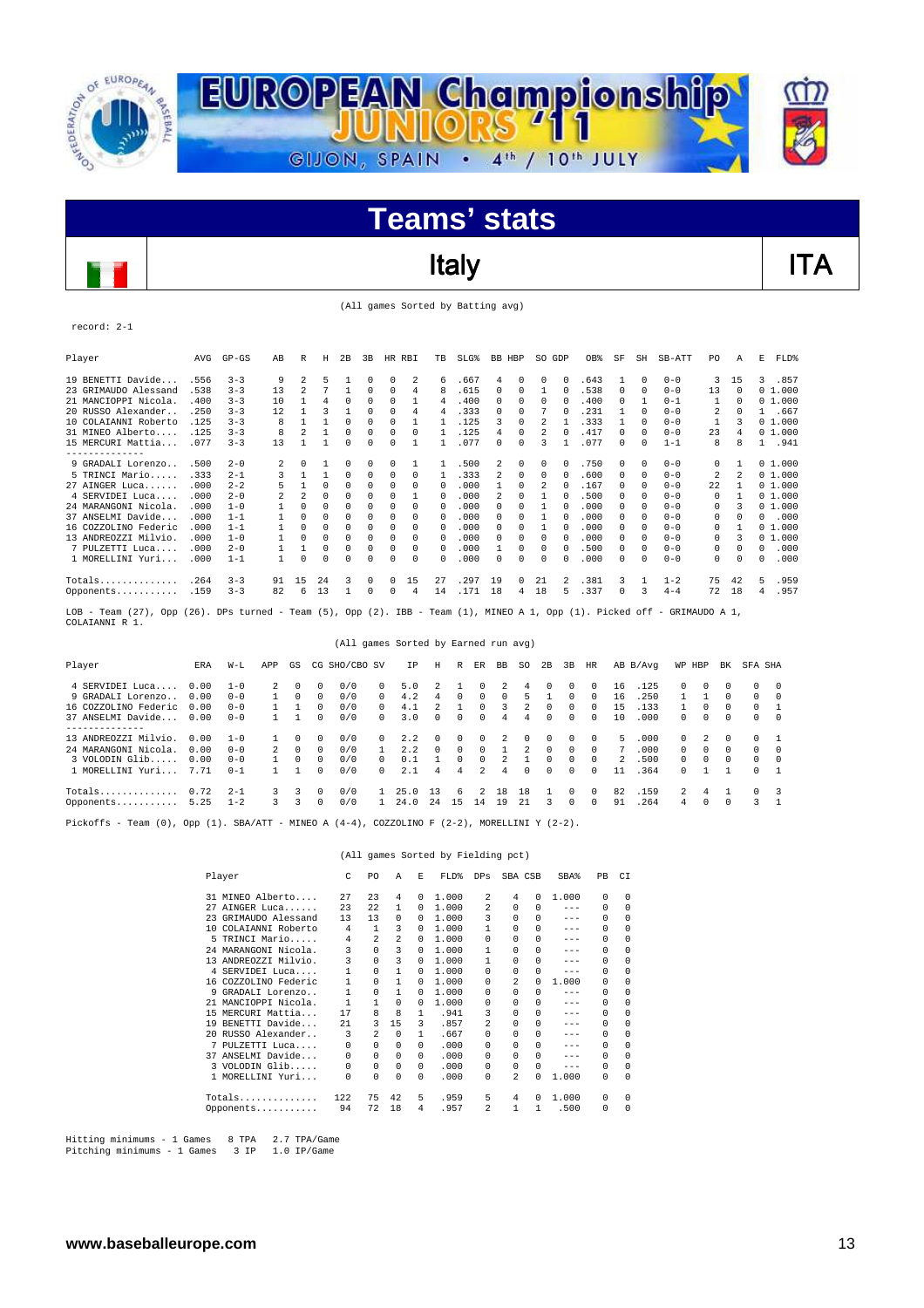

### Lithuania **Lithuania** LTU

(All games Sorted by Batting avg)

| ecora:<br>×<br>w<br>۰.<br>۹ |  |
|-----------------------------|--|
|-----------------------------|--|

| Player                                                                                      | AVG  | $GP - GS$ | AB  | R  | н  | 2B       | 3B           | HR.      | RBI | TB       | $SLG$ $8$ | <b>BB</b> | HBP      | SO.      | GDP      | OB%  | SF           | SH       | SB-ATT   | PO. | Α        | F. | FLD%   |
|---------------------------------------------------------------------------------------------|------|-----------|-----|----|----|----------|--------------|----------|-----|----------|-----------|-----------|----------|----------|----------|------|--------------|----------|----------|-----|----------|----|--------|
| 15 NEVERAUSKAS Dovyd                                                                        | .538 | $3 - 3$   | 13  |    |    |          | 0            | 0        | 4   | 8        | .615      |           | 0        |          | 0        | .571 | 0            | $\Omega$ | $0 - 0$  | 6.  |          |    | .875   |
| 5 AUGULIS Rokas                                                                             | .222 | $3 - 2$   | 9   |    |    | $\Omega$ | $\Omega$     | 0        |     |          | .222      | $\cap$    |          |          | $\Omega$ | .222 | $\Omega$     | $\Omega$ | $0 - 0$  | 2   | 5        |    | 01.000 |
| 10 VILIMAS Robertas.                                                                        | .200 | $3 - 3$   | 10  | 4  |    | $\Omega$ | 0            | 0        |     |          | .200      |           |          |          | 0        | .467 | $\Omega$     | n        | $1 - 1$  | 3   | 9        |    | 01.000 |
| 4 SIRGEDAS Lukas                                                                            | .200 | $3 - 3$   | 10  |    |    |          | <sup>0</sup> |          |     | 3        | .300      |           | $\Omega$ |          | $\Omega$ | .333 | <sup>0</sup> |          | $1 - 1$  | 4   | б        |    | 2.833  |
| 9 BRADAUSKAS Lukas.                                                                         | .182 | $3 - 3$   | 11  |    |    | $\Omega$ | 0            | 0        |     |          | .182      |           | $\Omega$ | 5        | $\Omega$ | .308 | $\Omega$     | 0        | $1 - 1$  | 16  | 3        |    | 01.000 |
| 1 BUKAUSKAS Martyna                                                                         | .143 | $3 - 2$   |     |    |    |          |              |          |     |          | .286      |           |          |          |          | .333 | 0            | 0        | $2 - 2$  | 3   |          |    | 01.000 |
| 12 KOLDUBA Vidmantas                                                                        | .000 | $3 - 3$   | 14  |    | 0  | $\Omega$ | 0            | 0        | n   | $\Omega$ | .000      |           | 0        | 5        |          | .067 | 0            | 0        | $3 - 3$  | 3   |          |    | 01.000 |
| 8 MARTUNAS Gytis                                                                            | .000 | $3 - 3$   | 9   |    |    | 0        |              | $\Omega$ |     | 0        | .000      |           |          | 6        |          | .357 | 0            | $\Omega$ | $0 - 0$  | 29  |          |    | 2.943  |
| 13 SEREICIKAS Tomas.                                                                        | .000 | $3 - 2$   |     | 0  | 0  | $\Omega$ | 0            | 0        | 0   | $\Omega$ | .000      |           | $\Omega$ |          | $\Omega$ | .222 | $\Omega$     | 0        | $1 - 1$  | 2   | $\Omega$ |    | 01.000 |
| --------------                                                                              |      |           |     |    |    |          |              |          |     |          |           |           |          |          |          |      |              |          |          |     |          |    |        |
| 3 STADALNIKAS Kaspa                                                                         | .000 | $2 - 2$   | 5.  | 0  | 0  | $\Omega$ | 0            | 0        | 0   | 0        | .000      |           | $\Omega$ | 2        | $\Omega$ | .167 | $\Omega$     | $\Omega$ | $0 - 0$  |     |          | 2  | .600   |
| 2 BAREIKA Kasparas.                                                                         | .000 | $3 - 1$   | 4   | 0  | 0  | $\Omega$ | $^{\circ}$   | 0        | 0   | $\Omega$ | .000      | 0         | $\Omega$ | $\Omega$ | $\Omega$ | .000 | $\Omega$     | $\Omega$ | $0 - 0$  | 8   |          |    | 01.000 |
| 7 VILIMAS Kestas                                                                            | .000 | $2 - 0$   |     | 0  | 0  | $\Omega$ | 0            | 0        | 0   | 0        | .000      | ∩.        | $\Omega$ | 2        | $\Omega$ | .000 | 0            | $\Omega$ | $0 - 0$  |     | 2        |    | 01.000 |
| 14 GRINYS Mindaugas.                                                                        | .000 | $2 - 0$   |     |    | 0  | $\Omega$ |              | $\Omega$ | 0   | 0        | .000      |           |          |          |          | .000 | 0            | $\Omega$ | $0 - 0$  | 0   | 0        | 0  | .000   |
| $Totals$                                                                                    | .157 | $3 - 3$   | 102 | 13 | 16 | 3        |              |          | q   | 19       | .186      | 20        |          | 32       | $\Omega$ | .301 | $\Omega$     |          | $9 - 9$  | 78  | 35       | 7  | .942   |
| Opponents                                                                                   | .263 | $3 - 3$   | 95  | 22 | 25 | 5        | 2.           | 0        | 15  | 34       | .358      | 25        | 7        | 28       | 0        | .445 |              | 3        | $7 - 11$ | 84  | 34       | 7  | .944   |
| LOB - Team (29), Opp (33). DPs turned - Team (1). Picked off - VILIMAS R 1, SEREICIKAS T 1. |      |           |     |    |    |          |              |          |     |          |           |           |          |          |          |      |              |          |          |     |          |    |        |

|                                                                                                                                                               |      |         |             |             |          |               |          | (All games Sorted by Earned run avg) |               |                 |      |    |     |               |               |          |      |          |              |             |            |          |                |
|---------------------------------------------------------------------------------------------------------------------------------------------------------------|------|---------|-------------|-------------|----------|---------------|----------|--------------------------------------|---------------|-----------------|------|----|-----|---------------|---------------|----------|------|----------|--------------|-------------|------------|----------|----------------|
| Player                                                                                                                                                        | ERA  | W-L     | APP         | GS          |          | CG SHO/CBO SV |          | TP.                                  | H             |                 | R ER | BB | SO. |               | 2B 3B         | HR       |      | AB B/Avg |              | WP HBP      | BK         | SFA SHA  |                |
| 2 BAREIKA Kasparas.                                                                                                                                           | 4.50 | $0 - 1$ |             |             | $\Omega$ | 0/0           | $\Omega$ | 6.0                                  | 4             | 4               |      | 9  |     |               | $\cap$        | $\Omega$ | 18   | .222     |              | $3 \quad 1$ | $\cap$     | $\Omega$ | $\overline{2}$ |
| 3 STADALNIKAS Kaspa                                                                                                                                           | 5.14 | $0 - 0$ |             |             | $\Omega$ | 0/0           | $\Omega$ | 7.0                                  |               | 5.              | 4    | 3. | 4   | 2             |               | 0        | 27   | .259     |              | 0 1         | $^{\circ}$ |          | $\Omega$       |
| 10 VILIMAS Robertas.                                                                                                                                          | 5.62 | $0 - 1$ |             |             |          | 0/0           | $\Omega$ | 8.0                                  | - 11          | $7\overline{ }$ | 5.   | 3  | 8   |               |               | $\Omega$ | 34   | .324     | $\mathbf{2}$ | 4           | $\Omega$   | $\Omega$ |                |
| 15 NEVERAUSKAS Dovyd 9.00                                                                                                                                     |      | $0 - 1$ |             | $2 \quad 0$ | $\Omega$ | 0/0           | $\Omega$ | 5.0                                  | $\mathcal{R}$ | 6               | 5.   | 10 | 9   | $\mathbf{1}$  | $\cap$        | $\Omega$ | 16   | .188     |              | 6 1         | $\Omega$   | $\cap$   | $\Omega$       |
| Totals                                                                                                                                                        | 5.88 | $0 - 3$ |             | 3 3         |          | 0/0           |          | 0, 26.0                              | - 25          | 22              | 17   | 25 | 2.8 | 5.            | $\mathcal{L}$ | $\Omega$ | 95   | .263     | 11           |             | $\cap$     |          |                |
| Opponents $1.61$                                                                                                                                              |      | $3 - 0$ | $3^{\circ}$ | 3           | $\Omega$ | 0/0           |          | 1 28.0 16 13                         |               |                 | 5.   | 20 | 32  | $\mathcal{R}$ | $\Omega$      | $\Omega$ | 102. | .157     |              | 4 1         |            | $\cap$   |                |
| PB - Team (3), MARTUNAS G 3. Pickoffs - Team (1), NEVERAUSKAS 1, Opp (2). SBA/ATT - MARTUNAS G (7-9), VILIMAS R (3-5),<br>BAREIKA K (2-3), STADALNIKAS (2-3). |      |         |             |             |          |               |          |                                      |               |                 |      |    |     |               |               |          |      |          |              |             |            |          |                |

#### (All games Sorted by Fielding pct)

| Player |                      | C   | PO.            | A              | F.            | FLD%  | <b>DPs</b>   | SBA CSB  |                | SBA%    | PB       | CI       |
|--------|----------------------|-----|----------------|----------------|---------------|-------|--------------|----------|----------------|---------|----------|----------|
| 9      | BRADAUSKAS Lukas.    | 19  | 16             | 3              | $\Omega$      | 1,000 | $\Omega$     | 0        | $\Omega$       | $- - -$ | $\Omega$ | 0        |
| 10     | VILIMAS Robertas.    | 12  | 3              | 9              | 0             | 1,000 | $\Omega$     | 3        | 2              | .600    | 0        | 0        |
|        | 2 BAREIKA Kasparas.  | 9   | 8              |                | 0             | 1.000 | $\Omega$     | 2        | $\mathbf{1}$   | .667    | 0        | 0        |
|        | 5 AUGULIS Rokas      | 7   | 2.             | 5              | 0             | 1.000 | $\Omega$     | 0        | $\Omega$       | $- - -$ | $\Omega$ | $\Omega$ |
|        | 12 KOLDUBA Vidmantas | 5   | 3              | $\mathfrak{D}$ | $\Omega$      | 1.000 |              | $\Omega$ | $\Omega$       | $- - -$ | $\Omega$ | $\Omega$ |
|        | 1 BUKAUSKAS Martyna  | 3   | 3              | 0              | $\Omega$      | 1,000 | $\Omega$     | $\Omega$ | $\Omega$       | $- - -$ | $\Omega$ | $\Omega$ |
|        | VILIMAS Kestas       | 3   |                | $\mathfrak{D}$ | $\Omega$      | 1,000 | $\Omega$     | 0        | 0              | $- - -$ | $\Omega$ | $\Omega$ |
| 13     | SEREICIKAS Tomas.    | 2   | $\mathfrak{D}$ | 0              | $\Omega$      | 1,000 | $\Omega$     | 0        | 0              | $- - -$ | 0        | $\Omega$ |
| 8      | MARTUNAS Gytis       | 35  | 29             | 4              | 2             | .943  | $\Omega$     | 7        | $\mathfrak{D}$ | .778    | 3        | $\Omega$ |
|        | 15 NEVERAUSKAS Dovyd | 8   | 6              |                |               | .875  | $\Omega$     | 0        | $\Omega$       | $- - -$ | 0        | $\Omega$ |
|        | 4 SIRGEDAS Lukas     | 12  | 4              | 6              | $\mathcal{L}$ | .833  | $\Omega$     | $\Omega$ | 0              | $- - -$ | $\Omega$ | $\Omega$ |
| 3.     | STADALNIKAS Kaspa    | 5   | 1              | $\mathfrak{D}$ | $\mathcal{L}$ | .600  | $\Omega$     | 2.       | $\mathbf{1}$   | .667    | 0        | $\Omega$ |
|        | 14 GRINYS Mindaugas. | 0   | 0              | 0              | 0             | .000  | 0            | 0        | $\Omega$       | $- - -$ | 0        | $\Omega$ |
|        | Totals               | 120 | 78             | 35             | 7             | .942  | $\mathbf{1}$ | 7        | 4              | .636    | 3        | 0        |
|        | Opponents.<br>.      | 125 | 84             | 34             | 7             | .944  | 0            | 9        | 0              | 1.000   | 0        | $\Omega$ |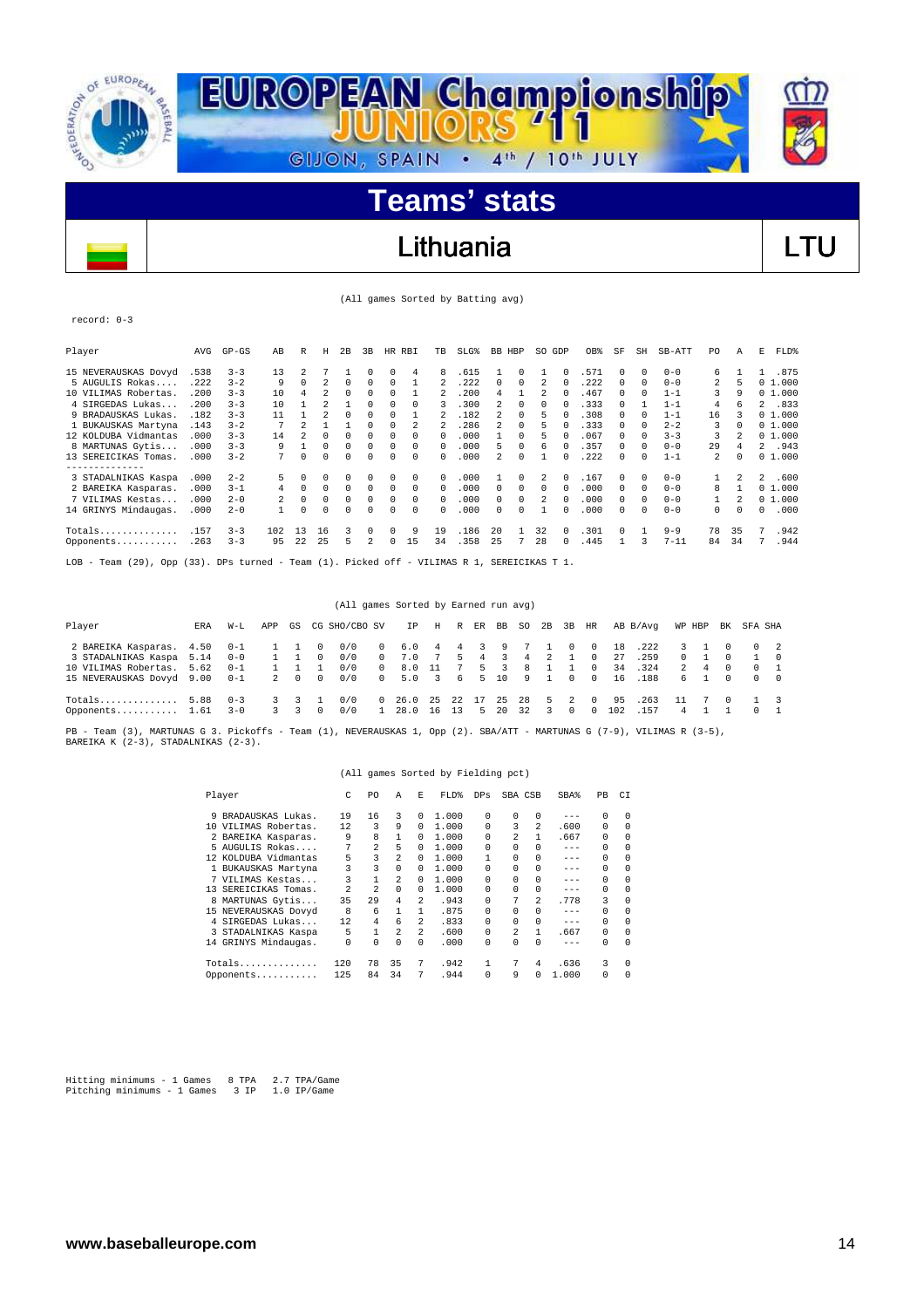

### Netherlands NED

(All games Sorted by Batting avg)

record: 3-0

 $\overline{a}$ 

| Player                                                                        | AVG  | $GP-GS$ | AB  | R        | Н        | 2B           | 3B | HR           | RBI          | TB           | SLG <sup>§</sup> | BB. | HBP          | SO.          | GDP      | OB%    | SF       | SH         | SB-ATT  | PO.      | Α        | E | FLD%   |
|-------------------------------------------------------------------------------|------|---------|-----|----------|----------|--------------|----|--------------|--------------|--------------|------------------|-----|--------------|--------------|----------|--------|----------|------------|---------|----------|----------|---|--------|
| 18 VAN DER MEER Stij                                                          | .667 | $3 - 3$ | 12  | 2        | 8        |              | 0  | 0            | 4            | 9            | .750             |     | 0            | 0            | 0        | .692   | 0        |            | $1 - 2$ | 5        | 19       |   | .960   |
| 19 CORNELISSE Bayron                                                          | .545 | $3 - 3$ | 11  |          | 6        |              | 0  | $\Omega$     | 3            | 7            | .636             |     | $\Omega$     | 3            |          | .500   | 2        | $^{\circ}$ | $0 - 0$ | 2        | 6        |   | .889   |
| $10$ TRUE Dillon                                                              | .462 | $3 - 3$ | 13  |          | 6        | 2            | 0  | 0            | 4            | 8            | .615             |     | $\Omega$     |              | 0        | .500   | 0        | $\Omega$   | $0 - 1$ |          |          |   | 01.000 |
| 3 VAN DE SANDEN Sve                                                           | .364 | $3 - 3$ | 11  | 2        | 4        |              | 0  | 0            | 2            | 5.           | .455             |     | $\Omega$     | 0            | 0        | .417   | 0        | $\Omega$   | $0 - 0$ |          | 0        |   | 01.000 |
| 20 NIEVELD Kevin                                                              | .273 | $3 - 3$ | 11  | ٦        |          | <sup>n</sup> | 0  | 0            | <sup>n</sup> |              | .273             | 2   | $\Omega$     |              |          | .385   | 0        | $\Omega$   | $0 - 0$ | 36       | 0        |   | 01.000 |
| 4 KEMP Urving                                                                 | .231 | $3 - 3$ | 13  | 2        |          | 2            |    | $\Omega$     |              |              | .538             |     | $\Omega$     | 0            | 0        | .286   | 0        | $\Omega$   | $0 - 0$ | 7        | $\Omega$ |   | 01.000 |
| 14 NIJHOF Brennan                                                             | .143 | $2 - 2$ | 7   | 2        |          | <sup>n</sup> | U  |              | 0            |              | .143             | 2   |              |              |          | .400   | 0        | $\Omega$   | $0 - 0$ | 1        | 0        |   | 01.000 |
| ----------                                                                    |      |         |     |          |          |              |    |              |              |              |                  |     |              |              |          |        |          |            |         |          |          |   |        |
| 15 ANGELA Jerremyh 1.000                                                      |      | $2 - 0$ |     | 0        |          |              | 0  | 0            |              |              | 1 1.000          | 0.  | $\Omega$     | 0            |          | 01.000 | 0        | $\Omega$   | $0 - 0$ | $\Omega$ |          | 0 | .000   |
| 13 DELAMARRE Ian                                                              | .500 | $1 - 1$ | 2   |          |          |              | 0  | $\Omega$     | 0            |              | 2 1.000          | 0   | $\Omega$     | 0            | 0        | .500   | 0        |            | $0 - 0$ | 1        |          |   | 01.000 |
| 16 VAN DOESBURG Pete                                                          | .250 | $2 - 2$ | 8   |          |          |              |    | $\Omega$     |              | 5.           | .625             | 0   | 0            |              |          | .250   | 0        | $\Omega$   | $0 - 0$ | 11       |          |   | 01.000 |
| 21 PAAP Sander.<br>.                                                          | .250 | $2 - 1$ |     |          |          |              | 0  |              |              |              | .500             |     | $\Omega$     |              |          | .400   | 0        | $\Omega$   | $0 - 0$ | 4        | $\Omega$ |   | 01.000 |
| 28 ENGELHARDT Rachid                                                          | .200 | $2 - 1$ |     |          |          | $\Omega$     | 0  | $\Omega$     | <sup>n</sup> |              | 200              | 0   | $\Omega$     | <sup>n</sup> | $\Omega$ | .200   | 0        | $\Omega$   | $0 - 0$ | 0        | 0        | 0 | .000   |
| 9 SCHEL Robin                                                                 | .000 | $1 - 1$ |     | $\Omega$ | U        | $\Omega$     | 0  | <sup>n</sup> | <sup>n</sup> | <sup>n</sup> | .000             | 0   | $\cap$       |              | $\Omega$ | .000   | $\Omega$ | $\Omega$   | $0 - 0$ |          |          |   | 01.000 |
| 12 ELSHOF Leon                                                                | .000 | $1 - 1$ |     | $\Omega$ | $\Omega$ | $\Omega$     | 0  | $\Omega$     |              | 0            | .000             | 0   | 0            |              | $\Omega$ | .000   | 0        | $\Omega$   | $0 - 0$ | 1.       |          |   | 01.000 |
| 27 KORENHOF Daniel                                                            | .000 | $2 - 0$ | 2.  | $\Omega$ | $\Omega$ |              | 0  | <sup>n</sup> | 0            | $\Omega$     | .000             | 0   | <sup>n</sup> |              |          | .000   | 0        | $\Omega$   | $0 - 0$ | 1.       | 0        |   | 01.000 |
| 1 HENSON Stephen                                                              | .000 | $1 - 0$ |     | $\Omega$ | U        | $\Omega$     | 0  | 0            | 0            | 0            | .000             | 0   | 0            | 0            |          | .000   | 0        | $\Omega$   | $0 - 0$ | 0        | $\Omega$ | 0 | .000   |
|                                                                               |      |         |     |          |          |              |    |              |              |              |                  |     |              |              |          |        |          |            |         |          |          |   |        |
| Totals                                                                        | .349 | $3 - 3$ | 106 | 18       | 37       | 10           | 2  | $\Omega$     | 18           | 51           | .481             | 10  |              | 15           | $\Omega$ | .403   | 2        | 2          | $1 - 3$ | 78       | 37       | 2 | .983   |
| Opponents                                                                     | .118 | $3 - 3$ | 85  |          | 10       | $\Omega$     | 0  | $\Omega$     |              | 10           | .118             | 6   |              | 16           |          | .185   | 0        |            | $0 - 0$ | 74       | 29       | 4 | .963   |
| 그 그 그 그 그 사람은 그 사람들은 그 그 그 그 사람들은 그 사람들을 그리고 있다. 그 그 그는 그 그들은 그들은 그들을 그리고 있다. |      |         |     |          |          |              |    |              |              |              |                  |     |              |              |          |        |          |            |         |          |          |   |        |

LOB - Team (29), Opp (14). DPs turned - Team (4). Picked off - KEMP U 1.

#### (All games Sorted by Earned run avg)

| Player                                                                    | ERA                          | W-L                                      | APP            | GS                        |                                  | CG SHO/CBO SV            |                                 | IP.                      | Н                   | R                                         | ER                      | BB            | SO.      | 2B                                           | 3B                        | HR                                               |                | AB B/Avq                     | WP HBP                  |                                  | BK                                   | SFA SHA |                                  |
|---------------------------------------------------------------------------|------------------------------|------------------------------------------|----------------|---------------------------|----------------------------------|--------------------------|---------------------------------|--------------------------|---------------------|-------------------------------------------|-------------------------|---------------|----------|----------------------------------------------|---------------------------|--------------------------------------------------|----------------|------------------------------|-------------------------|----------------------------------|--------------------------------------|---------|----------------------------------|
| 13 DELAMARRE Ian<br>9 SCHEL Robin<br>12 ELSHOF Leon<br>15 ANGELA Jerremyh | 0.00<br>0.00<br>0.00<br>0.00 | $1 - 0$<br>$1 - 0$<br>$1 - 0$<br>$0 - 0$ | $\overline{2}$ | $\Omega$                  | 0<br>0<br>0<br>0                 | 0/0<br>0/1<br>0/1<br>0/2 | 0<br>$\Omega$<br>n.<br>$\Omega$ | 7.0<br>6.2<br>6.0<br>3.1 | ર<br>5.<br>$\Omega$ | 0<br>$\Omega$<br><sup>n</sup><br>$\Omega$ | 0<br>0<br>0<br>$\Omega$ | 2<br>$\Omega$ | 5.<br>3  | $\Omega$<br>$\Omega$<br>$\Omega$<br>$\Omega$ | 0<br>0<br>0<br>0          | $^{\circ}$<br>$\Omega$<br>$^{\circ}$<br>$\Omega$ | 23<br>20<br>22 | .043<br>.150<br>.227<br>.000 | 0<br>$\Omega$<br>0<br>0 | $\Omega$<br>$\Omega$<br>$\Omega$ | $\cap$<br>$\mathbf{r}$<br>$^{\circ}$ | $\cap$  | - 0<br>$\Omega$<br>$\Omega$      |
| 26 MORENO Jose<br>19 CORNELISSE Bayron<br>25 MEURIS Oscar                 | 0.00<br>0.00<br>9.00         | $0 - 0$<br>$0 - 0$<br>$0 - 0$            |                | 0<br>$\Omega$<br>$\Omega$ | $\Omega$<br>$\Omega$<br>$\Omega$ | 0/0<br>0/1<br>0/0        | $\Omega$                        | ה ו<br>1. 0<br>1.0       | $\cap$              | <sup>n</sup><br>$\Omega$                  | Λ<br>0                  |               |          | $\Omega$<br>$\Omega$<br>$\Omega$             | 0<br>0<br>$\Omega$        | $^{\circ}$<br>0<br>$\Omega$                      | 2<br>3.<br>4   | . 000<br>.000<br>.250        | 0<br>0<br>$\Omega$      | 0<br>0<br>$\Omega$               | $\cap$<br>$\Omega$                   | $\cap$  | $\Omega$<br>$\Omega$<br>$\Omega$ |
| Totals<br>Opponents                                                       | 0.35<br>5.11                 | $3 - 0$<br>$0 - 3$                       | 3<br>3.        | 3<br>3                    | <sup>n</sup><br>0                | 2/2<br>0/0               | $\Omega$                        | 26.0<br>24.2             | 1 O<br>37           | 18                                        | 14                      | 6.<br>10      | 16<br>15 | $\Omega$<br>10                               | $\Omega$<br>$\mathcal{L}$ | $\Omega$<br>0                                    | 85<br>106      | .118<br>.349                 | ∩.                      |                                  | 0                                    |         | $2 \t 2$                         |

PB - Team (1), VAN DOESBURG 1. Pickoffs - Team (0), Opp (1).

#### (All games Sorted by Fielding pct)

|     | Player               | C   | PO.          | A            | E.       | FLD%  | <b>DPs</b> | SBA CSB      |              | SBA%    | PB       | CI       |
|-----|----------------------|-----|--------------|--------------|----------|-------|------------|--------------|--------------|---------|----------|----------|
|     | 20 NIEVELD Kevin     | 36  | 36           | 0            | 0        | 1,000 | 4          | 0            | 0            |         | 0        | $\Omega$ |
|     | 10 TRUE Dillon       | 14  | 7            | 7            | 0        | 1.000 | 3          | 0            | 0            | $--$    | 0        | 0        |
|     | 16 VAN DOESBURG Pete | 12  | 11           | 1            | $\Omega$ | 1,000 | 0          | 0            | 0            | $- - -$ | 1        | $\Omega$ |
|     | 4 KEMP Urving        | 7   | 7            | $\Omega$     | $\Omega$ | 1,000 | 0          | 0            | 0            | $- - -$ | $\Omega$ | $\Omega$ |
|     | 21 PAAP Sander       | 4   | 4            | 0            | 0        | 1,000 | 0          | <sup>n</sup> | 0            | $- - -$ | $\Omega$ | $\Omega$ |
|     | 12 ELSHOF Leon       | 3   | $\mathbf{1}$ | 2            | 0        | 1,000 | 0          | 0            | 0            | $- - -$ | $\Omega$ | $\Omega$ |
|     | 13 DELAMARRE Ian     | 2   | 1            | $\mathbf{1}$ | 0        | 1,000 | 0          | 0            | 0            | $-- -$  | 0        | $\Omega$ |
|     | 9 SCHEL Robin        | 2   | $\mathbf{1}$ | 1            | 0        | 1,000 |            | 0            | 0            | $- - -$ | $\Omega$ | $\Omega$ |
|     | 14 NIJHOF Brennan    | 1   | 1            | $\Omega$     | 0        | 1,000 | 0          | <sup>n</sup> | 0            | $- - -$ | 0        | $\Omega$ |
|     | 3 VAN DE SANDEN Sve  | 1   | $\mathbf{1}$ | $\Omega$     | 0        | 1,000 | 0          | 0            | 0            | $- - -$ | 0        | 0        |
| 27. | KORENHOF Daniel      |     | 1            | 0            | $\Omega$ | 1,000 | 0          | 0            | 0            | $--$    | 0        | $\Omega$ |
|     | 18 VAN DER MEER Stij | 25  | 5            | 19           | 1.       | .960  | 2          | 0            | 0            | $- - -$ | $\Omega$ | $\Omega$ |
|     | 19 CORNELISSE Bayron | 9   | 2            | 6            | 1        | .889  | 0          | 0            | 0            | $--$    | 0        | $\Omega$ |
|     | 26 MORENO Jose       | 0   | 0            | $\Omega$     | 0        | .000  | 0          | 0            | <sup>0</sup> | $- - -$ | $\Omega$ | $\Omega$ |
|     | 15 ANGELA Jerremyh   | 0   | 0            | 0            | 0        | .000  | 0          | 0            | 0            | $--$    | 0        | 0        |
|     | 1 HENSON Stephen     | 0   | 0            | $\Omega$     | 0        | .000  | 0          | 0            | 0            | $- - -$ | $\Omega$ | $\Omega$ |
| 28  | ENGELHARDT Rachid    | 0   | 0            | $\Omega$     | $\Omega$ | .000  | 0          | 0            | 0            | $- - -$ | 0        | $\Omega$ |
|     | 25 MEURIS Oscar      | 0   | 0            | $\Omega$     | $\Omega$ | .000  | 0          | 0            | 0            | $- - -$ | 0        | $\Omega$ |
|     | $Totals$             | 117 | 78           | 37           | 2        | .983  | 4          | 0            | 0            | $- - -$ |          | 0        |
|     | Opponents            | 107 | 74           | 29           | 4        | .963  | 0          |              | 2            | .333    | 0        | 0        |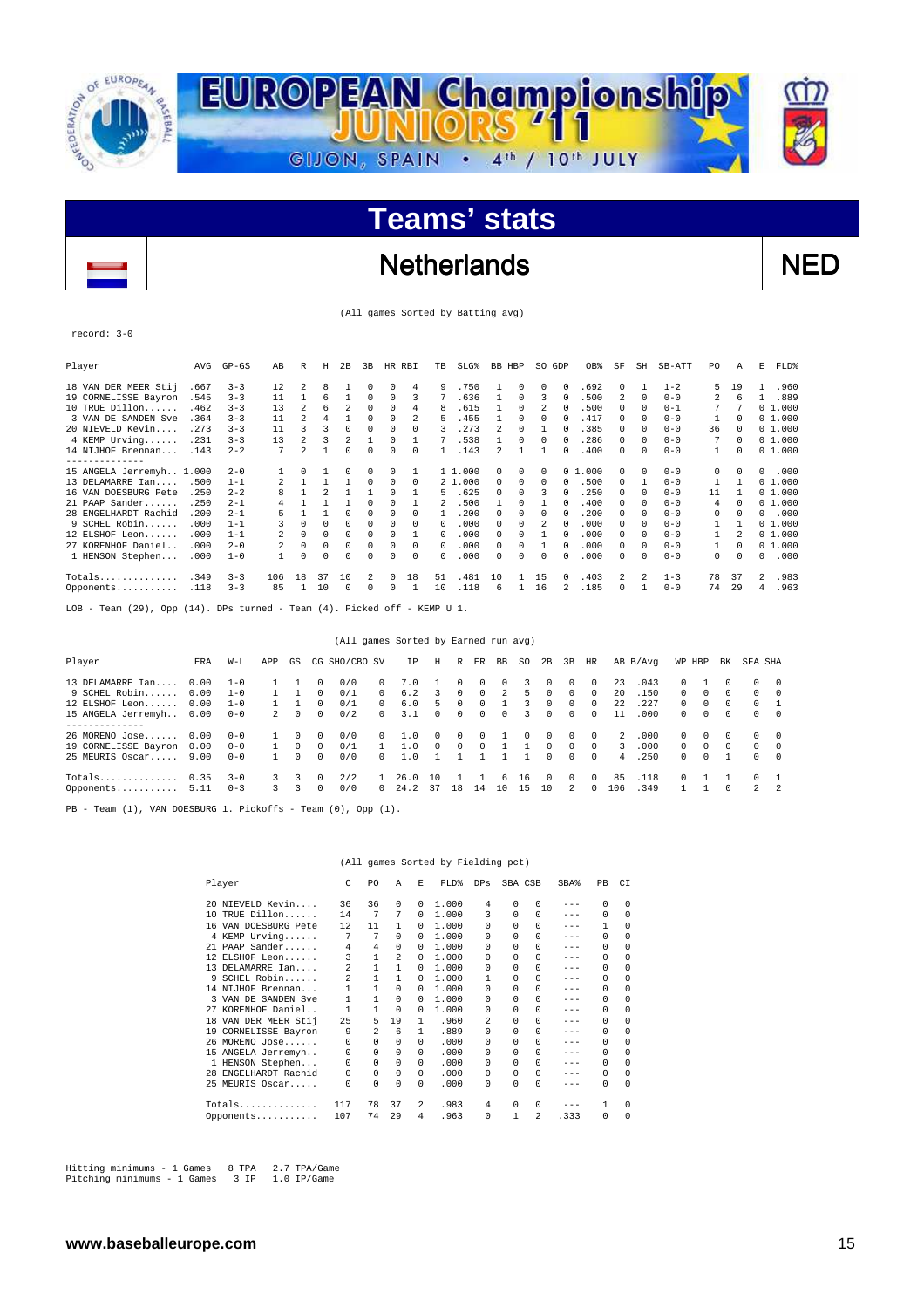

### Russia RUS

(All games Sorted by Batting avg)

record: 1-2

| Player                                                                                                                                | AVG  | $GP - GS$ | AB                      | R              | Н              | 2B       | 3 <sub>B</sub> | HR RBI       |              | <b>TB</b>      | $SLG$ $%$ | BB HBP |                | SO GDP       |          | OB%        | SF       | SH       | SB-ATT   | PO. | Α        | E  | FLD%   |
|---------------------------------------------------------------------------------------------------------------------------------------|------|-----------|-------------------------|----------------|----------------|----------|----------------|--------------|--------------|----------------|-----------|--------|----------------|--------------|----------|------------|----------|----------|----------|-----|----------|----|--------|
| 55 SHEVCHENKO Andrey                                                                                                                  | .273 | $3 - 3$   | 11                      | $\mathfrak{D}$ | 3              | 0        |                | $\Omega$     |              | 5              | .455      | 2      |                | 2            | $\Omega$ | .429       | $\Omega$ | $\Omega$ | $1 - 1$  | 6.  | $\Omega$ |    | 01.000 |
| 1 ATADZHANOV Nikita                                                                                                                   | .250 | $3 - 3$   | 8                       | $\Omega$       | 2              | $\Omega$ | 0              | $\Omega$     | 0            | $\mathfrak{D}$ | .250      | 4      | $\Omega$       | 4            | $\Omega$ | .500       | $\Omega$ | $\Omega$ | $0 - 0$  | 8   |          | 6  | .714   |
| 11 ELKIN Victor                                                                                                                       | .222 | $3 - 2$   | 9                       |                | $\mathfrak{D}$ | $\Omega$ | 0              | $\Omega$     | 1            | 2              | . 222     | 2.     | $\Omega$       | 2            |          | .364       | 0        | $\Omega$ | $1 - 1$  | 3   | 12       |    | .938   |
| 19 NOVOZHILOV Mikhai                                                                                                                  | .222 | $3 - 3$   | 9                       | $\Omega$       | $\mathfrak{D}$ |          |                | $\Omega$     | 2            | 5              | .556      | 0      |                | ٦            |          | .300       | $\Omega$ | $\cap$   | $0 - 1$  | 22  |          |    | 01.000 |
| 33 PLOTNIKOV Alexand                                                                                                                  | .167 | $3 - 2$   | 6                       |                |                | 0        | U              | $\Omega$     | 0            |                | .167      | 2      |                |              | $\Omega$ | .444       | $\Omega$ | $\Omega$ | $0 - 1$  | 4   | $\Omega$ |    | 01.000 |
| 10 KHOMYAKOV Daniil                                                                                                                   | .000 | $3 - 3$   | 9                       | <sup>n</sup>   | 0              | $\Omega$ | U              | 0            | 0            | <sup>n</sup>   | .000      |        | $\Omega$       | 2            |          | .100       | 0        | $\Omega$ | $0 - 1$  | 19  | 6        |    | 01.000 |
| --------------                                                                                                                        |      |           |                         |                |                |          |                |              |              |                |           |        |                |              |          |            |          |          |          |     |          |    |        |
| 4 DUDIN Andrey 1.000                                                                                                                  |      | $1 - 1$   |                         | $\Omega$       |                |          | 0              | $\Omega$     | 0            |                | 1 1.000   | 0      | $\Omega$       | 0            |          | 01.000     | 0        | $\cap$   | $0 - 1$  | 1   | $\Omega$ | 1. | .500   |
| 18 LEONOV Denis                                                                                                                       | .600 | $3 - 2$   | 5                       | 1              | 3              | $\Omega$ | 0              | 0            | 2            | 3              | .600      |        | $\Omega$       | $\Omega$     | $\Omega$ | .571       |          | $\Omega$ | $2 - 2$  | 0   |          |    | 01.000 |
| 8 GOVORADLO Vladisl                                                                                                                   | .500 | $2 - 0$   | $\mathfrak{D}$          | <sup>n</sup>   |                | $\Omega$ | 0              | $\Omega$     | <sup>n</sup> |                | .500      | 0      | $\Omega$       |              | $\Omega$ | .500       | $\Omega$ | $\Omega$ | $0 - 0$  | 0   |          |    | 01.000 |
| 28 TOLMACHEV Vadim                                                                                                                    | .333 | $1 - 1$   | 3                       |                |                | $\Omega$ | U              | $\Omega$     | 0            |                | .333      |        | $\Omega$       |              |          | .500       | $\Omega$ | $\Omega$ | $0 - 1$  | 2   | $\Omega$ |    | 01.000 |
| 20 BUBNOV Mikhail                                                                                                                     | .167 | $2 - 2$   | 6                       |                |                | 0        | 0              | $\Omega$     | 0            |                | .167      | 0      | $\Omega$       | 2            |          | .167       | $\Omega$ | $\Omega$ | $0 - 0$  | 2   | 3        | 2. | .714   |
| 51 TARASOV Aleksandr                                                                                                                  | .000 | $2 - 1$   | 3                       | 0              | 0              |          | U              | 0            | 0            | 0              | .000      | 0      | <sup>n</sup>   | <sup>n</sup> | $\Omega$ | .000       | 0        |          | $0 - 0$  |     |          |    | 01.000 |
| 7 VESENEV Andrey                                                                                                                      | .000 | $2 - 2$   |                         | 2              | O              |          | 0              | 0            | 0            | 0              | .000      | 3      | $\Omega$       |              |          | .500       | $\Omega$ | $\cap$   | $0 - 0$  | 2   |          |    | .750   |
| 15 SEMENOV Dmitry                                                                                                                     | .000 | $2 - 1$   | 2                       | 0              | 0              |          | U              | 0            | 0            | $\Omega$       | .000      |        | 0              |              |          | .333       | 0        |          | $1 - 1$  | 0   | 0        | 0  | .000   |
| 81 PROSHIN Roman                                                                                                                      | .000 | $2 - 0$   | $\overline{\mathbf{c}}$ | 0              | $\Omega$       | 0        | U              | 0            | 0            | $\Omega$       | .000      | 0      | $\Omega$       | n            | $\Omega$ | .000       | $\Omega$ | $\cap$   | $0 - 0$  | 2   | $\Omega$ |    | 01.000 |
| 25 LOVANOV Nikita                                                                                                                     | .000 | $2 - 1$   |                         | 0              | 0              | 0        | 0              | 0            | 0            | $\Omega$       | .000      | 0      | $\Omega$       |              | $\Omega$ | .000       | 0        | $\Omega$ | $0 - 0$  | 0   | $\Omega$ | 0  | .000   |
| 16 BEGLARYAN Narek                                                                                                                    | .000 | $1 - 0$   | 0                       | U              | O              | 0        | U              | <sup>n</sup> | 0            | n              | .000      |        | $\cap$         | $\Omega$     | 0        | .000<br>-1 | 0        | $\Omega$ | $1 - 1$  | 0   | $\Omega$ | 0  | .000   |
| $Totals$                                                                                                                              | .213 | $3 - 3$   | 80                      | 9              | 17             |          | 2              | $\Omega$     | 6            | 22             | .275      | 18     | 3              | 2.1          | 3        | .373       |          | 2        | $6 - 11$ | 72  | 34       | 12 | .898   |
| Opponents                                                                                                                             | .258 | $3 - 3$   | 93                      | 23             | 24             |          | 0              | 0            | 15           | 26             | .280      | 21     | $\mathfrak{D}$ | 23           | 2.       | .402       |          | 3        | $4 - 7$  | 72  | 33       | 8  | .929   |
| LOB - Team (23), Opp (25). DPs turned - Team (2), Opp (4). IBB - Team (1), ELKIN V 1, Opp (1). Picked off - LEONOV D 1, DUDIN<br>A 1. |      |           |                         |                |                |          |                |              |              |                |           |        |                |              |          |            |          |          |          |     |          |    |        |

|                                                                                                                                                                                                                           |      |         |               |          |          |               |              | (All games Sorted by Earned run avg) |               |                |              |    |     |             |                |              |              |          |                |               |          |          |                |
|---------------------------------------------------------------------------------------------------------------------------------------------------------------------------------------------------------------------------|------|---------|---------------|----------|----------|---------------|--------------|--------------------------------------|---------------|----------------|--------------|----|-----|-------------|----------------|--------------|--------------|----------|----------------|---------------|----------|----------|----------------|
| Player                                                                                                                                                                                                                    | ERA  | $W-L$   | APP           | GS.      |          | CG SHO/CBO SV |              | TP                                   | H             | R.             | ER.          | BB | SO. | 2B          | 3B             | HR           |              | AB B/Avg | WP HBP         |               | BK       | SFA SHA  |                |
| 7 VESENEV Andrey                                                                                                                                                                                                          | 1.80 | $1 - 0$ |               |          | 0        | 0/0           | $\Omega$     | 5.0                                  | 4             | 6.             |              | 5. |     |             | 0              | $^{\circ}$   | $20^{\circ}$ | . 200    | $\mathbf{2}$   | $^{\circ}$    | 0        | $\Omega$ |                |
| 8 GOVORADLO Vladisl                                                                                                                                                                                                       | 2.25 | $0 - 0$ |               | $\Omega$ | 0        | 0/0           |              | 4.0                                  |               |                |              |    |     | 0           | $\Omega$       | $\mathbf{v}$ | 13           | . 231    | $\mathfrak{D}$ | $\Omega$      | $\Omega$ | $\Omega$ |                |
| 15 SEMENOV Dmitry 4.91                                                                                                                                                                                                    |      | $0 - 0$ | $2^{\circ}$   |          | $\Omega$ | 0/0           | $\cap$       | 7.1                                  | R             | 4              | 4            | 5  | 9   | $\Omega$    | $\Omega$       | $\Omega$     | 2.8          | .286     | $\Omega$       | $\Omega$      | 0        |          | $\Omega$       |
| 51 TARASOV Aleksandr                                                                                                                                                                                                      | 6.00 | $0 - 0$ |               | $\Omega$ | $\Omega$ | 0/0           | $\cap$       | 3.0                                  | 4             | 4              | $\mathbf{2}$ | 2  | 2   |             | $\Omega$       | $\Omega$     | 12.          | .333     | $\Omega$       | $\mathcal{L}$ | $\Omega$ | $\Omega$ | $\Omega$       |
|                                                                                                                                                                                                                           |      |         |               |          |          |               |              |                                      |               |                |              |    |     |             |                |              |              |          |                |               |          |          |                |
| 25 LOVANOV Nikita                                                                                                                                                                                                         | 0.00 | $0 - 1$ |               |          | $\Omega$ | 0/0           | $\cap$       | 1.2                                  | $\mathcal{L}$ | 5.             | $\Omega$     | 6  | .5. | $\Omega$    | 0              | $\Omega$     | 8            | .250     | $\Omega$       |               |          | $\Omega$ |                |
| 5 YURTSUK Evgeny                                                                                                                                                                                                          | 0.00 | $0 - 0$ |               | $\Omega$ | $\Omega$ | 0/0           | $\mathsf{O}$ | 1.0                                  |               |                |              |    |     | 0           | $\Omega$       | $\Omega$     | 4            | .250     | $\Omega$       | $\Omega$      | $\Omega$ | $\Omega$ | $\Omega$       |
| 18 LEONOV Denis 4.50                                                                                                                                                                                                      |      | $0 - 1$ |               | $\Omega$ | $\Omega$ | 0/0           | $\cap$       | 2.0                                  | 2.            | $\mathfrak{D}$ |              |    | 3   | $\Omega$    | $\Omega$       | $\Omega$     | 8            | .250     | $2^{\circ}$    | $\Omega$      | $\Omega$ | $\Omega$ |                |
| Totals 3.38                                                                                                                                                                                                               |      | $1 - 2$ | $\mathcal{R}$ | 3        | $\cap$   | 0/0           | $\mathbf{1}$ | 24.0                                 | 2.4           | 23             | 9            | 21 | 23  | $2^{\circ}$ | $\Omega$       | $\Omega$     | 93           | .258     | 6.             | $\mathcal{L}$ |          |          |                |
| Opponents $2.62$                                                                                                                                                                                                          |      | $2 - 1$ | $\mathcal{R}$ | 3        | $\Omega$ | 1/1           | $\mathbf{1}$ | 24.0                                 | 17            | 9              | 7            | 18 | 2.1 |             | $\mathfrak{D}$ | $\Omega$     | 80           | .213     | $\mathbf{2}$   | 3             | $\cap$   | 1        | $\overline{2}$ |
| PB - Team (0), Opp (1). Pickoffs - Team (1), VESENEV A 1, Opp (2). SBA/ATT - KHOMYAKOV D (3-5), LOBANOV N (2-3), TARASOV A<br>$(1-1)$ , SEMENOV D $(0-1)$ , PLOTNIKOV A $(1-1)$ , VESENEV A $(0-1)$ , YURTSUK E $(1-1)$ . |      |         |               |          |          |               |              |                                      |               |                |              |    |     |             |                |              |              |          |                |               |          |          |                |

(All games Sorted by Fielding pct)

|     | Player               | C              | PO             | A            | E.           | FLD%  | DPs            | SBA CSB        |                | SBA%    | PB       | CI       |
|-----|----------------------|----------------|----------------|--------------|--------------|-------|----------------|----------------|----------------|---------|----------|----------|
|     | 10 KHOMYAKOV Daniil. | 25             | 19             | 6            | $\Omega$     | 1,000 | $\Omega$       | 3              | $\mathfrak{D}$ | .600    | $\Omega$ | $\Omega$ |
|     | 19 NOVOZHILOV Mikhai | 23             | 22             | 1            | 0            | 1,000 | $\mathfrak{D}$ | $\Omega$       | $\Omega$       | $-- -$  | 0        | $\Omega$ |
| 55  | SHEVCHENKO Andrey    | 6              | 6              | $\Omega$     | 0            | 1,000 | $\Omega$       | 0              | 0              | $- - -$ | $\Omega$ | $\Omega$ |
|     | 33 PLOTNIKOV Alexand | $\overline{4}$ | 4              | $^{\circ}$   | 0            | 1,000 | $\Omega$       | $\mathbf{1}$   | $\Omega$       | 1,000   | 0        | $\Omega$ |
| 28  | TOLMACHEV Vadim      | $\overline{a}$ | 2              | 0            | 0            | 1,000 | 0              | 0              | 0              | $- - -$ | $\Omega$ | $\Omega$ |
| 81  | PROSHIN Roman        | 2              | $\overline{a}$ | 0            | 0            | 1,000 | $\Omega$       | 0              | 0              | $- - -$ | $\Omega$ | $\Omega$ |
| 51  | TARASOV Aleksandr    | 2              | $\mathbf{1}$   | 1            | 0            | 1,000 | $\Omega$       | 1              | 0              | 1,000   | $\Omega$ | $\Omega$ |
| 18  | LEONOV Denis         | $\mathbf{1}$   | 0              | $\mathbf{1}$ | $\Omega$     | 1,000 | 0              | 0              | 0              | $- - -$ | $\Omega$ | $\Omega$ |
|     | GOVORADLO Vladisl    | $\mathbf{1}$   | $\Omega$       | $\mathbf{1}$ | $\Omega$     | 1,000 | 0              | <sup>n</sup>   | $\Omega$       | $- - -$ | $\Omega$ | $\Omega$ |
| 11  | ELKIN Victor         | 16             | 3              | 12           | 1            | .938  | $\mathfrak{D}$ | $\Omega$       | $\Omega$       | $- - -$ | $\Omega$ | $\Omega$ |
|     | 7 VESENEV Andrey     | $\overline{4}$ | 2.             | $\mathbf{1}$ | $\mathbf{1}$ | .750  | $\Omega$       | $\Omega$       | $\mathbf{1}$   | .000    | 0        | $\Omega$ |
|     | ATADZHANOV Nikita    | 2.1            | 8              | 7            | 6            | .714  | $\mathfrak{D}$ | 0              | 0              | $- - -$ | $\Omega$ | $\Omega$ |
| 20. | BUBNOV Mikhail       | 7              | $\mathfrak{D}$ | 3            | 2.           | .714  | 0              | 0              | 0              | $- - -$ | $\Omega$ | $\Omega$ |
|     | 5 YURTSUK Evgeny     | 2              | 0              | 1            | $\mathbf{1}$ | .500  | $\Omega$       | 1              | <sup>0</sup>   | 1,000   | $\Omega$ | $\Omega$ |
|     | 4 DUDIN Andrey       | 2              | $\mathbf{1}$   | 0            | $\mathbf{1}$ | .500  | 0              | 0              | 0              | $- - -$ | $\Omega$ | 0        |
|     | 15 SEMENOV Dmitry    | 0              | 0              | $\Omega$     | $\Omega$     | .000  | $\Omega$       | $\Omega$       | $\mathbf{1}$   | .000    | $\Omega$ | $\Omega$ |
|     | 25 LOVANOV Nikita    | 0              | $\Omega$       | $\Omega$     | $\Omega$     | .000  | $\Omega$       | $\mathfrak{D}$ | $\mathbf{1}$   | .667    | $\Omega$ | $\Omega$ |
|     | 16 BEGLARYAN Narek   | 0              | $\Omega$       | $\Omega$     | $\Omega$     | .000  | <sup>n</sup>   | <sup>n</sup>   | $\Omega$       | $---$   | $\Omega$ | $\Omega$ |
|     | Totals               | 118            | 72             | 34           | 12           | .898  | 2              | 4              | 3              | .571    | $\Omega$ | $\Omega$ |
|     | Opponents            | 113            | 72             | 33           | 8            | .929  | 4              | 6              | 5              | .545    | 1        | $\Omega$ |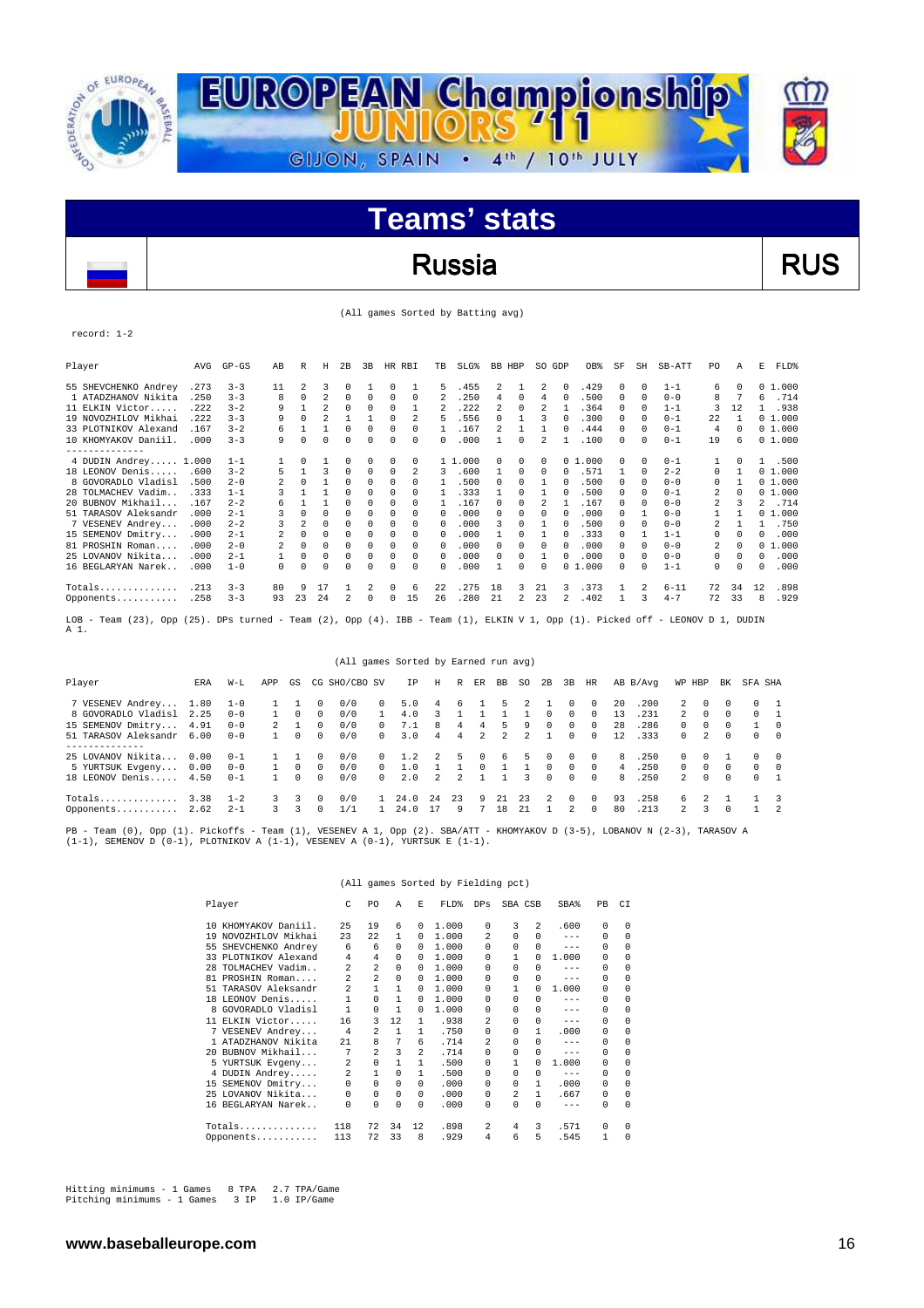

# Spain | ESP

(All games Sorted by Batting avg)

record: 2-2

ō

 $\overline{a}$ 

| Player                                                                                                                                                                                                                                                                                         | AVG   | $GP - GS$ | AB                       | R                       | Η        | 2B             | 3B | HR RBI       |              | TB       | SLG <sup>§</sup> | BB HBP         |              | SO GDP |          | OB%        | SF         | SH       | SB-ATT  | PO. | Α        | Е  | FLD%   |
|------------------------------------------------------------------------------------------------------------------------------------------------------------------------------------------------------------------------------------------------------------------------------------------------|-------|-----------|--------------------------|-------------------------|----------|----------------|----|--------------|--------------|----------|------------------|----------------|--------------|--------|----------|------------|------------|----------|---------|-----|----------|----|--------|
| 5 BAEZA Marlon                                                                                                                                                                                                                                                                                 | .429  | $4 - 4$   | 14                       | 3                       | 6        | $\mathfrak{D}$ |    | $\Omega$     | 3            | 10       | .714             | 5.             | $\Omega$     | 3      | $\Omega$ | .579       | $\Omega$   | $\Omega$ | $1 - 2$ | 3   |          | 3  | .769   |
| 6 ALVARADO Cesar M.                                                                                                                                                                                                                                                                            | .333  | $4 - 3$   | 9                        |                         | 3        |                | 0  | $\Omega$     | 2            | 4        | .444             | 2              | $\Omega$     | 3      |          | .455       | $\Omega$   | $\Omega$ | $0 - 0$ | 9   | $\Omega$ |    | 01.000 |
| 19 VARELA Ramon A                                                                                                                                                                                                                                                                              | .286  | $4 - 4$   | 14                       | 4                       | 4        | $\Omega$       | 0  | $\Omega$     |              | 4        | .286             | 5              | $\Omega$     | 4      | 0        | .474       | 0          | $\Omega$ | $1 - 2$ | 6   | 0        |    | 01.000 |
| 12 GARCIA Arturo                                                                                                                                                                                                                                                                               | .231  | $4 - 3$   | 13                       | 0                       |          |                |    | <sup>n</sup> |              | 4        | .308             | 2              | $\Omega$     |        |          | .333       | 0          | $\Omega$ | $0 - 1$ | 5   |          |    | 01.000 |
| 2 LEON Jesus A                                                                                                                                                                                                                                                                                 | .188  | $4 - 4$   | 16                       | κ                       |          | $\Omega$       | 0  | 0            | 4            | 3        | .188             | 2              | $\Omega$     | 6      |          | .263       |            |          | $0 - 1$ | 9   | 14       | 2  | .920   |
| 11 DIAZ Manuel A                                                                                                                                                                                                                                                                               | .143  | $4 - 4$   | 14                       | $\overline{\mathbf{c}}$ | 2        | 0              | 0  | 0            |              | 2        | .143             | 2              | $\Omega$     | 6      |          | .250       | $^{\circ}$ |          | $0 - 0$ | 6   | 11       |    | .944   |
| 18 BEDIA Lluis                                                                                                                                                                                                                                                                                 | .111  | $4 - 4$   | 9                        | $\mathfrak{D}$          |          | $\Omega$       | 0  | 0            | 0            |          | .111             | 5              | 0            | 2      |          | .429       | 0          | 3        | $1 - 1$ | 38  | $\Omega$ | 2. | .950   |
| 9 PIVA Diego                                                                                                                                                                                                                                                                                   | .100  | $3 - 3$   | 10                       |                         |          | $\Omega$       | 0  | 0            |              |          | .100             | 4              | 0            | 5      |          | .357       | $\Omega$   |          | $0 - 1$ | 17  | 3        |    | .952   |
| -------------                                                                                                                                                                                                                                                                                  |       |           |                          |                         |          |                |    |              |              |          |                  |                |              |        |          |            |            |          |         |     |          |    |        |
| 22 CASADO Andres                                                                                                                                                                                                                                                                               | .500  | $2 - 1$   | 2.                       | $\mathfrak{D}$          |          | $\Omega$       | 0  | $\Omega$     | 0            |          | .500             |                | $\Omega$     | 0      | 0        | .667       | 0          | $\Omega$ | $0 - 0$ | 0   |          |    | .000   |
| 8 JUANEDA Marc                                                                                                                                                                                                                                                                                 | .250  | $2 - 2$   | 4                        | $\Omega$                |          | $\Omega$       | 0  | $\Omega$     | 0            |          | .250             | $\mathfrak{D}$ |              |        |          | .571       | $\Omega$   |          | $0 - 0$ | 8   | 2        |    | 01.000 |
| 3 VELAZQUEZ Vicente                                                                                                                                                                                                                                                                            | .000  | $2 - 0$   |                          | 0                       | 0        | $\Omega$       | 0  | 0            | 0            | 0        | . 000            | 0              | $\Omega$     | 0      |          | .000       | $^{\circ}$ | $\Omega$ | $0 - 0$ |     |          |    | 01.000 |
| 7 SANCHEZ Javier                                                                                                                                                                                                                                                                               | .000  | $1 - 0$   | $\overline{\mathcal{L}}$ | 0                       | $\Omega$ | 0              | 0  | 0            | 0            | 0        | . 000            |                | 0            |        |          | . 333      | $\Omega$   | $\Omega$ | $0 - 0$ | 0   |          | U  | .000   |
| 15 LEYVA Lazaro E                                                                                                                                                                                                                                                                              | . 000 | $2 - 1$   | 2                        | 2                       | 0        | $\Omega$       | 0  | $\Omega$     | 0            | $\Omega$ | .000             | 3              | $\Omega$     |        |          | .600       | 0          | $\Omega$ | $0 - 0$ | 3   | $\Omega$ | 0  | 1,000  |
| 20 PAEZ Eric                                                                                                                                                                                                                                                                                   | . 000 | $2 - 1$   |                          | 0                       | U        |                | U  | 0            | 0            | 0        | .000             |                | <sup>n</sup> |        |          | .500       |            | $\Omega$ | $0 - 0$ | 0   |          |    | .000   |
| 27 PINO Ernesto I                                                                                                                                                                                                                                                                              | .000  | $1 - 0$   |                          | n                       | U        |                |    | <sup>n</sup> | <sup>n</sup> | n        | . 000            | 0              |              |        |          | .000       |            | $\Omega$ | $0 - 0$ | 0   | 0        |    | .000   |
| 33 BOSCH Mikel                                                                                                                                                                                                                                                                                 | .000  | $1 - 1$   |                          |                         | 0        | $\Omega$       | 0  | $\Omega$     |              | 0        | .000             | 2              | $\Omega$     |        |          | .667       | $^{\circ}$ | 0        | $0 - 0$ | 0   | 0        |    | .000   |
| 4 HERNANDEZ Aitor.                                                                                                                                                                                                                                                                             | .000  | $2 - 0$   | 0                        | n                       | 0        |                | U  | 0            | 0            | $\Omega$ | .000             |                | $\Omega$     | 0      | 0        | .000<br>-1 | 0          | $\Omega$ | $1 - 1$ | 0   | 0        | 0  | .000   |
| 30 HERNANDEZ Jose N.                                                                                                                                                                                                                                                                           | .000  | $1 - 1$   | 0                        | $\Omega$                | 0        |                | U  | $\Omega$     | 0            | 0        | .000             | 0              | $\Omega$     | U      |          | .000       | $\Omega$   | $\Omega$ | $0 - 0$ | 0   | U        |    | .000   |
| $Totals$                                                                                                                                                                                                                                                                                       | .219  | $4 - 4$   | 114                      | 21                      | 25       | 4              |    | <sup>n</sup> | 15           | 31       | .272             | 38             |              | 37     |          | .416       |            |          | $4 - 9$ | 105 | 39       | 12 | .923   |
| Opponents                                                                                                                                                                                                                                                                                      | .211  | $4 - 4$   | 133                      | 18                      | 28       | 6              | 0  | 0            | 14           | 34       | .256             | 11             | 3            | 26     |          | .286       | $\Omega$   | 5        | $5 - 7$ | 105 | 44       |    | .955   |
| $\tau$ on $\tau$ , $\tau$ , $\tau$ , $\tau$ , $\tau$ , $\tau$ , $\tau$ , $\tau$ , $\tau$ , $\tau$ , $\tau$ , $\tau$ , $\tau$ , $\tau$ , $\tau$ , $\tau$ , $\tau$ , $\tau$ , $\tau$ , $\tau$ , $\tau$ , $\tau$ , $\tau$ , $\tau$ , $\tau$ , $\tau$ , $\tau$ , $\tau$ , $\tau$ , $\tau$ , $\tau$ |       |           |                          |                         |          |                |    |              |              |          |                  |                |              |        |          |            |            |          |         |     |          |    |        |

- Team (35), Opp (29). DPs turned - Team  $(1)$ , Opp  $(1)$ . Picked off - GARCIA A 1.

|                            |      |         |              |          |          | (All games Sorted by Earned run avg) |          |         |    |          |               |          |    |              |              |            |     |          |               |            |          |              |                |
|----------------------------|------|---------|--------------|----------|----------|--------------------------------------|----------|---------|----|----------|---------------|----------|----|--------------|--------------|------------|-----|----------|---------------|------------|----------|--------------|----------------|
| Player                     | ERA  | $W-L$   | APP          | GS       |          | CG SHO/CBO SV                        |          | ΙP      | Η  | R        | ER.           | BB       | SO | 2B           | 3B           | HR         |     | AB B/Avq | WP HBP        |            | BK.      | SFA SHA      |                |
| 9 PIVA Diego               | 0.00 | $1 - 0$ |              |          | $\Omega$ | 0/0                                  | $\Omega$ | 6.0     | 3. |          | $\Omega$      |          |    |              |              | $\Omega$   | 21  | .143     | $\Omega$      | $^{\circ}$ | $\Omega$ | 0            | $\Omega$       |
| 7 SANCHEZ Javier           | 0.00 | $1 - 0$ |              | $\Omega$ | $\Omega$ | 0/0                                  | $\Omega$ | 5.0     |    | $\Omega$ | 0             | 0        |    | $\Omega$     | $\Omega$     | $\Omega$   | 16  | .063     | $\Omega$      | $\Omega$   | $\Omega$ | 0            | $\Omega$       |
| 27 PINO Ernesto I          | 0.00 | $0 - 0$ |              | $\Omega$ | $\Omega$ | 0/0                                  | $\Omega$ | 4.0     | 4  |          |               |          |    |              |              | $\Omega$   | 15  | .267     | 0             | $\Omega$   | $\Omega$ | 0            |                |
| $20$ PAEZ Eric             | 1.42 | $0 - 1$ | $\mathbf{2}$ |          | $\Omega$ | 0/0                                  | $\Omega$ | 6.1     |    |          |               |          |    |              |              | $\Omega$   | 26  | .192     |               |            | $\Omega$ | 0            | $\Omega$       |
| 2 LEON Jesus A             | 3.86 | $0 - 0$ |              | 0        | $\Omega$ | 0/0                                  | $\cap$   | 4.2     | 4  |          | $\mathcal{L}$ |          |    | <sup>n</sup> | $\cap$       | $\Omega$   | 17  | .235     | 0             | $\Omega$   | $\Omega$ | $\mathbf{0}$ | $\Omega$       |
|                            |      |         |              |          |          |                                      |          |         |    |          |               |          |    |              |              |            |     |          |               |            |          |              |                |
| 15 LEYVA Lazaro E          | 0.00 | $0 - 0$ |              | $\Omega$ | $\Omega$ | 0/0                                  |          | 0.2     |    | 0        | $^{\circ}$    |          |    | 0            | $\Omega$     | $\Omega$   | 3   | .333     | 0             |            | $\Omega$ | 0            | - 0            |
| 16 PEREZ Yans Beris.       | 3.00 | $0 - 0$ |              | $\Omega$ | 0        | 0/0                                  | $\cap$   | 3.0     |    |          |               | $\Omega$ |    | 2.           | $\Omega$     | $\Omega$   | 11  | .273     | $\mathcal{L}$ |            | $\Omega$ | 0            |                |
| 22 CASADO Andres           | 8.10 | $0 - 1$ |              |          | $\Omega$ | 0/0                                  | $\cap$   | 3.1     |    |          |               |          |    | $\Omega$     | $\Omega$     | $\Omega$   | 13  | .154     | 0             | $\Omega$   | $\Omega$ | $\Omega$     | $\overline{2}$ |
| 33 BOSCH Mikel 13.50       |      | $0 - 0$ | $\mathbf{2}$ | 0        | $\Omega$ | 0/0                                  |          | 2.0     |    |          |               |          |    |              |              | $^{\circ}$ | 10  | .400     |               | 0          | $\Omega$ | 0            | $\Omega$       |
| 30 HERNANDEZ Jose N. 99.00 |      | $0 - 0$ |              |          | 0        | 0/0                                  | $\cap$   | 0.0     |    |          |               |          |    | 0            | <sup>n</sup> | $\Omega$   |     | 1 1.000  |               | $\Omega$   |          | $\Omega$     |                |
|                            |      |         |              |          |          |                                      |          |         |    |          |               |          |    |              |              |            |     |          |               |            |          |              |                |
| Totals                     | 2.31 | $2 - 2$ | 4            | 4        | 0        | 0/0                                  |          | 2 35.0  | 28 | 18       | 9             | 11       | 26 | 6            | $\Omega$     | $^{\circ}$ | 133 | .211     | 5.            | 3          |          | $\Omega$     |                |
| Opponents 4.37             |      | $2 - 2$ | 4            | 4        | 0        | 1/1                                  |          | 2, 35.0 | 25 | 21       |               | 38       | 37 | 4            |              | $\Omega$   | 114 | 219      | 14            |            | $\Omega$ |              |                |
|                            |      |         |              |          |          |                                      |          |         |    |          |               |          |    |              |              |            |     |          |               |            |          |              |                |

PB - Team (2), PIVA D 2, Opp (3). SBA/ATT - JUANEDA M (3-3), PIVA D (2-3), LEON J A (1-3), PAEZ E (2-2), PEREZ Y B (1-1),<br>BOSCH M (1-1).

|                      |                |                |          |          | (All games Sorted by Fielding pct) |              |                |                |         |                |          |
|----------------------|----------------|----------------|----------|----------|------------------------------------|--------------|----------------|----------------|---------|----------------|----------|
| Player               | C              | P <sub>0</sub> | A        | E.       | FLD%                               | DPs          | SBA CSB        |                | SBA%    | PB             | CI       |
| JUANEDA Marc<br>8    | 10             | 8              | 2        | 0        | 1,000                              | 0            | 3              | $\Omega$       | 1,000   | 0              | $\Omega$ |
| 6 ALVARADO Cesar M.  | 9              | 9              | $\Omega$ | 0        | 1,000                              | 0            | 0              | 0              | $-- -$  | $\Omega$       | $\Omega$ |
| GARCIA Arturo<br>12. | 6              | 5              | 1        | 0        | 1,000                              | 0            | <sup>n</sup>   | 0              | $- - -$ | 0              | $\Omega$ |
| 19 VARELA Ramon A    | 6              | 6              | $\Omega$ | $\Omega$ | 1,000                              | <sup>n</sup> | <sup>n</sup>   | 0              | $- - -$ | $\Omega$       | $\Omega$ |
| 15 LEYVA Lazaro E    | 3              | 3              | 0        | $\Omega$ | 1,000                              | 0            | 0              | 0              | $- - -$ | $\Omega$       | 0        |
| 3 VELAZQUEZ Vicente  | $\mathfrak{D}$ | 1              | 1        | 0        | 1.000                              | 0            | 0              | 0              | $- - -$ | 0              | $\Omega$ |
| 9 PIVA Diego         | 21             | 17             | 3        | 1.       | .952                               | $\Omega$     | $\mathfrak{D}$ | 1              | .667    | $\mathfrak{D}$ | $\Omega$ |
| 18 BEDIA Lluis       | 40             | 38             | $\Omega$ | 2        | .950                               | 1            | 0              | 0              | $- - -$ | $\Omega$       | $\Omega$ |
| DIAZ Manuel A        | 18             | 6              | 11       | 1.       | .944                               | 1            | 0              | 0              | $--$    | $\Omega$       | $\Omega$ |
| 2 LEON Jesus A       | 25             | 9              | 14       | 2        | .920                               | 1            | 1              | $\mathfrak{D}$ | .333    | $\Omega$       | $\Omega$ |
| 5 BAEZA Marlon       | 13             | 3              | 7        | 3        | .769                               | <sup>n</sup> | <sup>n</sup>   | 0              | $-- -$  | $\Omega$       | $\Omega$ |
| 30 HERNANDEZ Jose N. | 1              | 0              | $\Omega$ | 1        | .000                               | 0            | 0              | 0              | $- - -$ | $\Omega$       | $\Omega$ |
| 22 CASADO Andres     | 1              | 0              | $\Omega$ | 1        | .000                               | 0            | 0              | 0              | $- - -$ | 0              | $\Omega$ |
| 33 BOSCH Mikel       | 1              | $\Omega$       | $\Omega$ | 1        | .000                               | n            |                |                | 1,000   | $\Omega$       | $\Omega$ |
| 27 PINO Ernesto I    | 0              | 0              | $\Omega$ | 0        | .000                               | 0            | 0              | 0              | $- - -$ | $\Omega$       | $\Omega$ |
| 20 PAEZ Eric         | 0              | 0              | $\Omega$ | 0        | .000                               | 0            | $\mathfrak{D}$ | 0              | 1,000   | 0              | $\Omega$ |
| 4 HERNANDEZ Aitor    | 0              | 0              | $\Omega$ | $\Omega$ | .000                               | 0            | 0              | 0              | $-- -$  | $\Omega$       | $\Omega$ |
| 16 PEREZ Yans Beris. | 0              | 0              | $\Omega$ | $\Omega$ | .000                               | 0            | 1              | <sup>0</sup>   | 1,000   | $\Omega$       | $\Omega$ |
| SANCHEZ Javier<br>7  | 0              | 0              | $\Omega$ | $\Omega$ | .000                               | 0            | 0              | 0              | $- - -$ | $\Omega$       | $\Omega$ |
|                      | 156            | 105            | 39       | 12       | .923                               | 1            | 5              | 2              | .714    | $\mathfrak{D}$ | $\Omega$ |
| Opponents            | 156            | 105            | 44       | 7        | .955                               | 1            | 4              | 5              | .444    | 3              | 0        |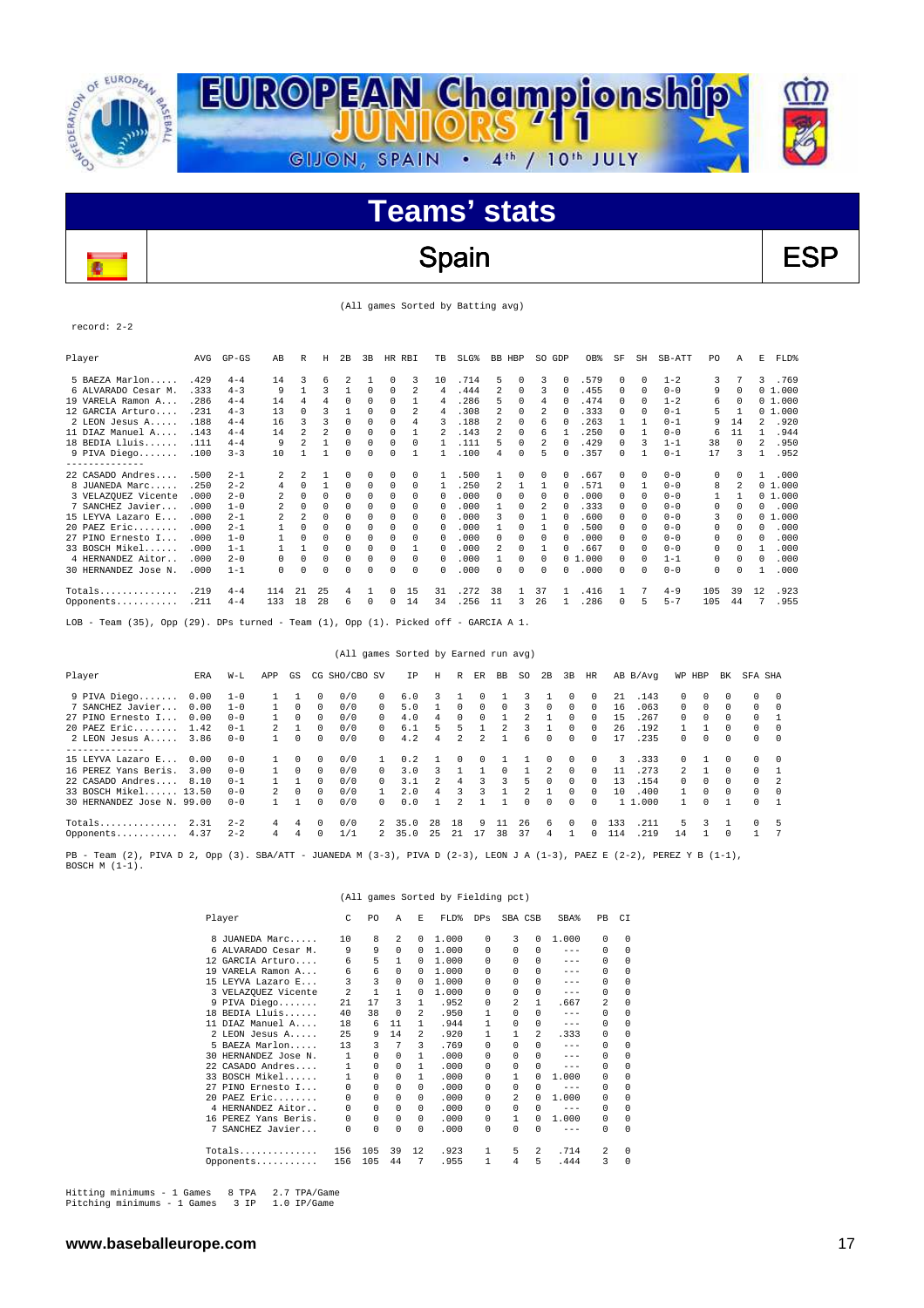

### Ukraine VKR

(All games Sorted by Batting avg)

record: 2-1

 $\overline{\phantom{a}}$ 

| Player               | AVG  | $GP - GS$ | AB       | R            | н      | 2B             | 3B       | HR.      | RBI          | TB       | SLG <sup>§</sup> | BB. | HBP      | SO GDP         |                | OB%  | SF       | SH       | SB-ATT   | PO.          | Α  | E | FLD%   |
|----------------------|------|-----------|----------|--------------|--------|----------------|----------|----------|--------------|----------|------------------|-----|----------|----------------|----------------|------|----------|----------|----------|--------------|----|---|--------|
| 3 BOIKO Roman        | .429 | $3 - 3$   | 14       | 3            | 6      |                | 0        | 0        | 2            | 7        | .500             | 0   | $\Omega$ | 2              | $^{\circ}$     | .429 | 0        | $\Omega$ | $1 - 1$  | 5            |    |   | .857   |
| 12 BORSCH Artem      | .429 | $3 - 3$   | 14       | 3            | 6      |                | $\Omega$ |          |              | 10       | .714             | 0   | $\Omega$ | 2              | $\Omega$       | .429 | $\Omega$ | $\Omega$ | $1 - 2$  | 15           |    |   | .941   |
| 8 LOPATA Artem       | .250 | $3 - 3$   | 12       |              |        |                |          |          |              | κ        | .250             | 2   | $\Omega$ | 2              |                | .357 | 0        | $\Omega$ | $0 - 0$  | 8            | я  |   | .941   |
| 1 VELUKIY Illya      | .125 | $3 - 3$   | 8        |              |        | $\Omega$       | 0        | $\Omega$ | 2            |          | .125             | 4   | $\Omega$ | 2              |                | .385 |          |          | $0 - 1$  | 15           | 0  |   | 01.000 |
| 55 TVERDOKHLEBOV Vya | .125 | $3 - 3$   |          |              |        | $\Omega$       |          | 0        |              |          | .125             | 2   |          |                |                | .273 |          | $\Omega$ | $0 - 0$  | 2            | 0  |   | 01.000 |
| 11 VOZNIUK Oleksandr | .083 | $3 - 3$   | 12.      | <sup>n</sup> |        | $\Omega$       | U        | $\Omega$ | <sup>n</sup> |          | .083             |     | $\Omega$ |                |                | .154 |          | $\Omega$ | $0 - 0$  | 6.           |    |   | 01.000 |
| 23 SYDORUK Stanislav | .000 | $3 - 3$   | 7        |              |        | $\Omega$       | U        | 0        |              | 0        | .000             |     |          | $\mathfrak{D}$ |                | .222 | 0        |          | $1 - 2$  | 8            |    |   | .889   |
| -------------        |      |           |          |              |        |                |          |          |              |          |                  |     |          |                |                |      |          |          |          |              |    |   |        |
| 16 LIUMANOV Enver    | .250 | $1 - 1$   |          |              |        |                |          | 0        |              | 2        | .500             | 0   | $\Omega$ | 0              | $\Omega$       | .200 |          | $\Omega$ | $0 - 0$  | 4            | 4  |   | 01.000 |
| 6 AGAPOV Artem       | .143 | $2 - 2$   |          |              |        | $\Omega$       | 0        | $\Omega$ | 0            |          | .143             |     | $\cap$   | κ              | $\Omega$       | .250 | $\Omega$ | $\Omega$ | $0 - 0$  | 13           |    |   | 01.000 |
| 33 BRECHKO Denys     | .143 | $3 - 1$   |          |              |        |                | 0        | $\Omega$ | 0            | 2        | 286              | 0   | $\Omega$ | 0              |                | .143 | $\Omega$ | $\Omega$ | $0 - 0$  | 0            |    |   | 01.000 |
| 2 POLIAKOV Evgen     | .000 | $1 - 1$   | Κ        |              |        | $\Omega$       | 0        | $\Omega$ | 0            | 0        | .000             | 0   | $\Omega$ |                |                | .000 | $\Omega$ | $\Omega$ | $0 - 0$  | 1.           | 0  |   | 01.000 |
| 21 SHTAPURA Sergei   | .000 | $1 - 1$   | $\Omega$ | $\Omega$     | 0      | $\Omega$       | 0        | $\Omega$ | $\Omega$     | $\Omega$ | .000             | 2   | $\Omega$ | 0              | 0 <sub>1</sub> | .000 | $\Omega$ | $\Omega$ | $0 - 0$  | $\Omega$     |    |   | 01.000 |
| 88 VYSHNIAK Dmytro   | .000 | $1 - 0$   | 0        | $\Omega$     | 0      | $\Omega$       | 0        | 0        | 0            | 0        | .000             | U   | $\Omega$ | 0              |                | .000 | 0        | $\Omega$ | $0 - 0$  | $\mathbf{1}$ |    |   | 01.000 |
| $Totals$             | .219 | $3 - 3$   | 96       | 13           | 21     | $\overline{4}$ |          |          | 11           | 28       | . 292            | 13  |          | 16             |                | .310 | ર        | 2        | $3 - 6$  | 78           | 25 | 4 | .963   |
| Opponents            | .290 | $3 - 3$   | 100      | 18           | 29     |                | ς        | $\Omega$ | 18           | 37       | .370             | 2.0 |          | 2.4            |                | .400 | 4        |          | $8 - 11$ | 78           | 39 | 7 | .944   |
|                      |      |           |          |              | $\sim$ |                |          |          |              |          |                  |     |          |                |                |      |          |          |          |              |    |   |        |

LOB - Team (26), Opp (32). DPs turned - Team (2).

|                                                                                                                                                   |      |         |               |          |            | (All games Sorted by Earned run avg) |          |         |          |                |                |     |               |              |            |          |                |           |                |          |          |               |          |
|---------------------------------------------------------------------------------------------------------------------------------------------------|------|---------|---------------|----------|------------|--------------------------------------|----------|---------|----------|----------------|----------------|-----|---------------|--------------|------------|----------|----------------|-----------|----------------|----------|----------|---------------|----------|
| Player                                                                                                                                            | ERA  | W-L     | APP           | GS       |            | CG SHO/CBO SV                        |          | TP      | Н        | R              | ER             | BB  | SO.           | 2B           | 3B         | HR       |                | AB B/Avq  |                | WP HBP   | BK       | SFA SHA       |          |
| 8 LOPATA Artem                                                                                                                                    | 0.00 | $1 - 0$ |               |          |            | 0/0                                  | $\Omega$ | 9.0     | R        |                | 0              | 2   |               | 0            |            | $\Omega$ | 35             | .229      |                |          |          | $\Omega$      | $\Omega$ |
| 6 AGAPOV Artem                                                                                                                                    | 3.00 | $0 - 1$ |               |          | $^{\circ}$ | 0/0                                  | $\Omega$ | 6.0     | 2.       | $\overline{2}$ | $\mathfrak{D}$ | 4   | 6             | $\Omega$     | $^{\circ}$ | $\Omega$ | 20             | .100      | $\Omega$       | 0        | 0        |               | $\Omega$ |
| 21 SHTAPURA Sergei 10.80                                                                                                                          |      | $0 - 0$ |               |          | $^{\circ}$ | 0/0                                  | $\Omega$ | 5.0     |          | 6.             | 6              | 6   | 3             |              | 2          | $\Omega$ | 19             | .368      | $\Omega$       | 0        | 0        | $\mathcal{L}$ |          |
| 33 BRECHKO Denys 14.73                                                                                                                            |      | $0 - 0$ | $2^{\circ}$   | $\Omega$ | $\Omega$   | 0/0                                  | $\Omega$ | 3.2     |          | б.             | 6              | ર   |               |              | $\Omega$   | 0        | 17             | .412      |                | 0        | $\Omega$ | $\Omega$      | $\Omega$ |
| --------------                                                                                                                                    |      |         |               |          |            |                                      |          |         |          |                |                |     |               |              |            |          |                |           |                |          |          |               |          |
| 3 BOIKO Roman 0.00                                                                                                                                |      | $1 - 0$ |               | 0        | $\Omega$   | 0/0                                  | $\Omega$ | 2.0     | $\Omega$ | $\Omega$       | 0              | 2.  | $\mathcal{L}$ | $\Omega$     | $^{\circ}$ | $\Omega$ | 3              | .000      | $\Omega$       | $\Omega$ | 0        |               | $\Omega$ |
| 88 VYSHNIAK Dmytro 27.00                                                                                                                          |      | $0 - 0$ | $2^{\circ}$   | $\Omega$ | $\Omega$   | 0/0                                  | $\Omega$ | 0.1     | २        |                |                |     | $\Omega$      | $\mathbf{r}$ | $\cap$     | $\Omega$ | $\overline{4}$ | .750      | $\Omega$       | $\Omega$ | $\Omega$ | $\Omega$      | $\Omega$ |
| 9 RAZVODOV Kostiant 99.00                                                                                                                         |      | $0 - 0$ |               | 0        | $\Omega$   | 0/0                                  | $\Omega$ | 0.0     | 2.       | $\mathbf{2}$   | 2              | 2   | $\Omega$      | $\cap$       | $\Omega$   | $\Omega$ |                | 2, 1, 000 | $\Omega$       | $\Omega$ | $\Omega$ | $\Omega$      | $\Omega$ |
| Totals                                                                                                                                            | 5.88 | $2 - 1$ | $\mathcal{R}$ | 3        |            | 0/0                                  | $\Omega$ | 26.0    | 29       | 18             | 17             | 2.0 | 2.4           | $2^{\circ}$  | 3          | $\Omega$ | 100            | .290      | $\overline{2}$ |          | $\Omega$ | 4             |          |
| Opponents                                                                                                                                         | 2.77 | $1 - 2$ | 3             | 3        |            | 0/0                                  |          | 0, 26.0 | 21       | 13             | R              | 13  | 16            | 4            | $\Omega$   |          | 96             | .219      | 3.             |          | $\Omega$ | 3             | 2        |
| Team (2), AGAPOV A 2. SBA/ATT - BORSCH A (6-7), SHTAPURA S (5-5), LOPATA A (2-2), BRECHKO D (1-2), BOIKO R (0-2), AGAPOV<br>$PB -$<br>$A (2-2)$ . |      |         |               |          |            |                                      |          |         |          |                |                |     |               |              |            |          |                |           |                |          |          |               |          |

#### (All games Sorted by Fielding pct)

| Player |                     | С   | PO. | Α        | Е        | FLD%  | <b>DPs</b> | SBA CSB |   | SBA%    | PB       | CI       |
|--------|---------------------|-----|-----|----------|----------|-------|------------|---------|---|---------|----------|----------|
|        | 1 VELUKIY Illya     | 15  | 15  | 0        | 0        | 1,000 | 1          | 0       | 0 | $- - -$ | $\Omega$ | $\Omega$ |
|        | 6 AGAPOV Artem      | 14  | 13  | 1        | 0        | 1,000 |            | 2       | 0 | 1,000   | 2        | 0        |
| 11.    | VOZNIUK Oleksandr   | 11  | 6   | 5        | 0        | 1,000 |            | 0       | 0 | $- - -$ | 0        | 0        |
|        | 16 LIUMANOV Enver   | 8   | 4   | 4        | 0        | 1,000 |            | 0       | 0 | $- - -$ | 0        | 0        |
|        | 33 BRECHKO Denys    | 3   | 0   | 3        | 0        | 1,000 | 0          |         |   | .500    | 0        | 0        |
| 55.    | TVERDOKHLEBOV Vya   | 2   | 2   | 0        | 0        | 1,000 | 0          | 0       | 0 | $- - -$ | $\Omega$ | 0        |
| 88.    | VYSHNIAK Dmytro     | 2   | 1   |          | 0        | 1,000 | 0          | 0       | 0 | $- - -$ | $\Omega$ | 0        |
|        | 21 SHTAPURA Sergei  |     | 0   |          | 0        | 1,000 | 0          | 5       | 0 | 1.000   | $\Omega$ | 0        |
|        | 2 POLIAKOV Evgen    |     |     | 0        | 0        | 1,000 | 0          | 0       | 0 | $- - -$ | $\Omega$ | 0        |
|        | 8 LOPATA Artem      | 17  | 8   | 8        |          | .941  | 0          | 2       | 0 | 1.000   | $\Omega$ | 0        |
| 12.    | BORSCH Artem        | 17  | 15  |          |          | .941  | 0          | 6       |   | .857    | 0        | 0        |
| 23     | SYDORUK Stanislav   | 9   | 8   | $\Omega$ | 1        | .889  | 0          | 0       | 0 | $- - -$ | $\Omega$ | $\Omega$ |
| 3.     | BOIKO Roman         | 7   | 5.  | 1        |          | .857  |            | 0       | 2 | .000    | 0        | 0        |
|        | 9 RAZVODOV Kostiant | 0   | 0   | $\Omega$ | $\Omega$ | .000  | 0          | 0       | 0 | $- - -$ | $\Omega$ | $\Omega$ |
|        |                     | 107 | 78  | 25       | 4        | .963  | 2          | 8       | 3 | .727    | 2        | 0        |
|        | Opponents           | 124 | 78  | 39       | 7        | .944  | 0          |         | 3 | .500    | 0        | 0        |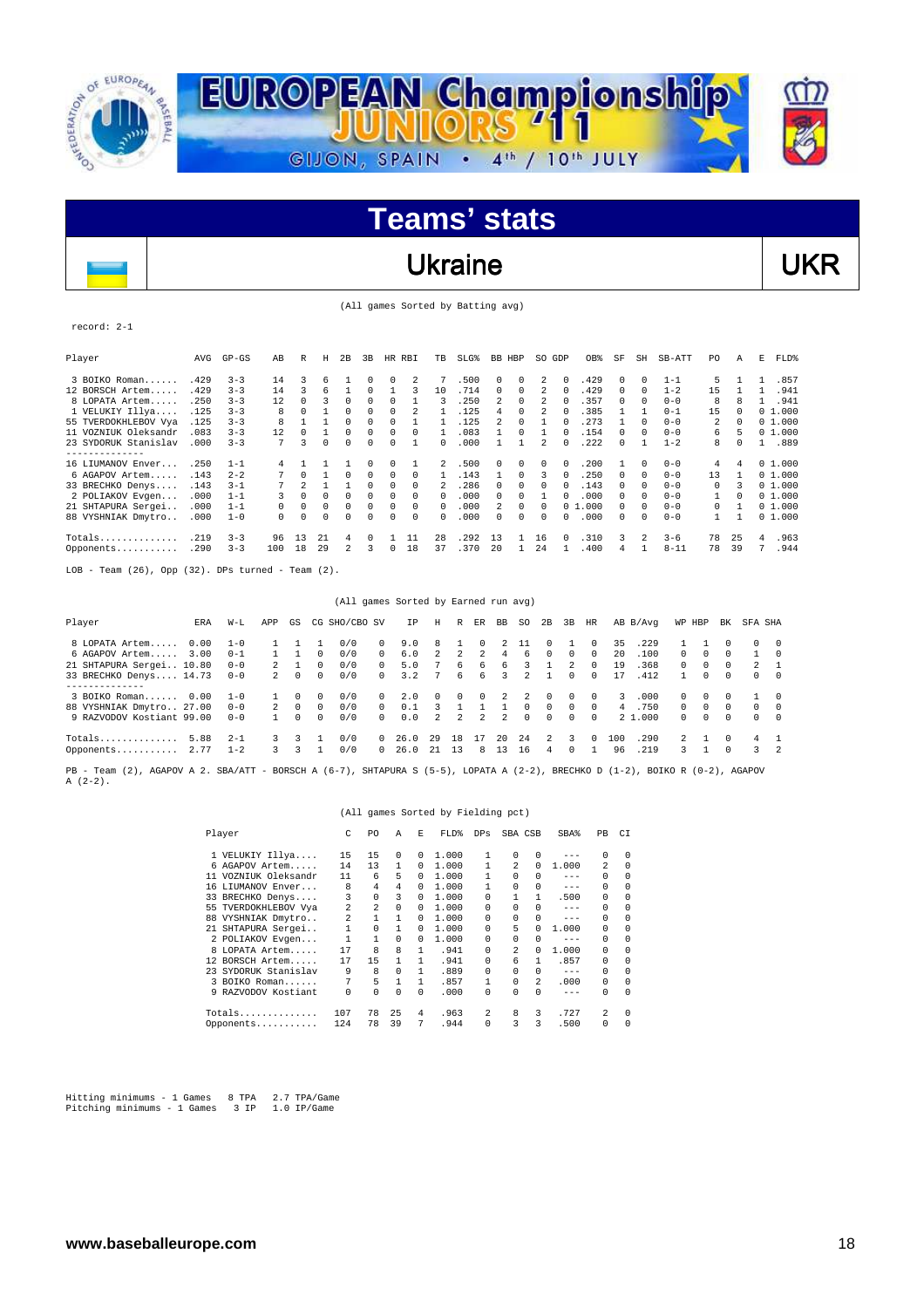

### **Technical Appointments**

Friday8**th** July **Game Field Time Home Team Visitor Team**  17 La Morgal 11:00 **Products** Ukraine Russia **Umpires: Lautier, F (FRA)** Cerny, T (CZE) **CERN** Berkvens, W (NED) **Scorekeepers: R**odriguez, Rene (ESP) **Rodriguez, Rene (ESP)** Martín, José J. (ESP) **Rodrigues** Esteban, Raul (ESP) **T.C.: T.C.: I.C.: I.C.: I.C.: I.C.: I.C.: I.C.: I.C.: I.C.: I.C.: I.C.: I.C.: I.C.: I.C.: I.C.: I.C.: I.C.: I.C.: I.C.: I.C.: I.C.: I.C.: I.C.: I.C.: I.C.: I.C.: I.C.: Game Field Time Home Team Visitor Team**  18 Gijon 11:00 Lithuania Netherlands **Umpires: Villegas, J.M (ESP) Hameleers, W (BEL)** Malinovskiy, A (UKR) **Scorekeepers: Tuya, Cristina (ESP)** Tuya, Jorge (ESP) **Tuya, Jorge (ESP)** Santos, Susana (ESP) **T.C.: Neurant, Jean Marie (FRA) Game Field Time Came Team Visitor Team** 19 La Morgal 16:00 **Belgium** Italy **Umpires: Moreno, Jerónimo (ESP)** Berkvens, W (NED) **Bullet Contains** Urquijo, Gontzal (ESP) **Scorekeepers: Constanting Martion**, José J. (ESP) **Constanting Constanting Constanting Constanting Constanting Constanting Constanting Constanting Constanting Constanting Constanting Constanting Constanting Constanting T.C.: Bunta, Frantisek (SVK) Game Field Time Home Team Visitor Team**  20 Gijon 18:00 **Czech Republic France Umpires: Birbalas, A (LTU) Birbalas, A (LTU)** Taurelli, M (ITA) **Suroviagin, B (RUS) Scorekeepers: Tuya, Jorge (ESP)** Tuya, Tuya, Cristina (ESP) **Tuya, Cristina (ESP)** Santos, Susana (ESP) **T.C.: Menendez, Javier (ESP) Fanara, Angelo (ITA) Fanara**, Angelo (ITA)